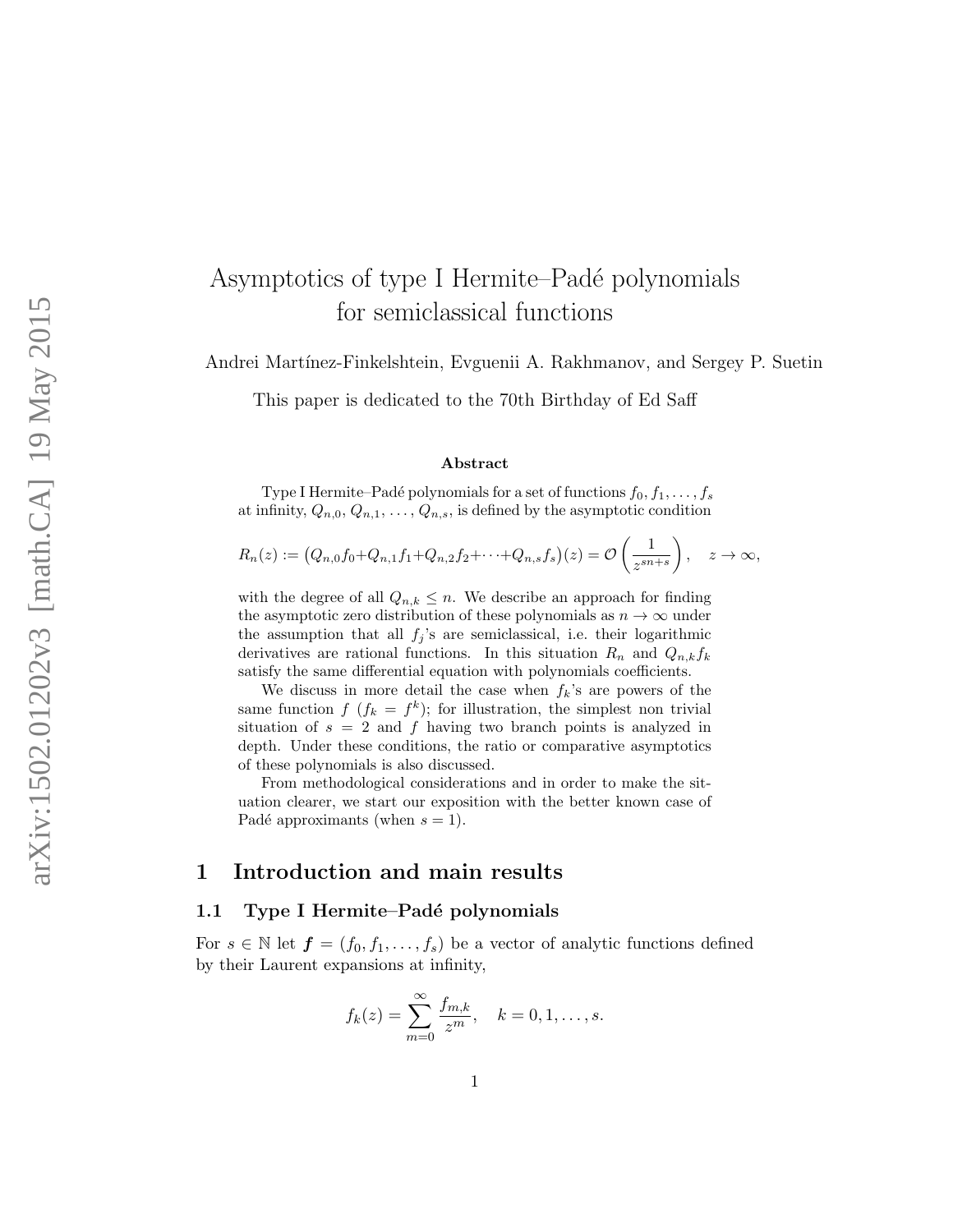For an arbitrary  $n \in \mathbb{N}$  the associated vector of type I Hermite–Padé (HP) polynomials,  $Q_{n,0}, Q_{n,1}, \ldots, Q_{n,s}$ , corresponding to f, is defined by the following asymptotic condition:

<span id="page-1-0"></span>
$$
R_n(z) := (Q_{n,0}f_0 + Q_{n,1}f_1 + Q_{n,2}f_2 + \dots + Q_{n,s}f_s)(z) = \mathcal{O}\left(\frac{1}{z^{sn+s}}\right), \quad z \to \infty,
$$
\n(1.1)

where

$$
Q_{n,k} \in \mathbb{P}_n
$$
,  $k = 0, 1, ..., s$ , and not all  $Q_{n,k} \equiv 0$ .

We denote by  $\mathbb{P}_n$  the space of algebraic polynomials with complex coefficients and degree  $\leq n$ . Function  $R_n$  defined in [\(1.1\)](#page-1-0) is called the *remainder*.

In order to avoid unnecessary complications we will assume hereafter that all  $f_k(\infty) \neq 0$ ; with this condition, and since the division of [\(1.1\)](#page-1-0) by  $f_0$  preserves this asymptotic relation, we can also assume without loss of generality that  $f_0 \equiv 1$ . We follow this convention in the rest of the paper. Nontrivial polynomials  $Q_{n,k}$  satisfying [\(1.1\)](#page-1-0) always exist but, in general, they are not defined uniquely. To avoid an essential degeneration we will also require that functions  $f_1, \ldots, f_s$  are rationally independent.

Construction [\(1.1\)](#page-1-0) for the case  $f_k(z) = e^{k/z}$  was introduced by Hermite in 1858, who used it to prove that the number  $e$  is transcendental. The particular case  $s = 1$  corresponds to the (diagonal) *Padé approximants*, and the general construction is called Hermite–Padé (HP) approximation to a collection of functions  $f_0, \ldots, f_s$ . It plays an important role in Analysis and has significant applications in approximation theory, number theory, mathematical physics and other fields. For details and further references see [\[2,](#page-34-0) [3,](#page-34-1) [19,](#page-35-0) [39,](#page-37-0) [42,](#page-37-1) [53,](#page-38-0) [60\]](#page-39-0).

A more general classes of type I HP polynomials may be introduced by allowing arbitrary distribution of powers of polynomials  $Q_{n,k}$ ; in this paper we keep all their degrees equal (the so-called diagonal case); neither we consider the associated construction of type II Hermite–Padé polynomials (see e.g. [\[21,](#page-35-1) Ch. 23], [\[38,](#page-37-2) Chapter 4], as well as [\[1,](#page-34-2) [5,](#page-34-3) [39,](#page-37-0) [59\]](#page-39-1) for definitions). There is a well known formal relationship between the type I and type II HP polynomials [\[39,](#page-37-0) [59\]](#page-39-1) that can be elegantly expressed in terms of the associated Riemann–Hilbert problem [\[61\]](#page-39-2). However, this algebraic connection does not mean that an explicit relation between the asymptotic behavior of both classes of polynomials exists. At least, the authors ignore any rigorously proved result establishing this correspondence for the HP zero asymptotics for a sufficiently wide class of functions. It is worth pointing out also that the zero distribution of the type II Hermite–Padé polynomials is currently intensively studied by A. I. Aptekarev and coauthors (see e.g. [\[4\]](#page-34-4)).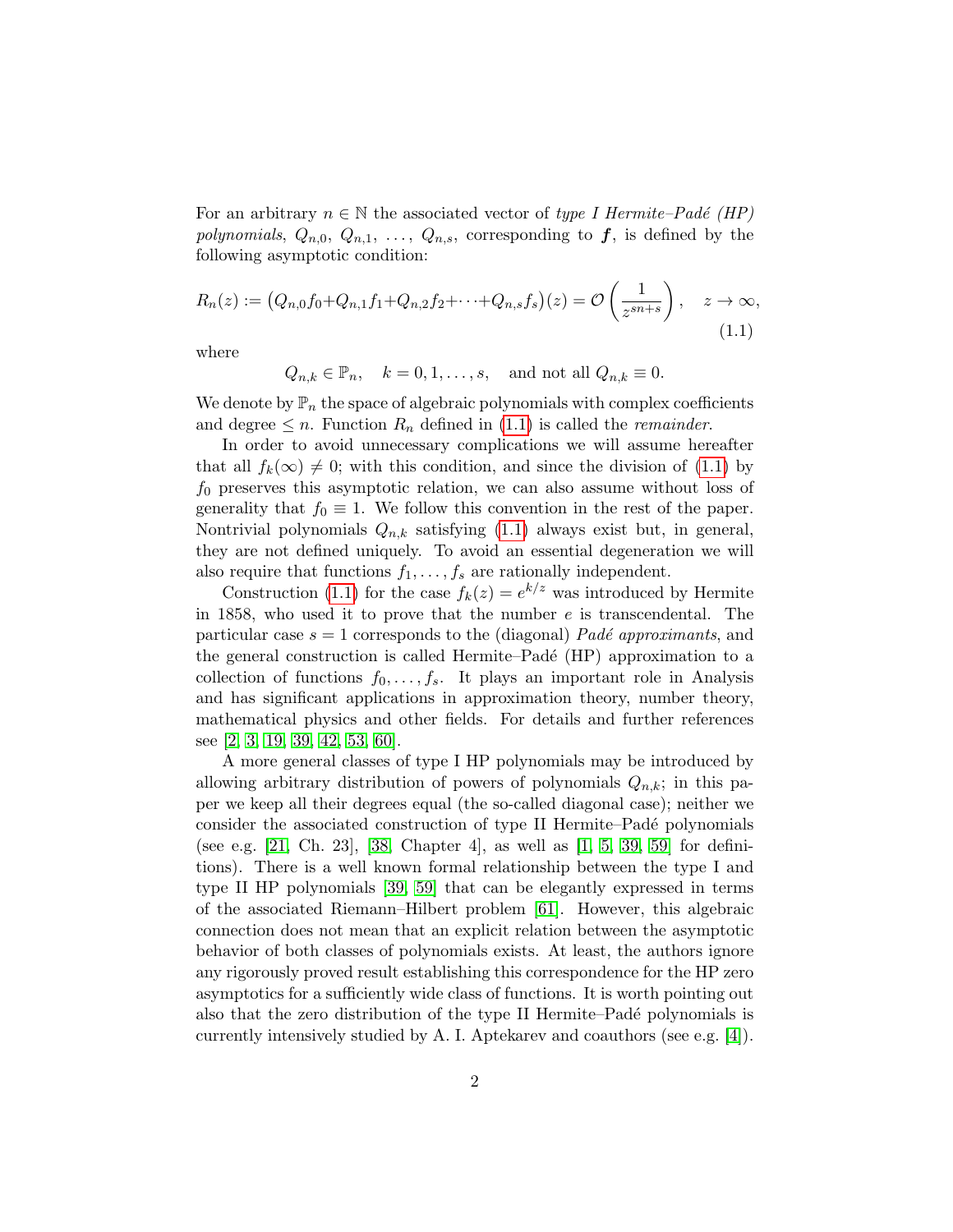The asymptotic theory of the Padé approximants is fairly well developed after the works of Stahl and Gonchar–Rakhmanov in the 80ies, see e.g. [\[17,](#page-35-2) [18,](#page-35-3) [51,](#page-38-1) [52\]](#page-38-2). However, the analytic theory of the HP polynomials (in particular, the asymptotics of  $Q_{n,k}$  and of the remainder  $R_n$  as  $n \to \infty$ ) is still in its infancy. In particular, we lack any general analogue of the Gonchar–Rakhmanov–Stahl (GRS) theory for HP polynomials. Some situations are rather well understood, and some particular classes of functions f have been studied in depth. This is the case of the so-called Markov–type functions (that is, when the coefficients  $f_{m,k}$  in [\(1.1\)](#page-1-0) are moments of positive measures on the real axis), and of functions with a "small" set of branch points. In this paper we focus mainly on the second class and more particularly, on functions with a finite number of branch points, see the definition below.

For a polynomial  $Q_n \in \mathbb{P}_n$  we denote by  $\mu(Q_n)$  its normalized zero counting measure

$$
\mu(Q_n) = \frac{1}{n} \sum_{k=1}^n \delta_{x_k}
$$
 where  $Q_n(x) = c_n \prod_{k=1}^n (1 - x/x_k), c_n \neq 0$ 

(if deg  $Q_n < n$  we assume that  $n - \deg Q_n$  zeros of  $Q_n$  are at infinity,  $x_k =$  $\infty$ ). Thus, we associate with each polynomial  $Q_{n,k}$   $(n \in \mathbb{N}, k = 0, 1, \ldots, s)$ defined by [\(1.1\)](#page-1-0) its normalized zero counting measure

<span id="page-2-0"></span>
$$
\mu_{n,k} = \mu(Q_{n,k})\tag{1.2}
$$

and study the weak-\* convergence of the sequences  $\{\mu_{n,k}\}\$ as  $n \to \infty$ .

This problem can be reformulated in the following terms. For a (finite, Borel, and positive) measure  $\sigma$  on  $\mathbb C$  we denote by

$$
C^{\sigma}(z) = \int \frac{d\sigma(t)}{z - t}
$$

its Cauchy transform. Recall that the weak convergence of a sequence of measures  $\mu_n$  to a measure  $\mu$  implies the convergence of  $C^{\mu_n}$  to  $C^{\mu}$ , both in the plane Lebesque measure  $m_2$  and in  $L^p$ ,  $p > 1$ , on compact subsets of  $\mathbb{C}$ .

Since

<span id="page-2-1"></span>
$$
C_{n,k}(z) := C^{\mu_{n,k}}(z) = \frac{1}{n} \frac{Q'_{n,k}(z)}{Q_{n,k}(z)},
$$
\n(1.3)

we are equivalently interested in the behavior of  $C_{n,k}$  as  $n \to \infty$ . Hence, the proof of convergence of these sequences and the description of their limits constitute an extension of the theorem of Stahl to the context of HP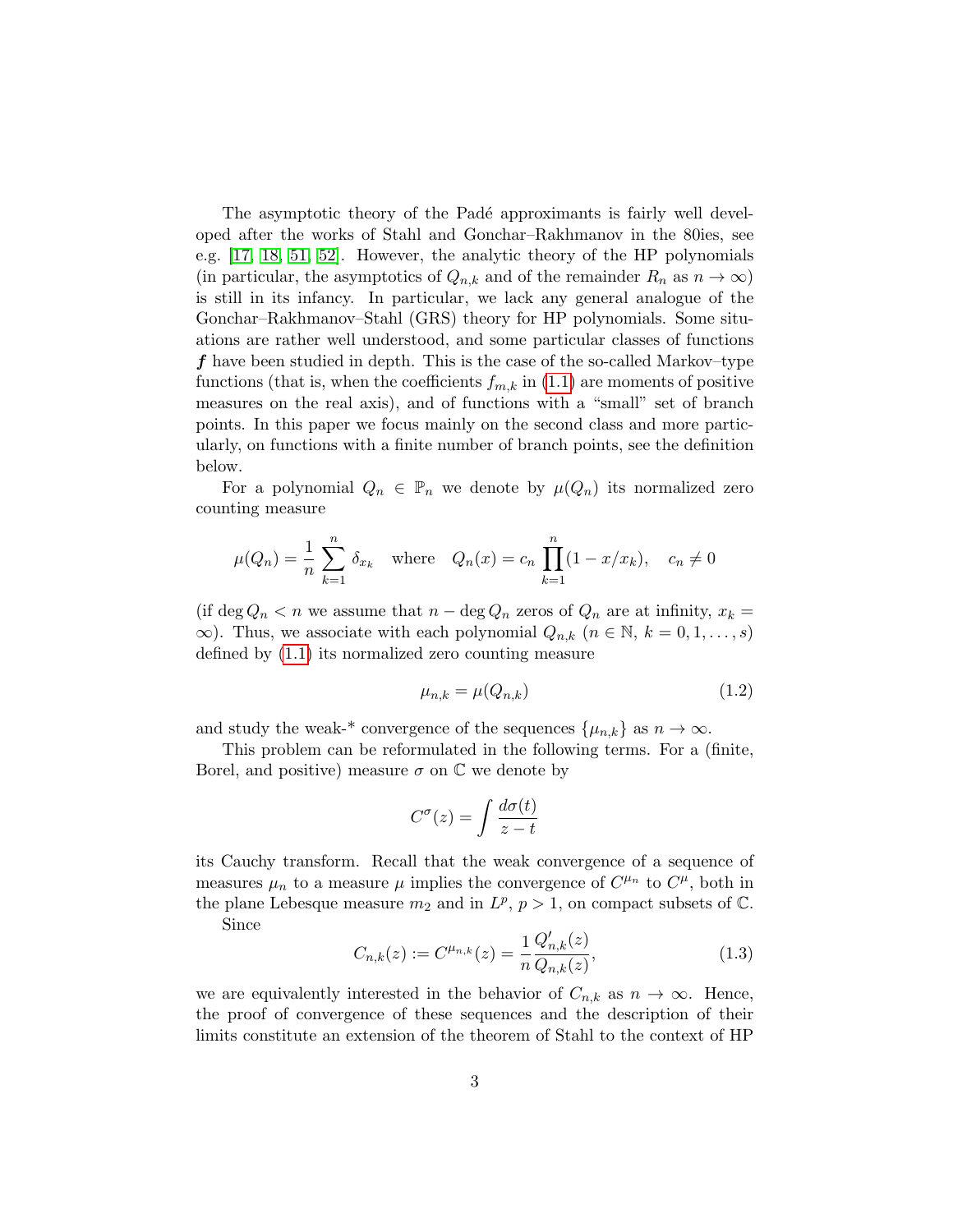polynomials. In this generality this problem is completely open, and even a reasonable approach to its solution is not clear. The most general results so far have been obtained for the case of the type II HP polynomials for two functions  $(s = 2)$ , each one with two branch points [\[4\]](#page-34-4), and even these results are a consequence of the strong asymptotics established using the Riemann-Hilbert method, which is a clear overkill if we are only interested in the zero asymptotics.

Thus, here we restrict our attention to a specific class of functions, general enough to be interesting, but for which we can put forward a strategy for studying the weak asymptotics. Namely, for a fixed set  $\mathcal{A} = \{a_1, \ldots, a_p\}$ of  $p \geq 2$  distinct points let

$$
\mathcal{L}_{\mathcal{A}} = \left\{ f(z) = f(z; \boldsymbol{\alpha}) := \prod_{j=1}^{p} (z - a_j)^{\alpha_j} : \alpha_j \in \mathbb{C} \setminus \mathbb{Z}, \sum_{j=1}^{p} \alpha_j = 0 \right\}.
$$
\n(1.4)

By  $\mathcal L$  we denote the union of all classes  $\mathcal L_{\mathcal A}$  for all finite sets  $\mathcal A$ . Observe that  $\mathcal L$  is a subclass of the so-called *semiclassical* family, see the definition below. Since each  $f \in \mathcal{L}$  is regular at infinity, for convenience we always fix its branch there as  $f(\infty) = 1$ .

With this convention the following result holds true, which shows that we can associate with the HP polynomials for a vector of functions from  $\mathcal L$  a linear differential equation with polynomial coefficients, whose fundamental system of solutions can be build using the Hermite–Padé polynomials:

<span id="page-3-1"></span>**Theorem 1.1.** For any vector  $\boldsymbol{f} = (f_0 \equiv 1, f_1, \ldots, f_s)$  of rationally independent functions  $f_k \in \mathcal{L}$ ,  $k = 1, \ldots, s$ , and any  $n \in \mathbb{N}$ , each of the following  $s + 1$  functions

$$
Q_{n,0}, Q_{n,1}f_1, \ldots, Q_{n,s}f_s
$$

defined by [\(1.1\)](#page-1-0) satisfies a linear differential equation

<span id="page-3-0"></span>
$$
\Pi_s(z)w^{(s)} + \Pi_{s-1}(z)w^{(s-1)} + \dots + \Pi_1(z)w' + \Pi_0(z)w = 0,
$$
\n(1.5)

with polynomial coefficients  $\Pi_k(z) = \Pi_{k,n}(z)$  depending on n, whose degrees are jointly bounded by a value depending only on the number of branch points of the component  $f_k$  of  $f$ .

It follows from the definition that the reminder  $R_n$  defined by [\(1.1\)](#page-1-0) is also a solution of the equation [\(1.5\)](#page-3-0).

Linear ordinary differential equations (ODE) with polynomial coefficients are one of the central topics in classical analysis, and in particular,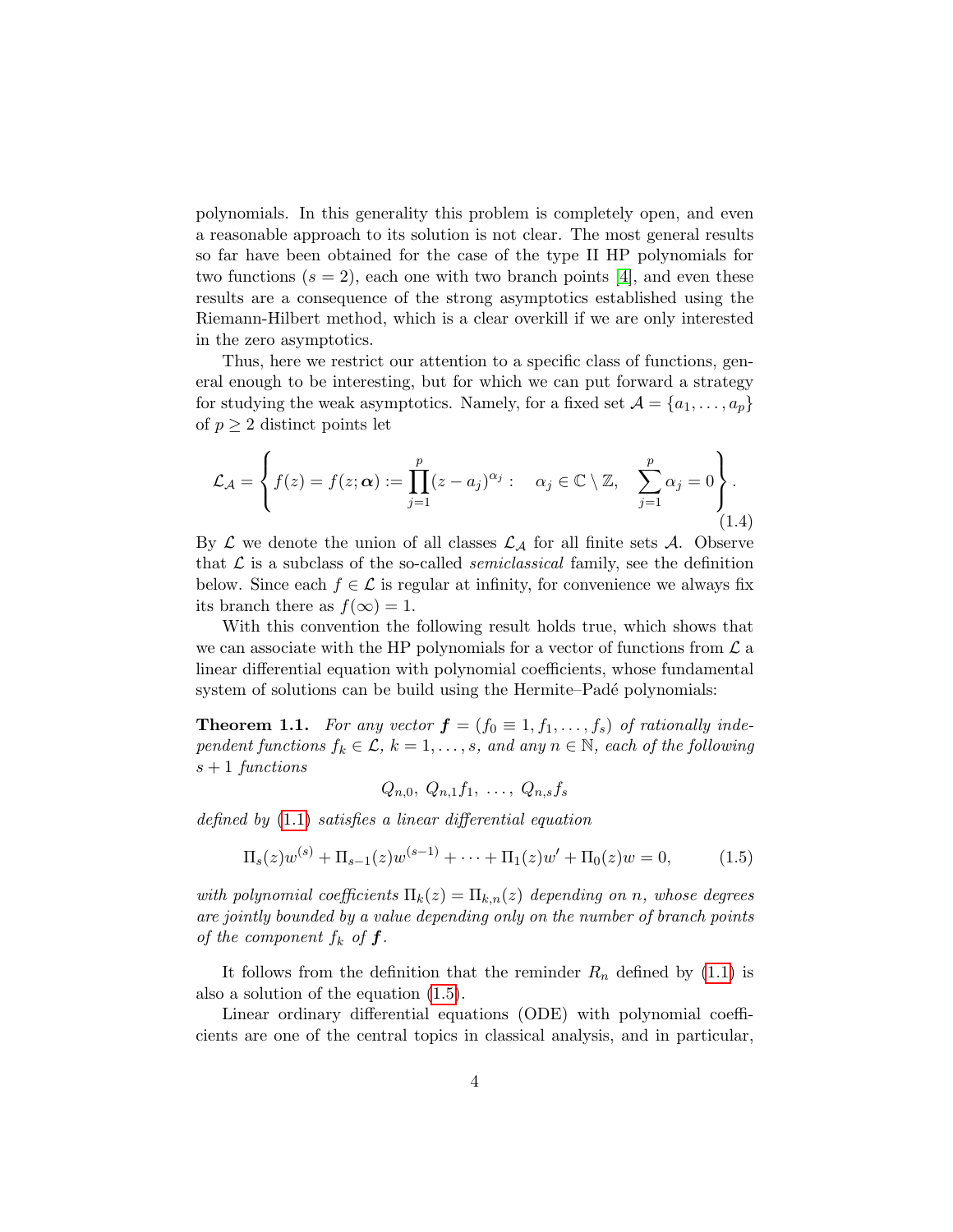the problem of existence of polynomial solutions for a given equation is well known. For a second order equations these polynomial solutions are called the Heine–Stieltjes (HS) polynomials (see [\[55,](#page-38-3)  $\S 6.8$ ]). For relatively recent important developments in the theory of HS polynomials see, e.g. [\[33,](#page-37-3) [35,](#page-37-4) [49\]](#page-38-4), and also [\[13,](#page-35-4) [50,](#page-38-5) [56,](#page-38-6) [57,](#page-39-3) [58\]](#page-39-4) for the special case of the so-called Heun polynomials.

From this perspective, Theorem [1.1](#page-3-1) can be viewed as a construction of a class of higher order differential equations, which a priori have polynomial solutions, as well as a fundamental system of "quasi-polynomial" solutions of the form  $Q_{n,k}f_k$ , for  $f_k \in \mathcal{L}$ , that constitute a direct generalization of the HS polynomials.

The proof of Theorem [1.1](#page-3-1) is presented in Section [3.1.](#page-20-0) It is based on identities for the Wronskians (method which goes back to Riemann and Darboux, see [\[11\]](#page-35-5) for further references) and strongly relies on the fact that any function  $f \in \mathcal{L}$  is semiclassical: it satisfies the Pearson-type equation

$$
\frac{f'}{f}(z) = \sum_{j=1}^{p} \frac{\alpha_j}{z - a_j},
$$

or in other words, f is a solution of the first order differential equation  $Af'-Bf=0$  where the roots of the polynomial A are the branch points of f and deg  $B \le \text{deg } A - 2$ . This method is well known for Padé polynomials [\[11,](#page-35-5) [40\]](#page-37-5).

For a special choice of the vector  $f$ , which goes back again to the original ideas of Hermite, we can be more specific. Namely, let  $f \in \mathcal{L}$ ; a vector of the form

<span id="page-4-0"></span>
$$
\boldsymbol{f} = \left(1, f, f^2, \dots, f^s\right) \tag{1.6}
$$

is a particular instance of the so-called Nikishin system (of functions). Con-dition [\(1.1\)](#page-1-0) defining the type I Hermite–Padé polynomials for  $f$  now takes the form

<span id="page-4-2"></span>
$$
R_n(z) := (Q_{n,0} + Q_{n,1}f + Q_{n,2}f^2 + \dots + Q_{n,s}f^s)(z) = \mathcal{O}\left(\frac{1}{z^{sn+s}}\right), \quad z \to \infty,
$$
\n(1.7)

with the assumptions that all deg  $Q_{n,k} \leq n$  and not all  $Q_{n,k}$  are  $\equiv 0$ .

Obviously, Theorem [1.1](#page-3-1) applies in this case too, so we get an ODE of the form [\(1.5\)](#page-3-0) for the Nikishin system [\(1.6\)](#page-4-0). However, even in this situation the number of accessory parameters in the coefficients of the equation [\(1.5\)](#page-3-0) makes the problem virtually intractable. Thus, we consider in more detail the case  $s = 2$ , i.e.,

<span id="page-4-1"></span>
$$
f = (1, f, f^2). \t(1.8)
$$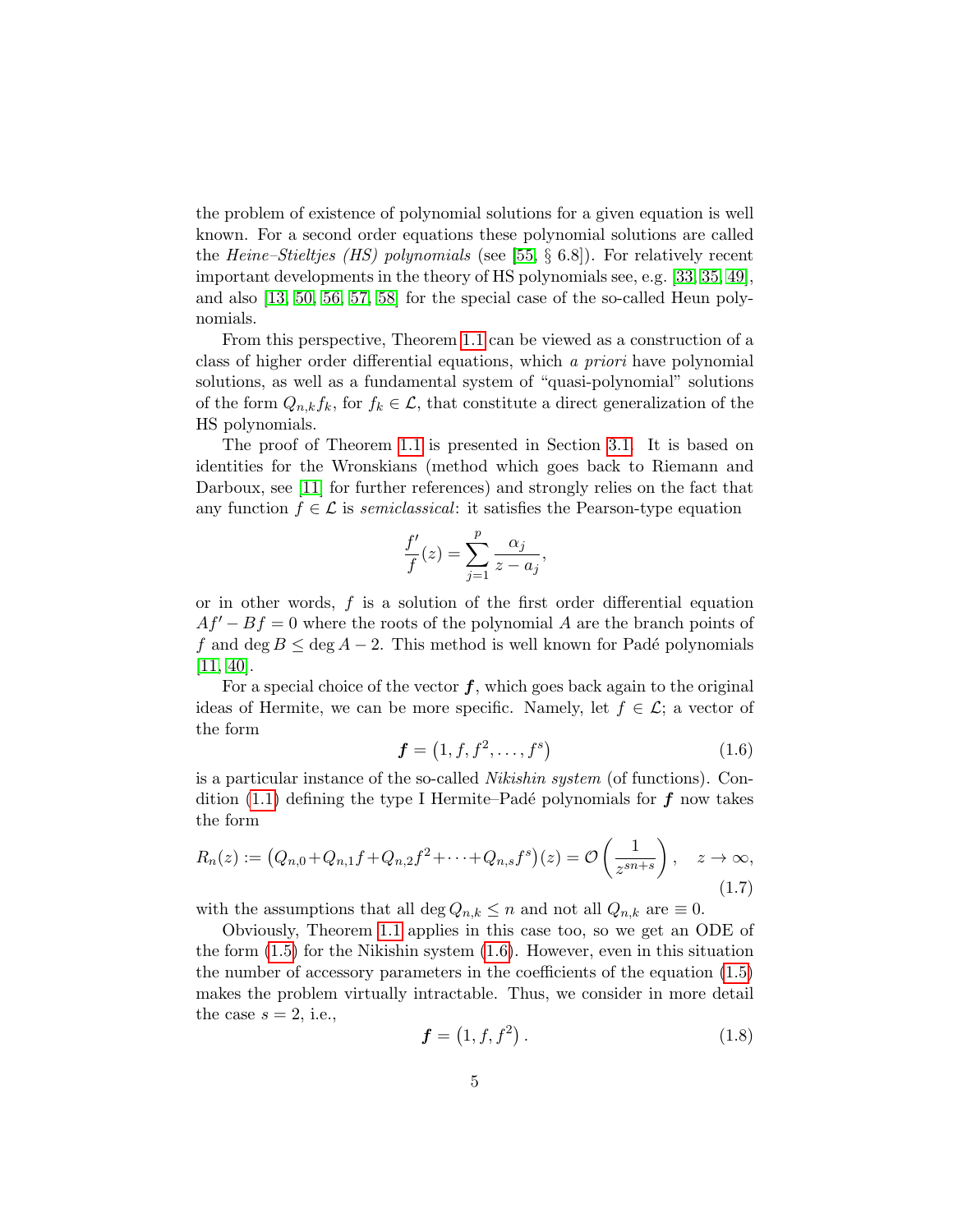Let  $\mathcal{A} = \{a_1, \ldots, a_p\}, p \geq 2$ , be the set of the pairwise distinct branch points of f, so that  $f \in \mathcal{L}_{\mathcal{A}}$ . For the sake of simplicity, we will assume initially that deg  $Q_{n,k} = n$  for all  $k \in \{0,1,2\}$ , and that the order of the zero of  $R_n$ at infinity is exactly  $2n + 2$ . In the established terminology this means that such  $n \in \mathbb{N}$  are normal indices. If f is such that every  $n \in \mathbb{N}$  is normal, we say that the system  $(1.6)$  is *perfect* (see [\[12,](#page-35-6) [14\]](#page-35-7)).

<span id="page-5-1"></span>**Theorem 1.2.** Let  $A = \{a_1, \ldots, a_p\}, p \geq 2$ , be a set of pairwise distinct points,  $f \in \mathcal{L}_\mathcal{A}$ , and  $Q_{n,k}$ ,  $k = 0, 1, 2$ , be the type I Hermite–Padé polynomials for the system  $\boldsymbol{f} = (1, f, f^2)$ , under the assumption that these functions are rationally independent.

Then functions  $Q_{n,k}f^k$ ,  $k=0,1,2$ , constitute three independent solutions of the differential equation

<span id="page-5-0"></span>
$$
A2Hw''' + A{3(A'-B)H - AH'}w'' - 3(n-1)(n+2)Fw' + 2n(n2 - 1)Gw \equiv 0,
$$
\n(1.9)

where

<span id="page-5-2"></span>
$$
A(z) = \prod_{j=1}^{p} (z - a_j), \qquad B = Af'/f \in \mathbb{P}_{p-2}.
$$
 (1.10)

If  $n \in \mathbb{N}$  if normal, then  $H = H_n(z) = z^{3p-6} + \cdots \in \mathbb{P}_{3p-6}, F = F_n(z) =$  $z^{5p-8} + \cdots \in \mathbb{P}_{5p-8}$ , and  $G = G_n(z) = z^{5p-9} + \cdots \in \mathbb{P}_{5p-9}$  are some polynomials dependent from n.

It follows by definition that the remainder  $R_n$  is also a solution of [\(1.9\)](#page-5-0). Remark 1.3. Although the electrostatic model for the zeros of Padé polynomials (at least, in the case of the class  $\mathcal{L}$ ) are well known (see Remark [2.3](#page-13-0) below), an analogue for HP polynomials, satisfying the third order ODE [\(1.9\)](#page-5-0), is currently an open problem.

Zero asymptotics of the HP polynomials is highly non-trivial (see e.g. the results of the numerical experiments and their discussion in [\[29\]](#page-36-0)). In the situation of Theorems [1.1](#page-3-1) and [1.2](#page-5-1) its derivation is based on the substitution  $w_n = \exp \left( n \int^z v_n(t) dt \right)$  (equivalently,  $v_n = \frac{1}{n} w'_n / w_n$ ), where  $w_n$  is a solution of the ODE. This reduces the equation to a "compact" form (generalized Ricatti), for which all limit equations are purely algebraic. This argument can be carried through along convergent subsequences of functions  $C_{n,k}$  (or equivalently, of weakly convergent subsequences of zero counting measures). However, for  $p > 2$  the existence of non-trivial set of accessory parameters in the coefficients of the differential equation ( $H$  and  $G$  in the case of  $(1.9)$ )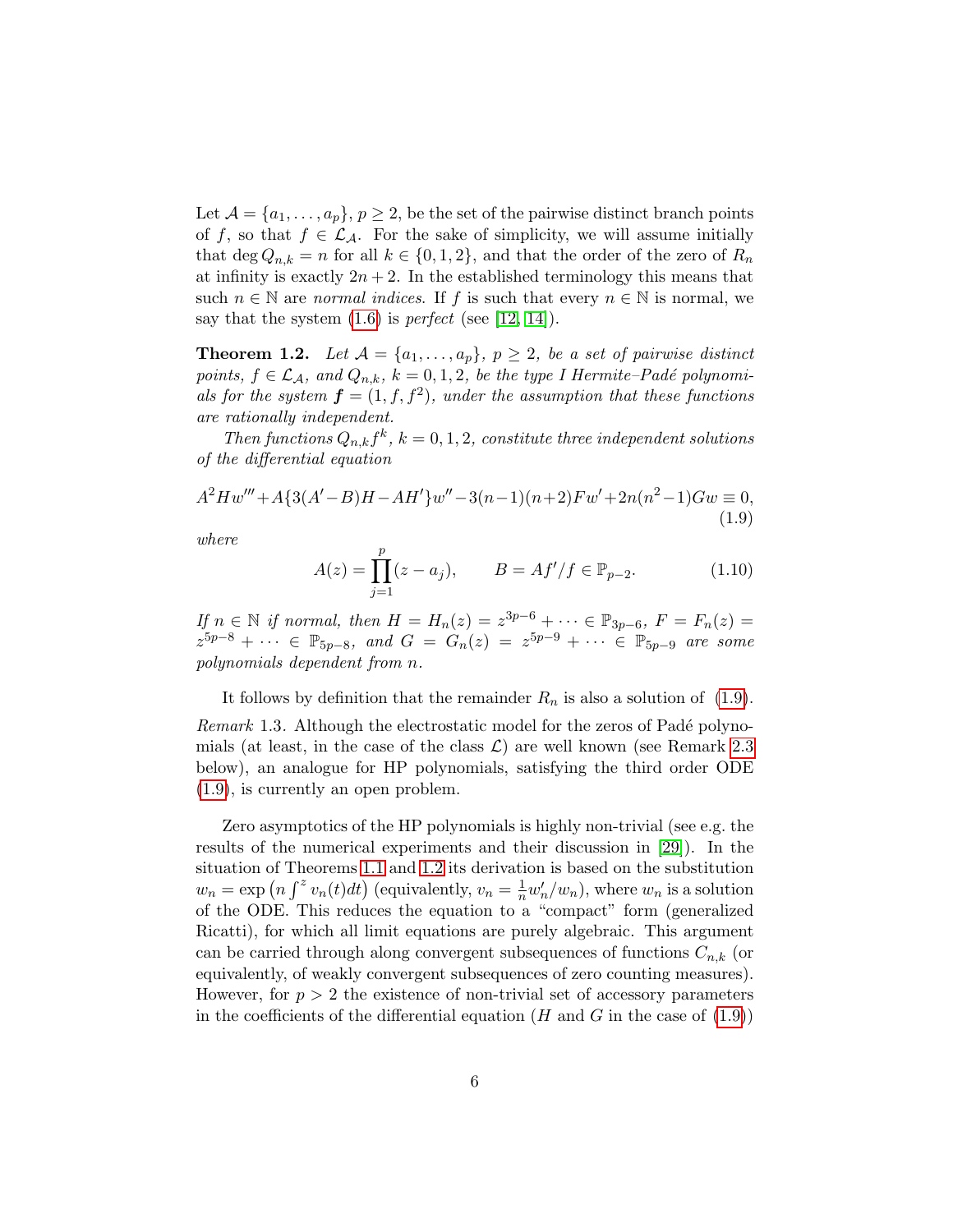does not allow to show that the limit exists along the whole sequence  $n \in \mathbb{N}$ , without appealing to some deeper arguments.

The situation in its full generality is so complex that we start our dis-cussion in Section [2](#page-11-0) with the case of Padé approximants  $(s = 1)$ . In this situation the accessory parameters still exist and constitute a problem, but the underlying Riemann surface governing the asymptotics is hyperelliptic, which makes the analysis if not simple but at least tractable.

The second case that can be fully understood is of  $(1.8)$  with  $p = 2$ , that is, when function  $f$  has only 2 branch points. Without loss of generality they can be clearly taken to be  $\pm 1$ , so that we consider

<span id="page-6-0"></span>
$$
f(z) = f(z; \alpha) = \left(\frac{z-1}{z+1}\right)^{\alpha}, \quad 2\alpha \in \mathbb{C} \setminus \mathbb{Z}.
$$
 (1.11)

Observe that f can be extended to a holomorphic function in  $\mathbb{C} \setminus [-1,1]$ satisfying  $f(\infty) = 1$ .

For this function we consider the Hermite–Padé polynomials of type I for the system  $f = (1, f, f^2)$ , that satisfy

<span id="page-6-4"></span>
$$
R_n(z) := (Q_{n,0} + Q_{n,1}f + Q_{n,2}f^2)(z) = \mathcal{O}\left(\frac{1}{z^{2n+2}}\right), \quad z \to \infty,
$$
 (1.12)

with the assumptions that all deg  $Q_{n,k} \leq n$  and not all  $Q_{n,k}$  are  $\equiv 0$ .

Now the statement of Theorem [1.2](#page-5-1) can be made more precise:

<span id="page-6-3"></span>**Theorem 1.4.** Let  $f$  be the holomorphic branch of the function  $(1.11)$  at infinity, normalized by the condition  $f(\infty) = 1$ , and let  $Q_{n,k}$ ,  $k = 0,1,2$ , be the type I Hermite–Padé polynomials for the system  $\boldsymbol{f} = (1, f, f^2)$ . Then  $Q_{n,0}, Q_{n,1}f$  and  $Q_{n,2}f^2$  (and hence, also the remainder  $R_n$ ) satisfy the same differential equation:

<span id="page-6-2"></span>
$$
(z2 - 1)2w''' + 6(z2 - 1)(z - \alpha)w''
$$
  
– [3(n - 1)(n + 2)z<sup>2</sup> + 12\alpha z - (3n(n + 1) + 8\alpha<sup>2</sup> - 10)]w'  
+ 2[n(n<sup>2</sup> - 1)z + \alpha(3n(n + 1) - 8)]w = 0. (1.13)

Furthermore, polynomial  $Q_{n,2}$  is a solution of the differential equation

<span id="page-6-1"></span>
$$
(z2 - 1)2w''' + 6(z2 - 1)(z + \alpha)w''
$$
  
– [3(n - 1)(n + 2)z<sup>2</sup> - 12\alpha z - (3n(n + 1) + 8\alpha<sup>2</sup> - 10)]w'  
+ 2[n(n<sup>2</sup> - 1)z - \alpha(3n(n + 1) - 8)]w = 0. (1.14)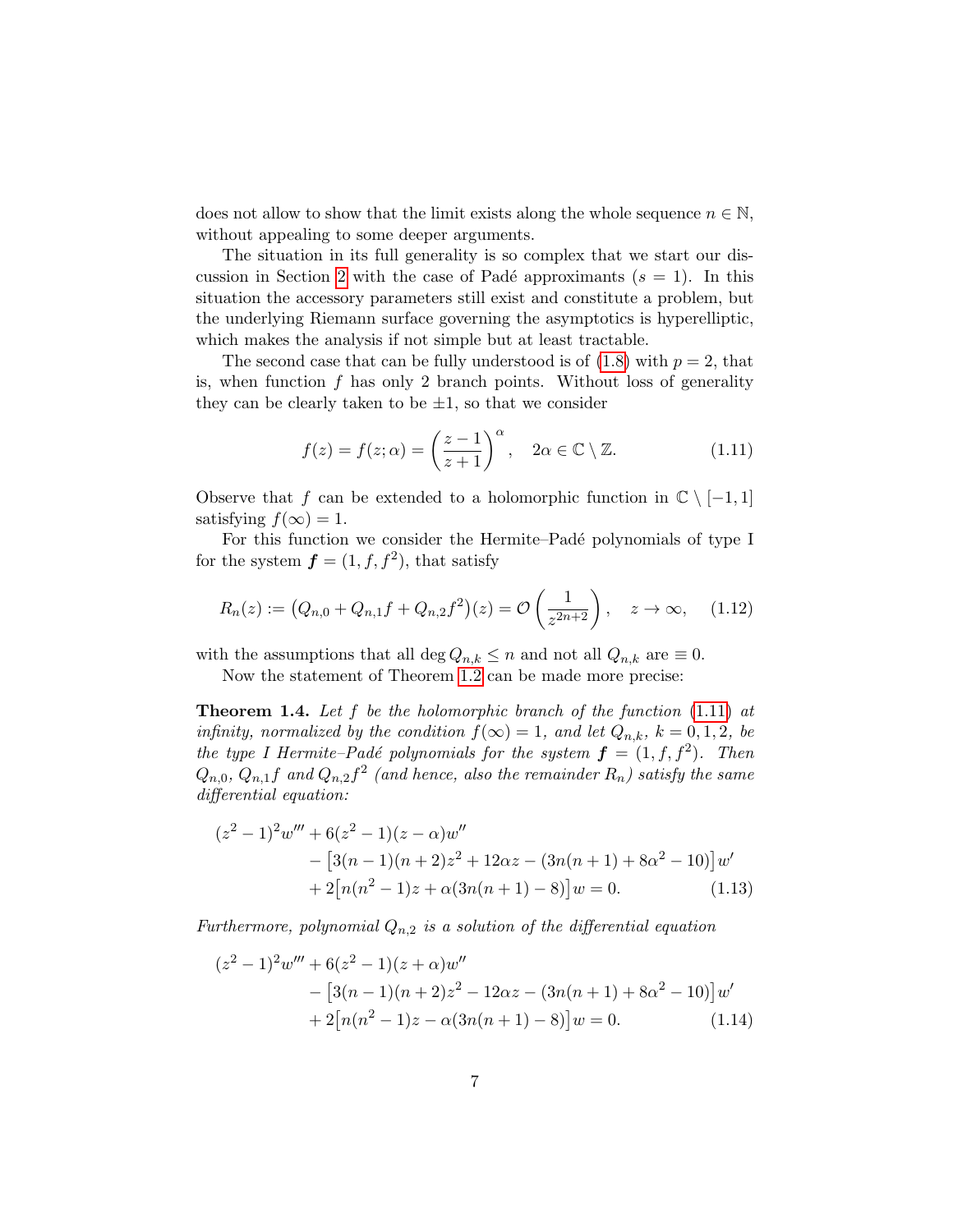*Remark* 1.5. Observe that the ODE  $(1.14)$  is obtained from equation  $(1.13)$ by replacing  $\alpha$  by  $-\alpha$ .

The absence of accessory parameters in the coefficients of the ODE in Theorem [1.4](#page-6-3) allows us to obtain an explicit formula for the limit zero distribution of the HP polynomials. In order to formulate the assertion, it is convenient to introduce a different branch of the function  $f$  from  $(1.11)$ ; namely, let in what follows

<span id="page-7-3"></span>
$$
f_0(z) = \left(\frac{1-z}{1+z}\right)^{\alpha}, \quad z \in \mathbb{C} \setminus F, \quad F = \overline{\mathbb{R}} \setminus (-1,1), \tag{1.15}
$$

denote the holomorphic branch in  $\mathbb{C} \setminus F$ , fixed by  $f_0(0) = 1$ . Function

$$
\rho_n(z) = Q_{n,1}(z) + 2\cos(\alpha \pi) Q_{n,2}(z) f_0(z),
$$

defined and holomorphic in  $\mathbb{C} \setminus F$ , will play a prominent role in the convergence of HP approximants (see Theorem [1.8](#page-9-0) below). Meanwhile, observe that

$$
\rho_n(x) = Q_{n,1}(x) + 2\cos(\alpha \pi) Q_{n,2}(x) (f^+ + f^-)(x), \quad x \in (-1,1),
$$

where  $f^+$  (resp.,  $f^-$ ) are the boundary value of the function [\(1.11\)](#page-6-0) on (-1, 1) from the upper (resp., lower) halfplane.

We have:

<span id="page-7-2"></span>**Theorem 1.6.** Under the assumptions of Theorem [1.4,](#page-6-3) let  $\alpha \in \mathbb{R}$ ,  $|\alpha| \in$  $(0, 1/2)$ . Then all the zeros of polynomials  $Q_{n,k}$  belong to  $\mathbb{R} \setminus [-1,1]$ , while  $\rho_n$  has at least  $2n + 1$  zeros on  $(-1, 1)$ .

Moreover, there exist two unit measures on  $\mathbb{R}$ ,  $\lambda$  supported on  $E =$  $[-1, 1]$ , and v supported on  $F = \overline{\mathbb{R}} \setminus (-1, 1)$ , such that the normalized zero counting measures  $\mu_{n,k}$ ,  $k = 0, 1, 2$ , defined in [\(1.2\)](#page-2-0), converge to  $\nu$ , while the normalized zero counting measure of  $\rho_n$ ,

<span id="page-7-1"></span><span id="page-7-0"></span>
$$
\frac{1}{2n}\mu(\rho_n) = \frac{1}{2n} \sum_{\rho_n(x)=0} \delta_x
$$

(with zeros accounted according to their multiplicity) converges to  $\lambda$ .

Measures  $\nu$  and  $\lambda$  are absolutely continuous, with the densities

$$
\nu'(x) = \frac{\sqrt{3}}{2\pi} \frac{1}{\sqrt[3]{x^2 - 1}} \left( \frac{1}{\sqrt[3]{|x| - 1}} - \frac{1}{\sqrt[3]{|x| + 1}} \right), \quad x \in \overline{\mathbb{R}} \setminus (-1, 1). \tag{1.16}
$$

$$
\lambda'(x) = \frac{\sqrt{3}}{4\pi} \frac{1}{\sqrt[3]{1-x^2}} \left( \frac{1}{\sqrt[3]{1-x}} + \frac{1}{\sqrt[3]{1+x}} \right), \quad x \in (-1,1). \tag{1.17}
$$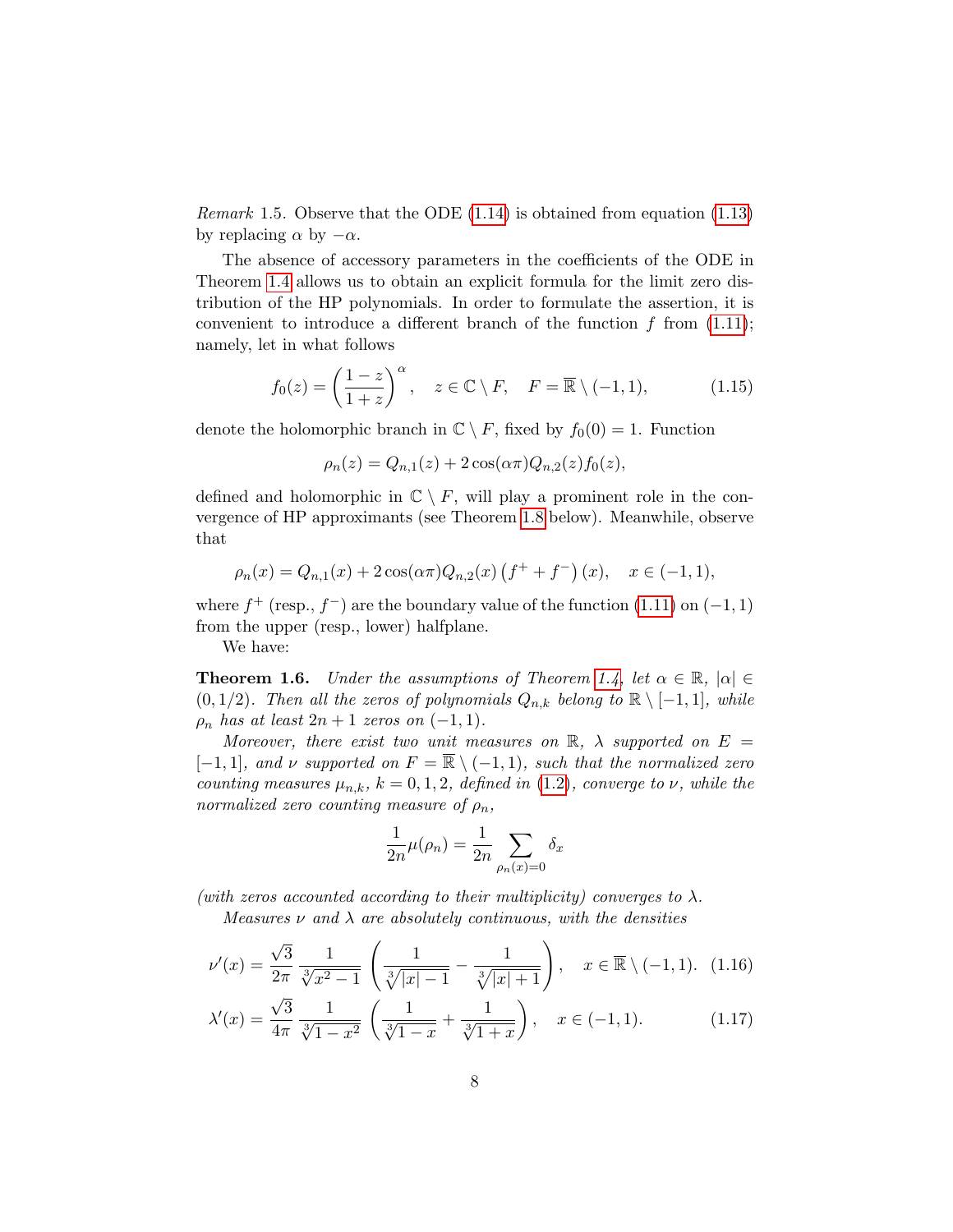Remark 1.7. If  $\alpha \in \mathbb{C}$ ,  $|\alpha| \in (0, 1/2)$ , then not necessarily all zeros of  $Q_{n,k}$ are real; however, the asymptotics  $(1.16)$ – $(1.17)$  remains valid.

It follows from the results and methods of [\[45,](#page-38-7) [46\]](#page-38-8) that the limit zero distributions  $\lambda$  and  $\nu$  above can be characterized by an equilibrium problem involving mixed potentials, as follows. For a measure  $\mu$  on  $\mathbb C$  we denote by

$$
V^{\mu}(z) = \int \log \frac{1}{|z - t|} d\mu(t)
$$

its logarithmic potential. Furthermore, for  $F = \mathbb{R} \setminus (-1, 1)$ , let  $q_F(z, t)$  be the Green function for the domain  $\Omega = \mathbb{C} \setminus F$  with pole at t; for a measure  $\mu$  supported in  $\Omega$ ,

$$
G_F^{\mu}(z) = \int_E g_F(z, t) \, d\mu(t)
$$

defines its Green potential (with respect to  $\Omega$ ).

Then  $\lambda$  in Theorem [1.6](#page-7-2) is the unique probability equilibrium measure supported on the interval  $E = [-1, 1]$  for the mixed Green-logarithmic potential, characterized by the following identity:

$$
3V^{\lambda}(x) + G_F^{\lambda}(x) \equiv \gamma_E = \text{const}, \qquad x \in E. \tag{1.18}
$$

Furthermore,  $\nu$  in Theorem [1.6](#page-7-2) is the balayage of  $\lambda$  from  $\Omega$  onto F (see e.g. [\[25\]](#page-36-1) or [\[48\]](#page-38-9) for the definition of balayage).

Equivalently,  $\nu$  is the probability equilibrium measure for the mixed Green–logarithmic potential with respect to  $E$ , but now in the external field

$$
\psi(x) = 3g_E(x, \infty) = 3\log(|x| + \sqrt{x^2 - 1}), \quad x \in F,
$$

that is,

$$
3V^{\nu}(x) + G_E^{\nu}(x) + \psi(x) \equiv \gamma_F = \text{const}, \qquad x \in F, \tag{1.19}
$$

where again

$$
G_E^{\nu}(z) = \int_F g_E(z, t) d\nu(t),
$$

and  $g_E(z, t)$  is the Green function of  $\overline{\mathbb{C}} \setminus E$  with pole at t. The equivalence of such kind of problems (in a more general setting) was discussed in [\[9\]](#page-34-5). It was also explained there that these problems are not a consequence of the vector equilibrium problems studied in [\[15,](#page-35-8) [16,](#page-35-9) [37\]](#page-37-6) for two types of systems of Markov functions.

Equilibrium conditions above were used in  $[45, 46]$  $[45, 46]$  to investigate the convergence of Hermite–Padé approximants for a set of functions  $1, f_1, f_2$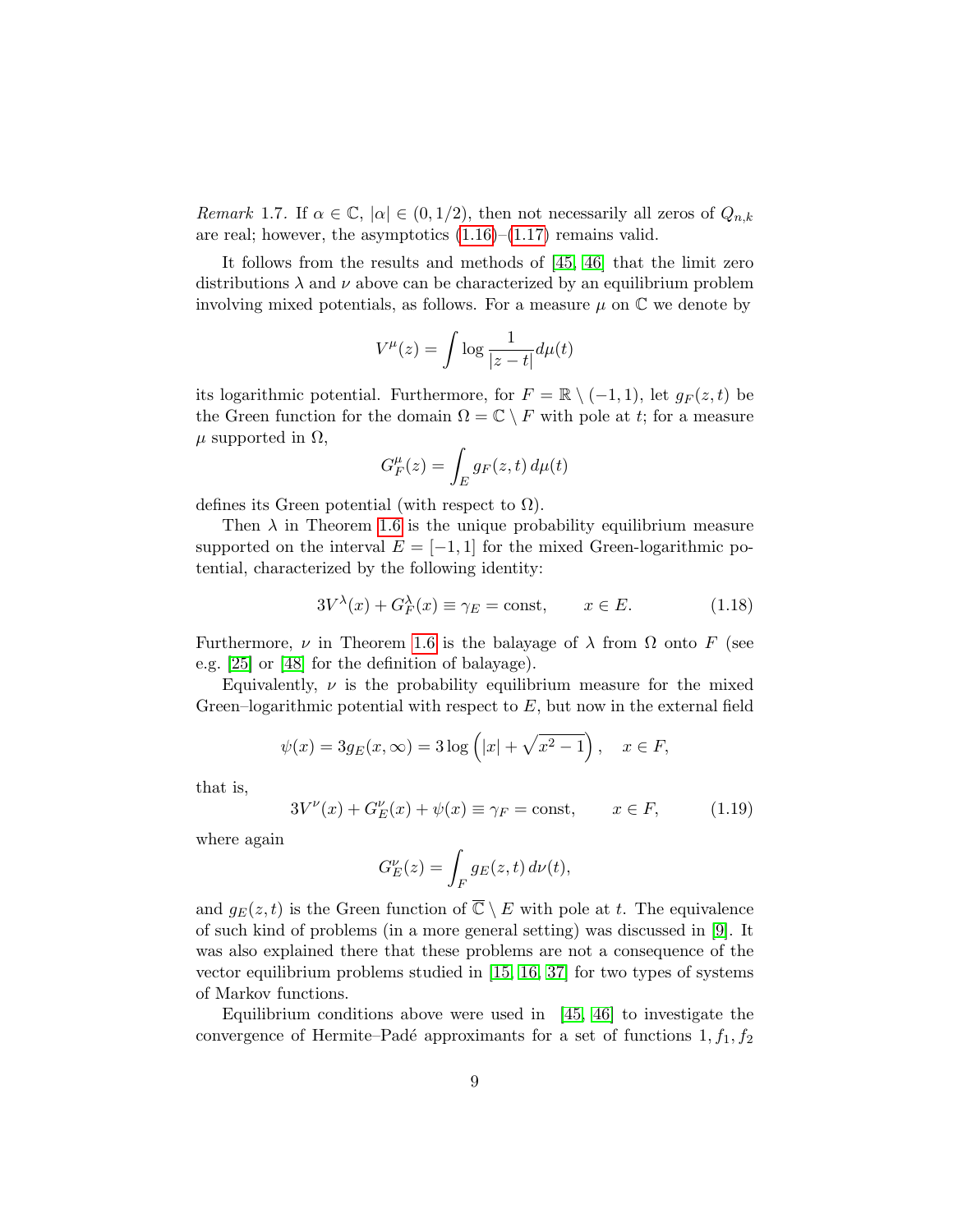under the assumptions that the pair  $f_1, f_2$  forms a complex Nikishin system for a so-called *Nuttall condenser*  $(E, F)$ , where the plate E is a finite union of real intervals and the second plate  $F$  exhibits a symmetry known as the S-property. In [\[46\]](#page-38-8) (see also [\[32\]](#page-36-2)) it was shown that the Cauchy transform  $h = C^{\nu}$  is a solution of a cubic equation, so that the Nuttall condenser can be associated with a three sheeted Riemann surface (see also [\[23\]](#page-36-3)).

Finally, the problem of the strong asymptotics of the HP polynomials seems to be open even in the simplest cases. For Padé approximants  $(s = 1)$ such formulas can be fairly easily obtained from the differential equation (see Section [2\)](#page-11-0) using the Liouville–Green approximation [\[41\]](#page-37-7). However, the Liouville–Green (a.k.a. Liouville-Steklov or WKB) method is not yet completely developed for higher order differential equations (for the case of two-point Padé approximants see  $[22]$ , so it is not clear how to obtain the strong asymptotics of  $Q_{n,2}$  using WKB even in the simplest case of  $(1.14)$ with all its coefficients explicit.

In the case of  $(1.11)–(1.12)$  $(1.11)–(1.12)$  $(1.11)–(1.12)$ , since for  $|\alpha| \in (0,1/2)$  the singularities of the function [\(1.11\)](#page-6-0) at  $\pm 1$  are integrable, polynomials  $Q_{n,2}$  satify some (bi)orthogonality relations on  $\overline{\mathbb{R}} \setminus (-1,1)$  with respect to the weight  $((x 1/(x+1)^{\alpha}$ . It allows us to establish convergence of the ratio of HP polynomials, which as it follows from Theorem [1.6,](#page-7-2) will occur only on the complex plane cut along  $F = \overline{\mathbb{R}} \setminus (-1, 1)$ .

<span id="page-9-0"></span>**Theorem 1.8.** Under the assumptions of Theorem [1.6,](#page-7-2) as  $n \to \infty$ ,

$$
\frac{Q_{n,1}}{Q_{n,2}}(z) \longrightarrow -2\cos(\alpha \pi) f_0(z), \qquad (1.20)
$$

<span id="page-9-2"></span><span id="page-9-1"></span>
$$
\frac{Q_{n,0}}{Q_{n,2}}(z) \longrightarrow f_0^2(z),\tag{1.21}
$$

locally uniformly in  $\mathbb{C} \setminus F$ .

Remark 1.9. Similar results for Markov functions have been proved recently in [\[26,](#page-36-5) [27,](#page-36-6) [28\]](#page-36-7).

For convenience, Theorems [1.6](#page-7-2) and [1.8](#page-9-0) assumed that  $|\alpha| \in (0, 1/2)$ , although the crucial constraint is that neither  $\alpha$  nor  $2\alpha$  are integers. Indeed, if  $\alpha, 2\alpha \in \mathbb{R} \setminus \mathbb{Z}$ , but  $|\alpha| \notin (0, 1/2)$ , then function  $f_0^2$  (see the definition in  $(1.15)$ ) is no longer integrable on the interval E. By multiplying the defining relation [\(1.12\)](#page-6-4) by a suitable real polynomial of a fixed degree, say m, we can reduce the problem to the previously analyzed situation of an integrable  $f_0$ , at the cost of loosing m orthogonality conditions satisfied by  $Q_{n,k}$  and  $R_n$  (see Section [4\)](#page-25-0). Although the arguments that lead to the proof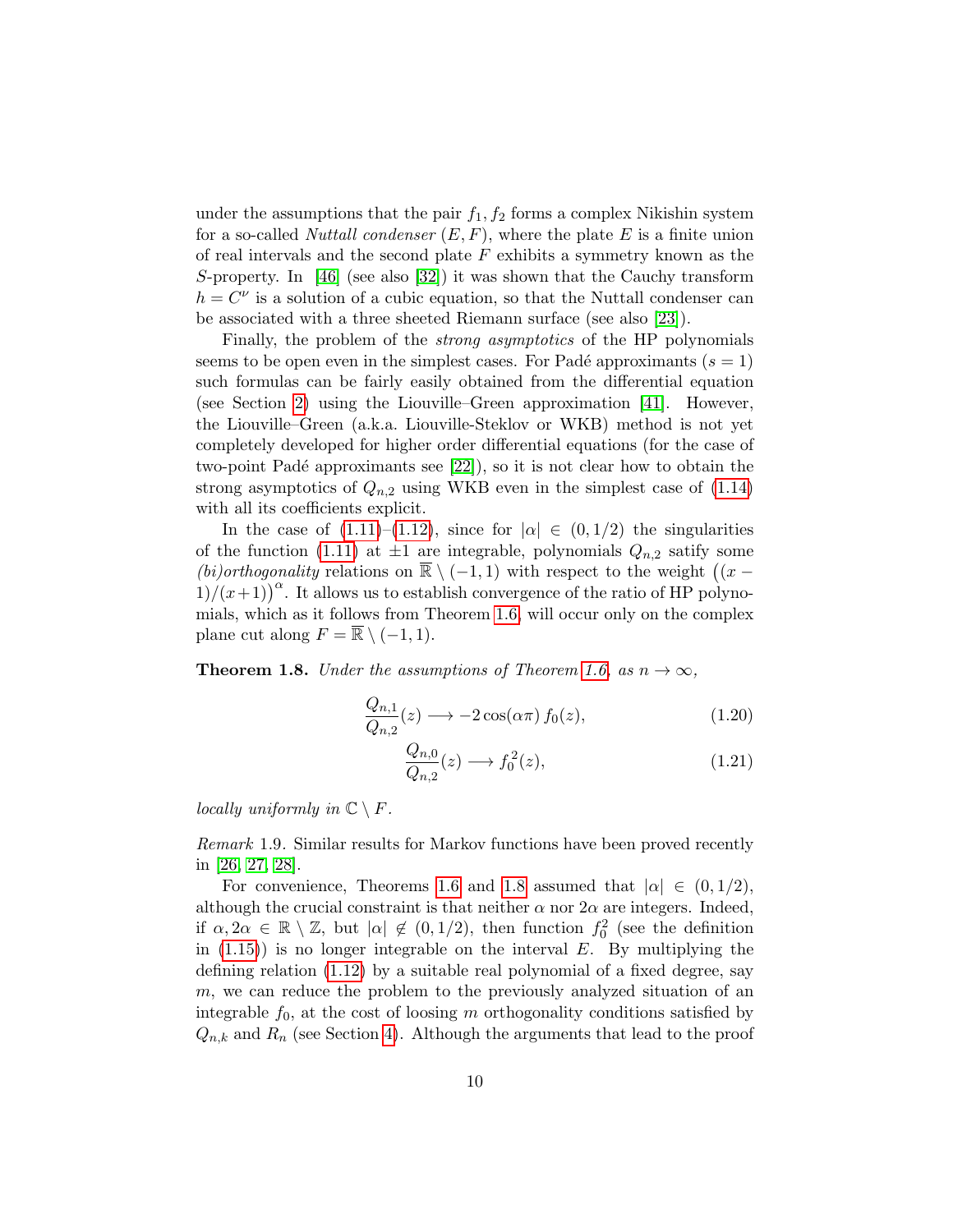of the limit zero distribution in Theorem [1.8](#page-9-0) still apply in this case (so [\(1.16\)](#page-7-0) and [\(1.17\)](#page-7-1) are valid as long as  $\alpha, 2\alpha \in \mathbb{R} \setminus \mathbb{Z}$ ), a finite number of the zeros of the polynomials  $Q_{n,k}$  is now out of our control. In consequence, instead of a uniform convergence as in Theorem [1.8](#page-9-0) we can claim [\(1.20\)](#page-9-1) and [\(1.21\)](#page-9-2) in capacity only.

We can extend these conclusions even further, to the case when  $\alpha, 2\alpha \in$  $\mathbb{C} \setminus \mathbb{Z}$ ; this is subject of a manuscript in preparation.

The proof of Theorem [1.8,](#page-9-0) carried out in Section [4.2,](#page-31-0) relies on the existence of a Riemann surface with the so-called Nuttall's canonical partition (see [\[39\]](#page-37-0)). As a consequence, we conclude that for the remainder  $R_n$ , de-fined by [\(1.12\)](#page-6-4), there exists the limit  $g(z) = \lim_{n \to \infty} (1/n) \log |R_n(z)|$ , which is a single-valued harmonic function on this Riemann surface with the prescribed behavior at infinity on each sheet of  $\Re$  (what we call the *real g-function* of the Riemann surface  $\mathfrak{R}$ :

<span id="page-10-0"></span>**Definition 1.10.** Let  $\Re$  be a  $(s+1)$ -sheeted compact Riemann surface, and  $\pi : \mathfrak{R} \to \overline{\mathbb{C}}, \ \pi(\zeta) = z, \ \zeta \in \mathfrak{R}, \ \text{its canonical projection. For } z \in \mathbb{C} \ \text{we use}$ the notation  $\pi^{-1}(z) = {\{\zeta^{(0)}, \zeta^{(1)}, \ldots, \zeta^{(s)}\}}$ . The real g-function  $g = g_{\Re}$  on  $\mathfrak{R}$  is defined as a function harmonic on the finite part of  $\mathfrak{R}$  and satisfying conditions

$$
g(\zeta) = -s \log |z| + \mathcal{O}(1), \quad \zeta \to \infty^{(0)},
$$
  
\n
$$
g(\zeta) = \log |z| + \mathcal{O}(1), \quad \zeta \to \infty^{(j)}, \quad j = 1, ..., s,
$$
  
\n
$$
g(\zeta^{(0)}) + g(\zeta^{(1)}) + \dots + g(\zeta^{(s)}) = 0,
$$

with

$$
\pi^{-1}(\infty) = \{\infty^{(1)}, \ldots, \infty^{(s+1)}\}.
$$

Such a function exists and is unique.

Furthermore, any function G on  $\Re$  such that Re  $G = g$  is the *complex*  $q$ -function of  $\mathfrak{R}$ , and can be expressed as an Abelian integral of the third kind.

In theory, the considerations above can be extended to the most general setting of HP approximants defined by [\(1.7\)](#page-4-2) or even [\(1.1\)](#page-1-0), with  $f_k \in \mathcal{L}$ , by saying that the limit of any convergent subsequence of  $(1/n) \log |R_n(z)|$  is the real g-function corresponding to certain  $(s+1)$ -sheeted Riemann surface  $\mathfrak{R}_{s+1}$  associated with f. Moreover, all limits of all the Cauchy transforms [\(1.3\)](#page-2-1) along the same subsequence are rational functions on the same Riemann surface  $\mathfrak{R}_{s+1}$ .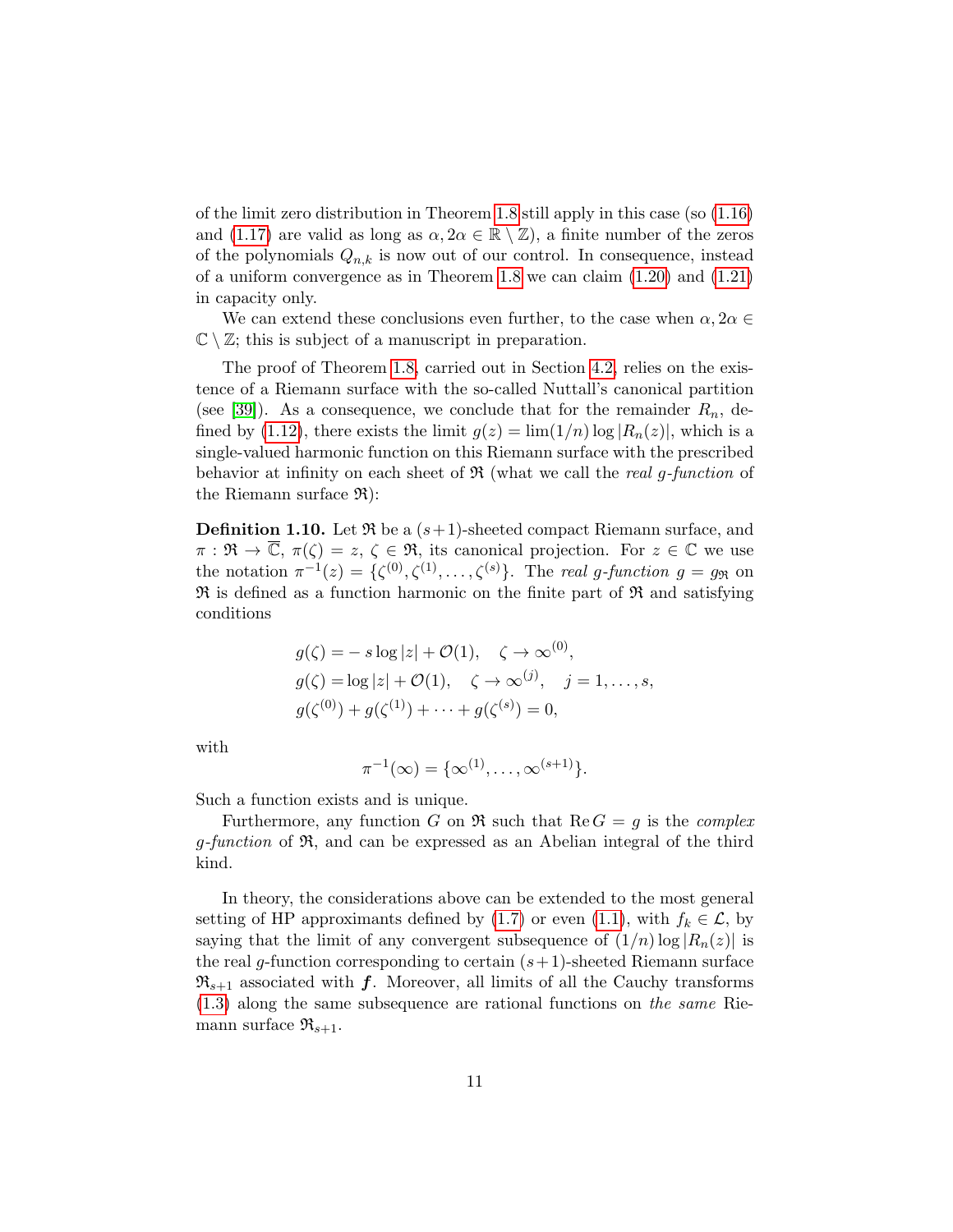Finally, if  $\mathfrak{R}_{s+1}$  can be uniquely prescribed by some additional conditions we conclude that the whole sequence  $(1/n) \log |R_n(z)|$  converges. Such a condition could be formulated in terms of the zero-level set  ${g(z) = 0}$  and branch types of functions in f.

A complete implementation of the plan outlined above in the most general setting is rather a program for a future. Certain assertions needed for formal justification of this program are not completely proved at the moment, and volume restrictions prevent us from presenting even the main details related to general case in this paper. Instead, we discuss next a version of our approach for the case  $s = 1$ , that is, for the Padé approximants, situation still far from being trivial. As it was mentioned, the Riemann surfaces related to this case are hyperelliptic and this is an essential simplification. Also, all facts related to our method for  $s = 1$  can be obtained as corollaries of the Stahl's theorem. However, we intend to extend the method to the study of the Hermite–Padé polynomials where we lack any analogue of the Stahl's theorem. It turns out that without recurring to this theorem even the case of Padé polynomials presents challenges.

Remark 1.11. These results were in part announced in [\[32\]](#page-36-2). We wish to acknowledge the useful remarks of A. B. J. Kuijlaars on the first version of this manuscript, as well as of the anonymous referees.

### <span id="page-11-0"></span>2 Padé polynomials

We start the discussion illustrating our approach in the simplest situation, when  $s = 1$  and  $f = (1, f)$  in [\(1.1\)](#page-1-0). This corresponds to the *Padé approximants* to the function  $f$ , or rather, to its analytic germ at infinity; recall that without loss of generality we assume that  $f(\infty) = 1$ , so that

<span id="page-11-2"></span>
$$
f(z) = 1 + \sum_{m=1}^{\infty} \frac{c_m}{z^m}.
$$
 (2.1)

It is customary to use for the polynomials defined in [\(1.1\)](#page-1-0) the notation  $P_n = -Q_{0,n}$  and  $Q_n = Q_{1,n}$ , so that we have the conditions  $P_n, Q_n \in \mathbb{P}_n$ ,  $Q_n \not\equiv 0$ , and

<span id="page-11-1"></span>
$$
R_n(z) = (Q_n f - P_n)(z) = \frac{M_n}{z^{n+1}} \left( 1 + \mathcal{O}\left(\frac{1}{z}\right) \right), \quad z \to \infty.
$$
 (2.2)

Polynomials  $P_n$  and  $Q_n$  (not uniquely defined by [\(2.2\)](#page-11-1)), are called the Padé polynomials  $(Q_n$  are Padé denominators), and the rational function  $P_n/Q_n$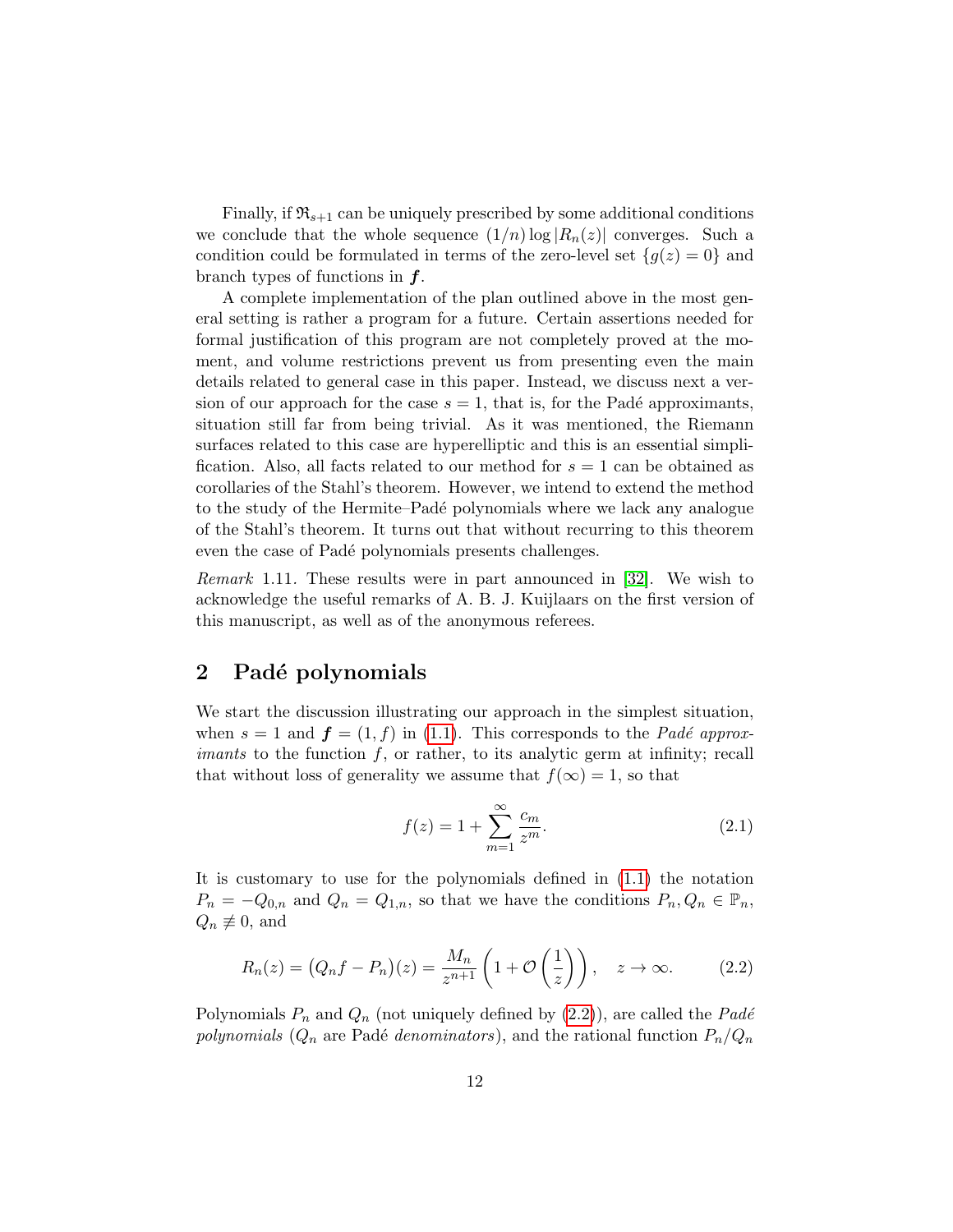(which is uniquely defined) is the *Padé approximant* to f of order n. Recall that an index *n* is called *normal* if  $\deg Q_n = n$  and  $M_n \neq 0$  in [\(2.2\)](#page-11-1).

Padé approximants constitute a classical method of rational approximation of analytic functions. They are the best local approximations to a power series or, alternatively, they are convergents of a continued fraction (Jacobi or Chebyshev fraction) to this series. A systematic study of such fractions was started in the 18th century by Euler, Lagrange and others, although the ground of the analytic theory was laid in the 19th century in the works of Hermite, Chebyshev and their students and followers, such as Padé, Markov, Stieltjes and others (see e.g. [\[6\]](#page-34-6) and a recent review [\[2\]](#page-34-0)).

#### <span id="page-12-3"></span>2.1 The differential equation

As before, we particularize our analysis to the case of a function  $f \in \mathcal{L}_{\mathcal{A}}$ , where  $\mathcal{A} = \{a_1, \ldots, a_p\}, p \geq 2$ , and  $a_j$  are pairwise distinct. The following theorem belongs basically to Laguerre [\[30\]](#page-36-8), although its derivation, also classical (see Remark [2.2](#page-12-0) below), is different from the original one. We include a more or less detailed proof here mainly with illustrative purposes, having in mind its extension to HP polynomials in Section [3:](#page-20-1)

<span id="page-12-2"></span>**Theorem 2.1** (see [\[45\]](#page-38-7)). Let function  $f(z) \in \mathcal{L}_{\mathcal{A}}, \mathcal{A} = \{a_1, \ldots, a_p\}, p \geq 2$ , be given by [\(2.1\)](#page-11-2), with polynomials A and B defined by [\(1.10\)](#page-5-2). If  $P_n$ ,  $Q_n$  are the associated Padé polynomials of degree n, and  $R_n$  the remainder  $(2.2)$ , then there exist polynomials  $H_n$  and  $C_n$ , and a constant N (in general, all depending on n) such that functions  $P_n$ ,  $Q_n f$  and  $R_n$  are solutions of the differential equation with polynomial coefficients

<span id="page-12-1"></span>
$$
AH_nw'' + \{(A' - B)H_n - AH'_n\}w' - NC_nw = 0,
$$
\n(2.3)

and deg( $C_n$ ) – deg( $H_n$ )  $\leq p-2$ .

Furthermore, if the index n is normal then

$$
N = n(n+1)
$$
,  $H = H_n(z) = z^{p-2} + \cdots \in \mathbb{P}_{p-2}$ ,  $C = C_n(z) = z^{2p-4} + \cdots \in \mathbb{P}_{2p-4}$ .

<span id="page-12-0"></span>*Remark* 2.2. In connection with this result see [\[10,](#page-34-7) [11,](#page-35-5) [36,](#page-37-8) [40\]](#page-37-5) and [\[45,](#page-38-7)  $\S$  3, Theorem 3.1, formula  $(3.1)$ . According to J. Nuttall [\[40\]](#page-37-5), says that the method of proof can be traced all the way back to Riemann [\[47\]](#page-38-10).

Since  $f(\infty) = 1$ , substitution of  $\alpha_j$  for  $-\alpha_j$  is equivalent to dividing of both sides of  $(2.2)$  by f. It follows that polynomial  $Q_n$  is a solution of the equation obtained from [\(2.3\)](#page-12-1) by changing sign of all  $\alpha_j$ , which basically replaces  $B$  by  $-B$ .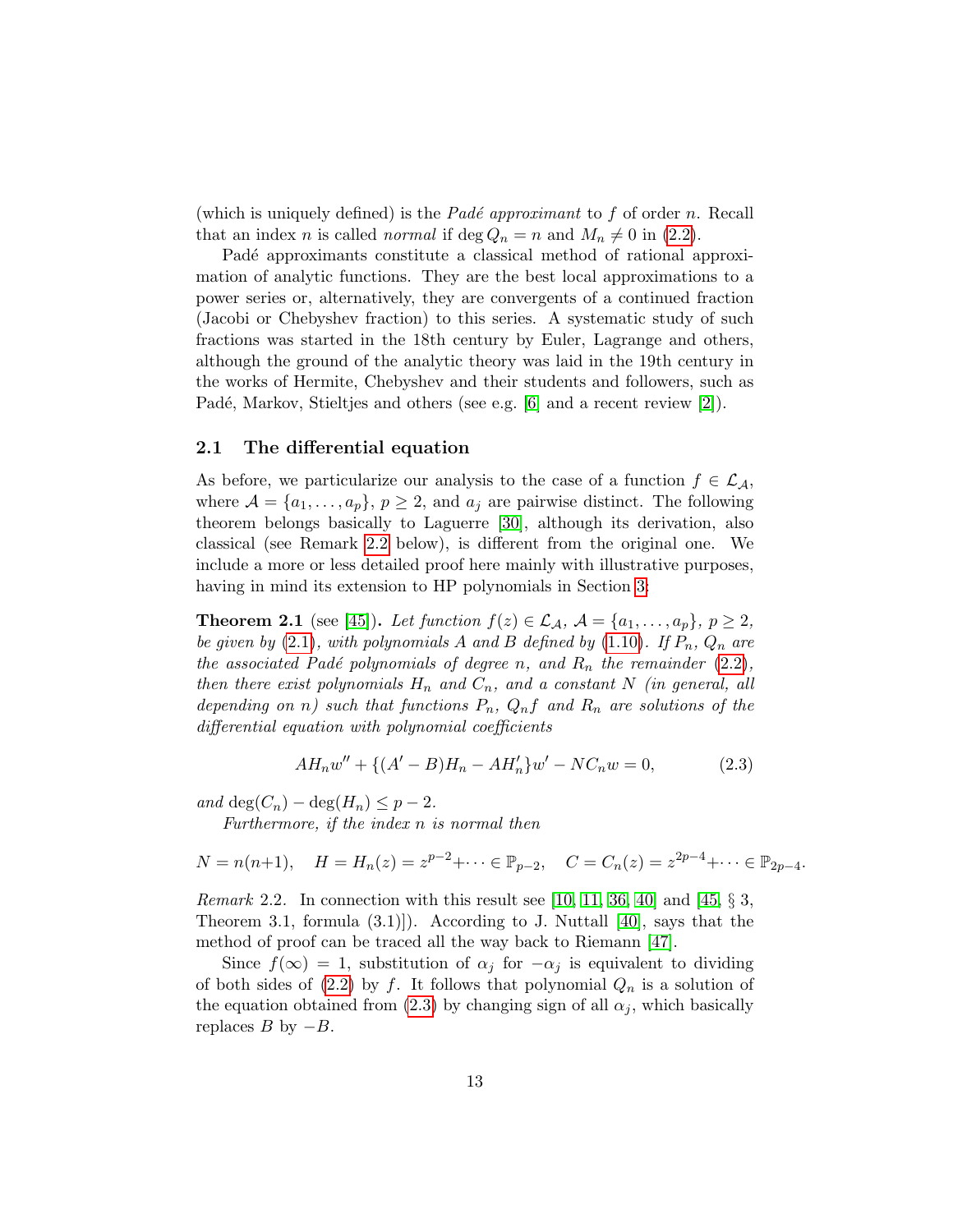<span id="page-13-0"></span>*Remark* 2.3. In terminology of [\[33\]](#page-37-3),  $P_n$ 's are Heine–Stieltjes polynomials. It is well known (see [\[31,](#page-36-9) [33\]](#page-37-3)) that [\(2.3\)](#page-12-1) yields an electrostatic model for the zeros of  $P_n$ 's: they are in equilibrium in the external field created by the masses fixed at the zeros of  $A$  and  $B$ , plus by a number of "ghost" or moving charges, corresponding to the zeros of  $H_n$ .

*Proof.* We fix a neighbourhood  $U = \{z : |z| > R\}$  of  $z = \infty$  where series [\(2.1\)](#page-11-2) is convergent. If  $w(z) = c_1(Q_nf)(z) + c_2P_n(z)$  is any linear combination of functions  $(Q_n f)(z)$  and  $P_n(z)$  then by the general theory, the associated Wronskian vanishes identically,

<span id="page-13-4"></span>
$$
W[w, P_n, Q_n f](z) \equiv \begin{vmatrix} w & w' & w'' \\ P_n & P'_n & P''_n \\ Q_n f & (Q_n f)' & (Q_n f)'' \end{vmatrix} \equiv 0, \quad z \in U. \tag{2.4}
$$

Since  $W(z)$  is an analytic function, it must vanish identically in its whole domain of analyticity,  $\mathbb{C} \setminus \mathcal{A}$ . Expanding the determinant along the first row yields the following second order differential equation with respect to w, solved in particular by  $w = P = P_n$ ,  $w = Qf = Q_nf$  and in consequence, by  $w = R = R_n$ :

<span id="page-13-5"></span><span id="page-13-3"></span><span id="page-13-2"></span><span id="page-13-1"></span>
$$
W(z) = W_2(z)w''(z) + W_1(z)w'(z) + W_0(z)w(z) = 0,
$$
\n(2.5)

where (we omit the explicit reference to  $n$ )

$$
W_2(z) = \begin{vmatrix} P & P' \\ Qf & (Qf)' \end{vmatrix} = \begin{vmatrix} P & P' \\ R & R' \end{vmatrix} = \mathcal{O}\left(\frac{1}{z^2}\right) \text{ as } z \to \infty,
$$
 (2.6)

$$
-W_1(z) = \begin{vmatrix} P & P'' \\ Qf & (Qf)'' \end{vmatrix} = \begin{vmatrix} P & P'' \\ R & R'' \end{vmatrix} = \mathcal{O}\left(\frac{1}{z^3}\right) \quad \text{as} \quad z \to \infty,
$$
 (2.7)

$$
W_0(z) = \begin{vmatrix} P' & P'' \\ (Qf)' & (Qf)'' \end{vmatrix} = \begin{vmatrix} P' & P'' \\ R' & R'' \end{vmatrix} = \mathcal{O}\left(\frac{1}{z^4}\right) \quad \text{as} \quad z \to \infty. \tag{2.8}
$$

The second equality in each  $(2.6)$ – $(2.8)$  is obtained by subtracting the first row of the determinant from the second one, and the order of zero for  $W_i$ at infinity is found using [\(2.2\)](#page-11-1).

So far,  $(2.5)$ – $(2.8)$  is just a set of straightforward identities. But now we use the semiclassical character of f: we have  $Af' = Bf$  where  $A = z^p + \ldots$ ,  $B \in \mathbb{P}_{p-2}$  and further

$$
A^{2} f'' = (B^{2} + B'A - A'B)f = B_{1}f, \text{ where } B_{1} \in \mathbb{P}_{2p-3}.
$$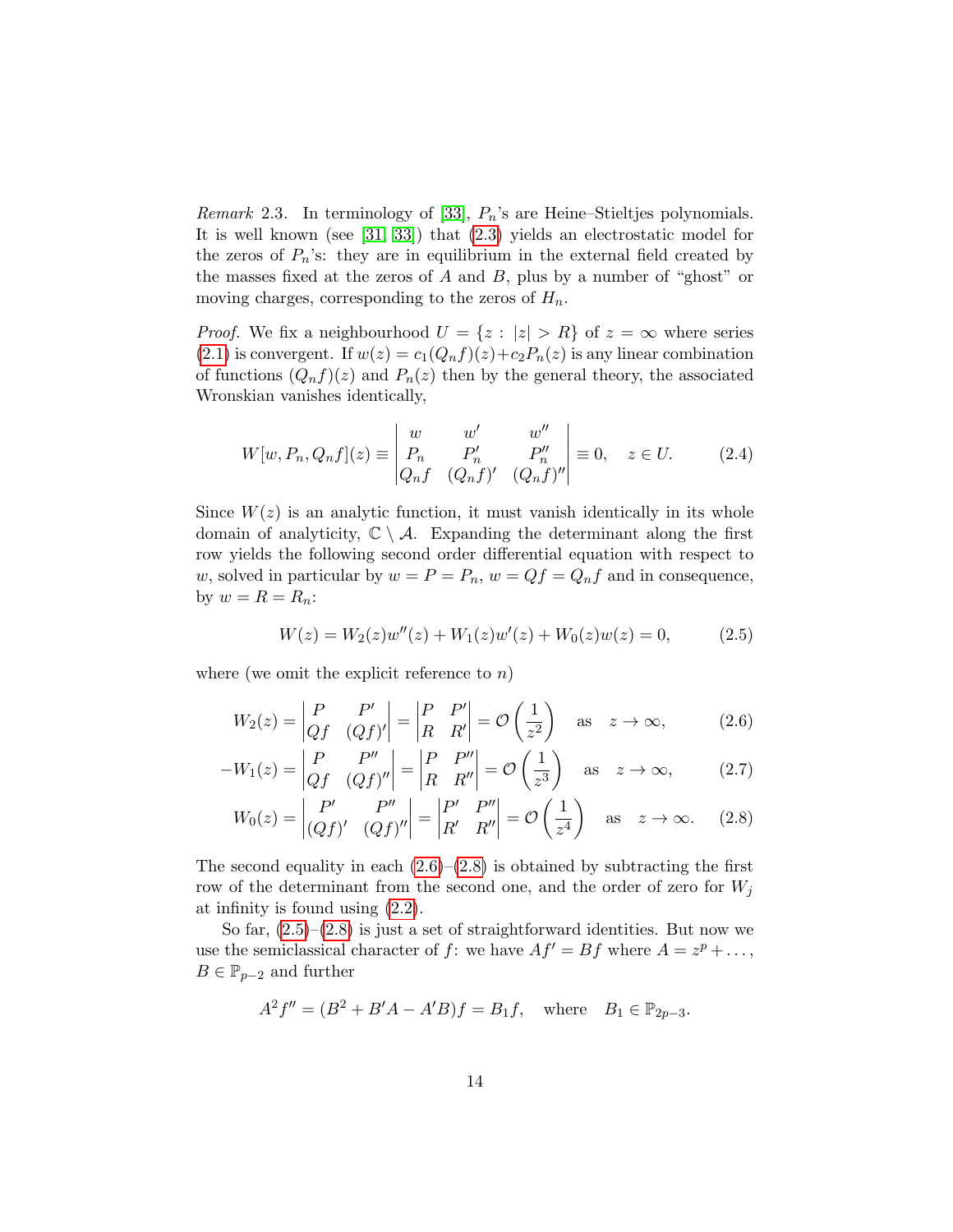Taking this into account we multiply equation [\(2.4\)](#page-13-4) by  $A^2/f$  reducing it to an equation with polynomial coefficients

<span id="page-14-0"></span>
$$
\frac{A_p^2(z)}{f(z)}W(z) = \Pi_2(z)w'' + \Pi_1(z)w' + \Pi_0(z)w \equiv 0, \quad z \in \mathbb{C} \setminus \mathcal{A}.
$$
 (2.9)

Consider for instance the coefficient  $\Pi_2$ ; from  $(2.6)$  we obtain

$$
\Pi_2(z) = \frac{A^2}{f} W_2(z) = A \begin{vmatrix} P & P' \\ AQ & A(Qf)'/f \end{vmatrix} (z) = A \begin{vmatrix} P & P' \\ AQ & AQ' + BQ \end{vmatrix} (z) = A(z)H(z),
$$
\n(2.10)

where H is a polynomial; by the right hand side of [\(2.6\)](#page-13-1),  $H \in \mathbb{P}_{p-2}$ . In a similar vein it is established that

$$
\Pi_j = \left(\frac{A^2}{f}\right) W_j \in \mathbb{P}_{2p-4+j}, \quad j = 0, 1, 2.
$$

Furthermore, an easy consequence of [\(2.6\)](#page-13-1) and [\(2.7\)](#page-13-5) is that  $W_2' = -W_1$ . From here,

$$
\Pi_1(z) = -\left(\frac{f}{A^2}\Pi_2\right)' \frac{A^2}{f} = (A' - B)H - AH'. \tag{2.11}
$$

Finally, for a normal index  $n$ , [\(2.9\)](#page-14-0) has a polynomial solution  $P$  of degree exactly n. Substituting  $P$  into the equation one can calculate the coefficient of the highest power of z (which is  $z^{n+2p-4}$ ) and find that the leading coefficient of  $\Pi_0$  is  $N = -n(n+1)$ .

Theorem [2.1](#page-12-2) is proved.

 $\Box$ 

Remark 2.4. Arguments presented in the proof of theorem above show that if we do not assume normality, then condition [\(2.2\)](#page-11-1) should be replaced by

<span id="page-14-1"></span>
$$
R_n(z) = \frac{M_n}{z^{n+1+\ell_n}} \left( 1 + \mathcal{O}\left(\frac{1}{z}\right) \right), \quad z \to \infty,
$$
 (2.12)

with  $0 \leq \ell_n \leq p-2$ , so that all indices  $n \in \mathbb{N}$  are almost perfect, according to the terminology of [\[11\]](#page-35-5). Indeed, if in [\(2.12\)](#page-14-1) we assume  $\ell_n \ge p-1$  then by the arguments above we would obtain that in [\(2.3\)](#page-12-1), deg  $H < 0$ , that is  $h \equiv 0$ and  $\Pi_1 = \Pi_0 = 0$ , which is not possible. It follows that for  $n' = \deg P_n =$ deg  $Q_n$  we have  $n' \ge n - \ell_n$  and further  $N = n'(n'+1) \ge n(n+1) - 2n\ell_n$ .

Let us finally single out the simplest non-trivial case of Theorem [2.1,](#page-12-2) when  $f \in \mathcal{L}_{\mathcal{A}}$ , with  $\mathcal{A} = \{a_1, a_2, a_3\}$ . Then the coefficients for the normal indices in the differential equation [\(2.3\)](#page-12-1) have the form  $H_n(z) = z - z_n$ ,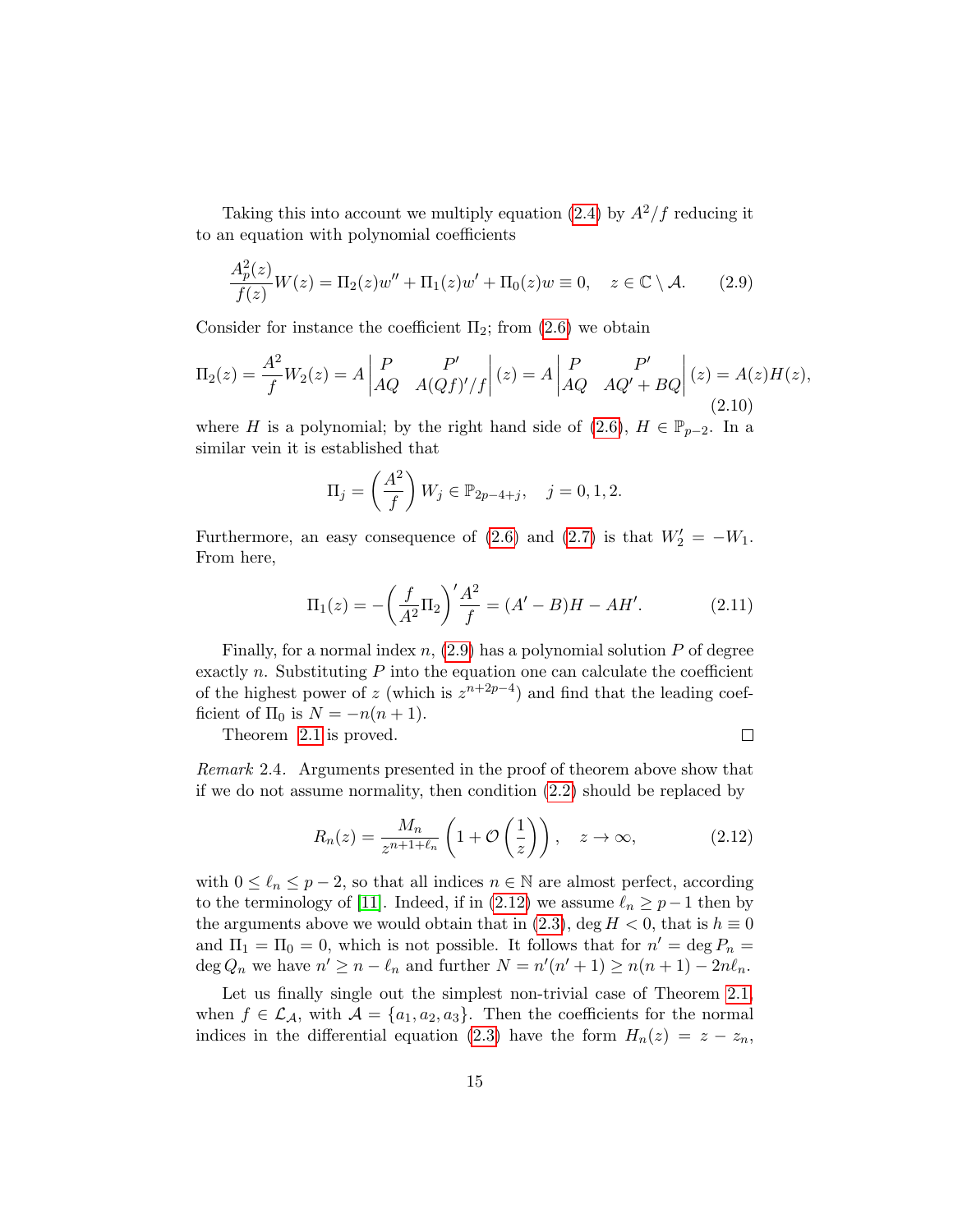$C_n(z) = (z - b_n)(z - v_n)$ , where  $z_n$ ,  $b_n$ ,  $v_n$  are some parameters, so that equation [\(2.3\)](#page-12-1) becomes

$$
A(z)(z-z_n)w'' + ((A'-B)(z)(z-z_n) - A(z))w' - n(n+1)(z-b_n)(z-c_n)w = 0.
$$
\n(2.13)

This was the equation used by J. Nuttall [\[40\]](#page-37-5) to derive a formula of strong asymptotics for Padé polynomials and their remainder in the case  $f \in \mathcal{L}_{\mathcal{A}}$ , and which we discuss next in the general setting.

#### 2.2 Asymptotics

The zero asymptotics of numerators and denominators of Padé approximants for functions with singularities constituting a set of zero capacity was derived in a seminal work of H. Stahl [\[51,](#page-38-1) [52\]](#page-38-2), see the details below. However, the proof of Stahl's theorem is based on rather sophisticated potential theoretical arguments, and has no simplification even for the semiclassical functions from  $\mathcal{L}$ , for which we have the bonus of the Laguerre differential equation [\(2.3\)](#page-12-1). It is tempting to use [\(2.3\)](#page-12-1) to study the asymptotic behavior of the Padé polynomials, finding a simpler proof of Stahl's result, at least for the class L.

The first attempt in this direction for non-classical situation, although not successful, is due to Laguerre himself [\[24\]](#page-36-10). A hundred years later J. Nuttall [\[40\]](#page-37-5) repeated the attempt, this time successfully, even before the publication of Stahl's results. Since the Laguerre differential equation is of order 2, it is natural to use the Liouville–Green (Liouville–Steklov or WKB) method, which actually yields even the strong asymptotics of the polynomials (at least, away from the support of the limiting zero counting measure). However, in the case of functions  $f \in \mathcal{L}$  with  $p > 2$ , equation [\(2.3\)](#page-12-1) has non-trivial accessory parameters  $H_n$  and  $C_n$  whose asymptotics is a priori not clear. Their behavior was conjectured by Nuttall first, and then rigorously proved for  $p = 3$  in the pioneering work [\[40\]](#page-37-5), where the crucial step relied on the Stahl's theorem just appeared in [\[52\]](#page-38-2)! Nuttall's method was extended to the case of an arbitrary number of branch points in [\[36\]](#page-37-8). Again, asymptotics of the free parameters along full sequence  $n$  is obtained using Stahl's theorem.

In the approach above the goal was the strong asymptotics, and the Olver's lemma [\[41\]](#page-37-7) played the key role. Now, interested in the weak asymptotics, we proceed slightly differently: we use the Ricatti substitution in [\(2.3\)](#page-12-1) and take limits along converging subsequences, resulting in an algebraic, instead of a differential, equation.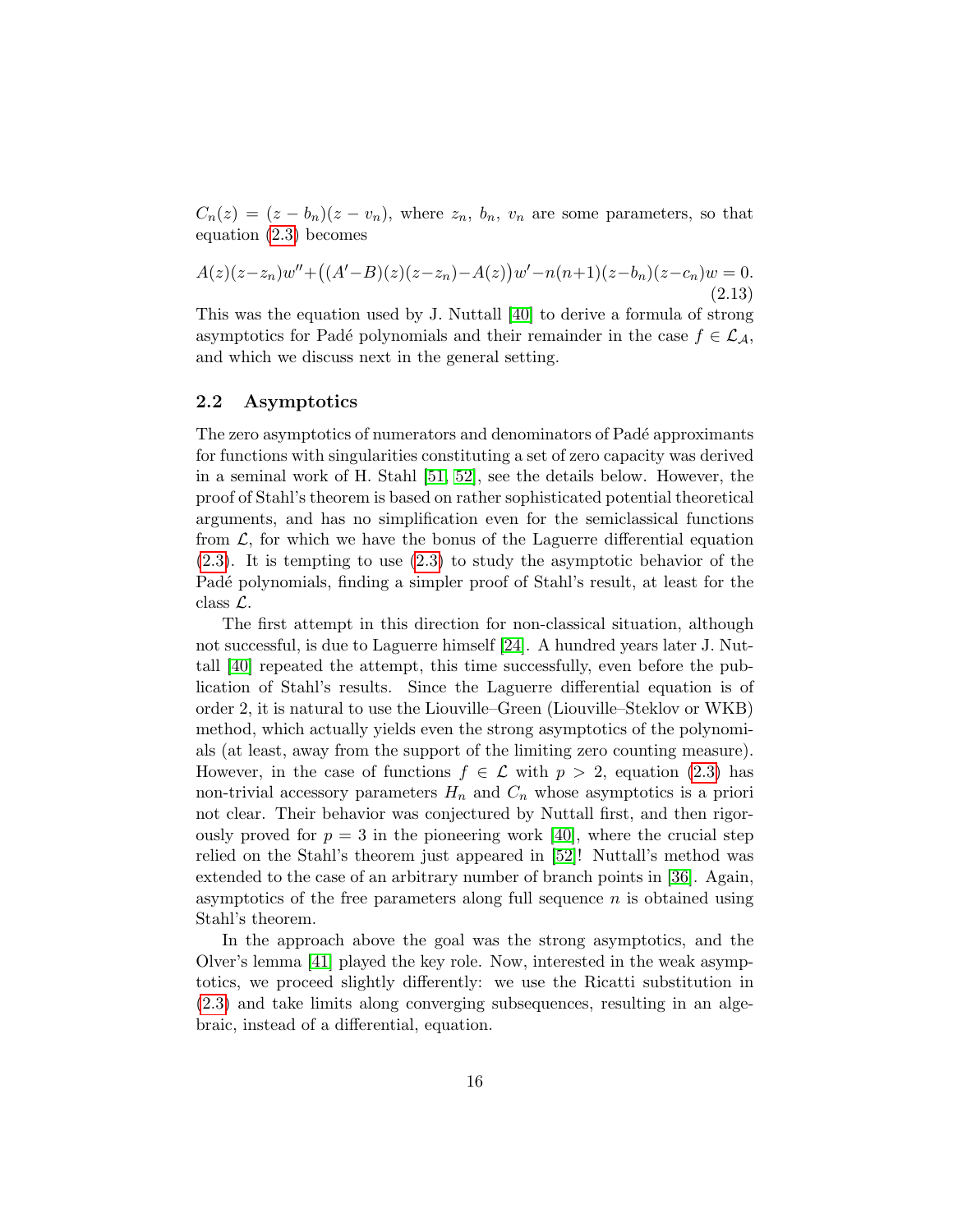Namely, substitution

$$
w_n = \exp\left(n \int^z v_n(t)dt\right) \quad \text{or, equivalently,} \quad v_n = \frac{1}{n} w'_n / w_n \qquad (2.14)
$$

in equation [\(2.3\)](#page-12-1) and division by  $AH_n$  reduces it to the Ricatti equation

<span id="page-16-0"></span>
$$
-\frac{1}{n}v'_n = v_n^2 + s_n v_n + r_n,\tag{2.15}
$$

where

$$
s_n = \frac{1}{n} \left( \frac{A'}{A} - \frac{B}{A} - \frac{H'_n}{H_n} \right) v_n \quad \text{and} \quad r_n = -\frac{N}{n^2} \frac{C_n}{AH_n}.
$$
 (2.16)

Equation [\(2.15\)](#page-16-0) has, in particular, solutions  $v_n = P'_n/(nP_n)$ ,  $Q'_n/(nQ_n)$  +  $f'/(nf)$  and  $R'_n/nR_n$ .

Due to the weak compactness of the zero-counting measures involved in the coefficients of the equation [\(2.15\)](#page-16-0), we have that

$$
\lim_{n} \frac{v_n(z)}{n} = \lim_{n} s_n(z) = 0 \quad m_2\text{-a.e.}
$$

on compact subsets of  $\mathbb C$ . Furthermore,  $N/n^2 \to 1$  as  $n \to \infty$ . Consequently,

Lemma 2.5. We have

$$
\lim_{n} \left( v_n^2 - \frac{C_n}{AH_n} \right) = 0 \quad m_2 \text{-} a.e.
$$

on compact subsets of C.

In particular, this procedure will yield an algebraic (vs. a differential), and more precisely, a quadratic asymptotic expression.

The sequence of rational functions  $C_n/AH_n$  is compact in the  $m_2$  convergence, with possible limits including identically  $\infty$  and 0; this happens if some zeros of  $C_n$  or  $H_n$  (or both) go to infinity. To handle such an event one has to use the spherical normalization of polynomials, and normalize the term  $v_n^2$  accordingly.

Let us select convergent subsequences

$$
C_n \to C
$$
 and  $H_n \to H$  as  $n \in \Lambda \subset \mathbb{N}$ .

In the generic case we have deg  $H = p - 2$ , deg  $C = 2p - 4$ ; otherwise, the degrees of  $C$  and  $H$  may be reduced. Eventually, this is not important since we have cancellation of possible large zeros of  $C_n$  and  $H_n$ . More exactly,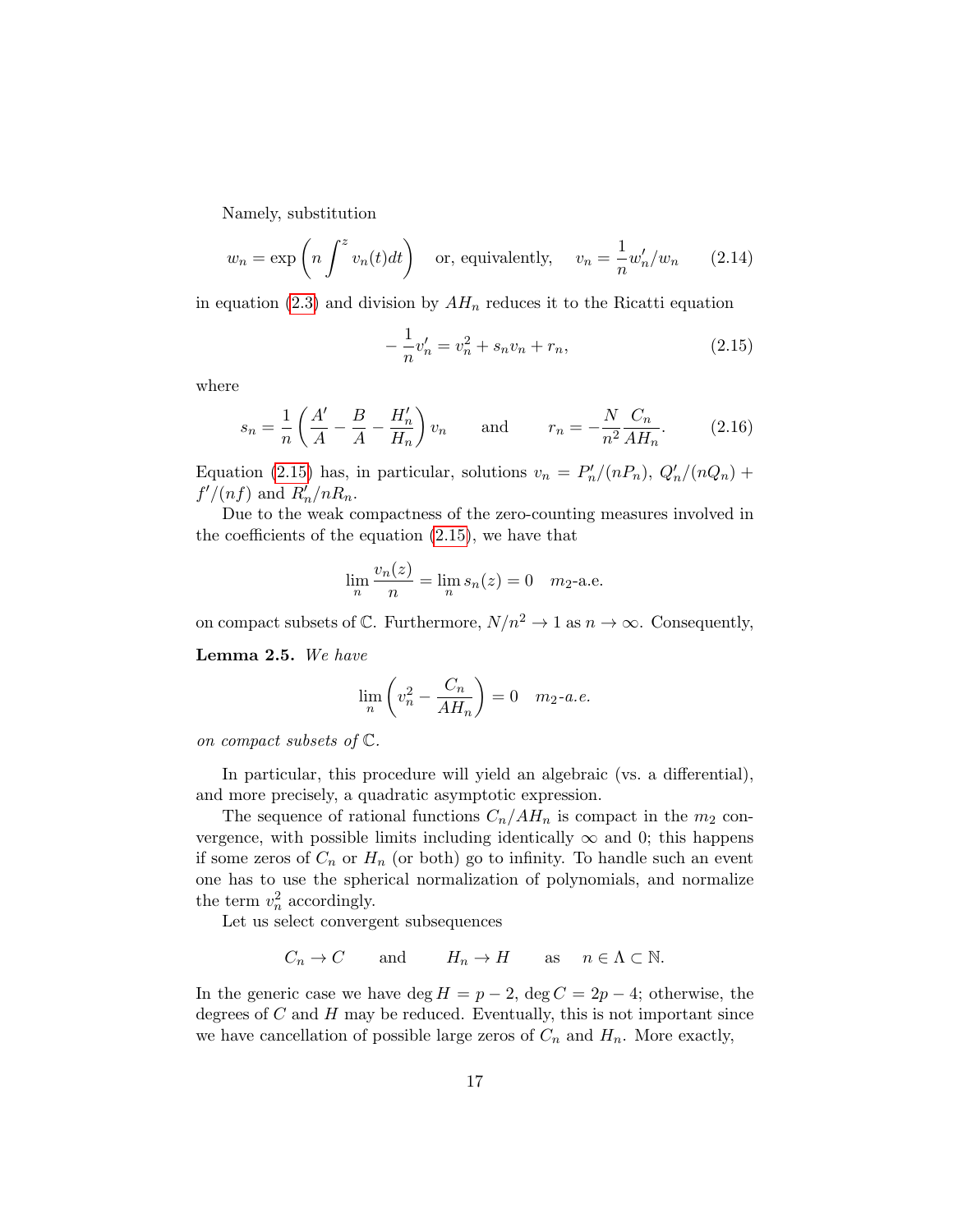**Lemma 2.6.** We have  $C = VH$  where  $V(z) = z^{p-2} + \ldots$ .

This lemma is eventually a consequence of the fact that the only possible singularities of any solution of [\(2.3\)](#page-12-1) are the zeros of A.

In [\[45\]](#page-38-7) one can find the proof of a stronger assertion: for any large enough *n* we have representation  $C_n = \tilde{H}_n V_n$  where  $|\tilde{H}_n - H_n| = \mathcal{O}(1/n)$  on compacts in C provided that polynomials are spherically normalized.

However, as it was mentioned before, all these arguments work along subsequences of  $N$ , and the uniqueness of the limiting polynomial  $V$  (and thus, of the asymptotic zero distribution) does not follow from this analysis. For  $p > 2$  (see [\[36,](#page-37-8) [40\]](#page-37-5)), uniqueness has been established so far recurring to the Stahl's theorem on the weak asymptotics, that we briefly outline next<sup>[1](#page-17-0)</sup>. It is worth mentioning however a new approach, discussed in [\[43\]](#page-37-9), which uses fixed points arguments to prove uniqueness of V .

Let us recall that for a function from the class  $\mathcal L$  Stahl's theorem asserts that there exist a unique (up to subsets of capacity zero) compact set  $F =$  $F_f \subset \mathbb{C}$ , which is a union of analytic arcs, with the following properties: the complement to F is connected, f is single-valed in  $\overline{\mathbb{C}} \setminus F$ , the jump of f across any arc in  $F$  is not identically zero and, finally, the  $S$ -property holds:

$$
\frac{\partial g}{\partial n_+}(z) = \frac{\partial g}{\partial n_-}(z), \quad z \in F^0,
$$

where g denotes the Green function of  $\mathbb{C}\backslash F$  with pole at infinity, and  $n_{\pm}$  are two oppositely directed normals to  $F^0$ , where  $F^0$  is the union of open parts of arcs constituting  $F$ . Furthermore, the Robin (equilibrium) measure of such a compact F is precisely the weak-\* limit of the zero counting measures  $\mu(Q_n)$ for the Padé deminators  $Q_n$ . It was proved also that the sequence of Padé approximants  $\pi_n = P_n/Q_n$  associated with f converges to the function f in capacity in the complement to  $F$ ; the exact rate of convergence in capacity was also determined.

The proof of the existence of such a set  $F_f$  relied on its characterization as the set of minimal capacity:

 $cap(F_f) = min \{ cap(F) : f \text{ is holomorphic and single-valued in } \mathbb{C} \setminus F \}.$ 

This extremal problem is close to the classical Chebotarev's problem of minimal capacity in the class of all continua  $F$  on plane containing  $\mathcal{A}$ . For finite sets  $A$  it was solved by Grotsch's in 1930 [\[20\]](#page-35-10). Stahl's result

<span id="page-17-0"></span><sup>&</sup>lt;sup>1</sup>A reader interested strictly in the proof of the main results (Theorems [1.1–](#page-3-1)[1.8\)](#page-9-0) may skip the rest of this section and move to Section [3.](#page-20-1)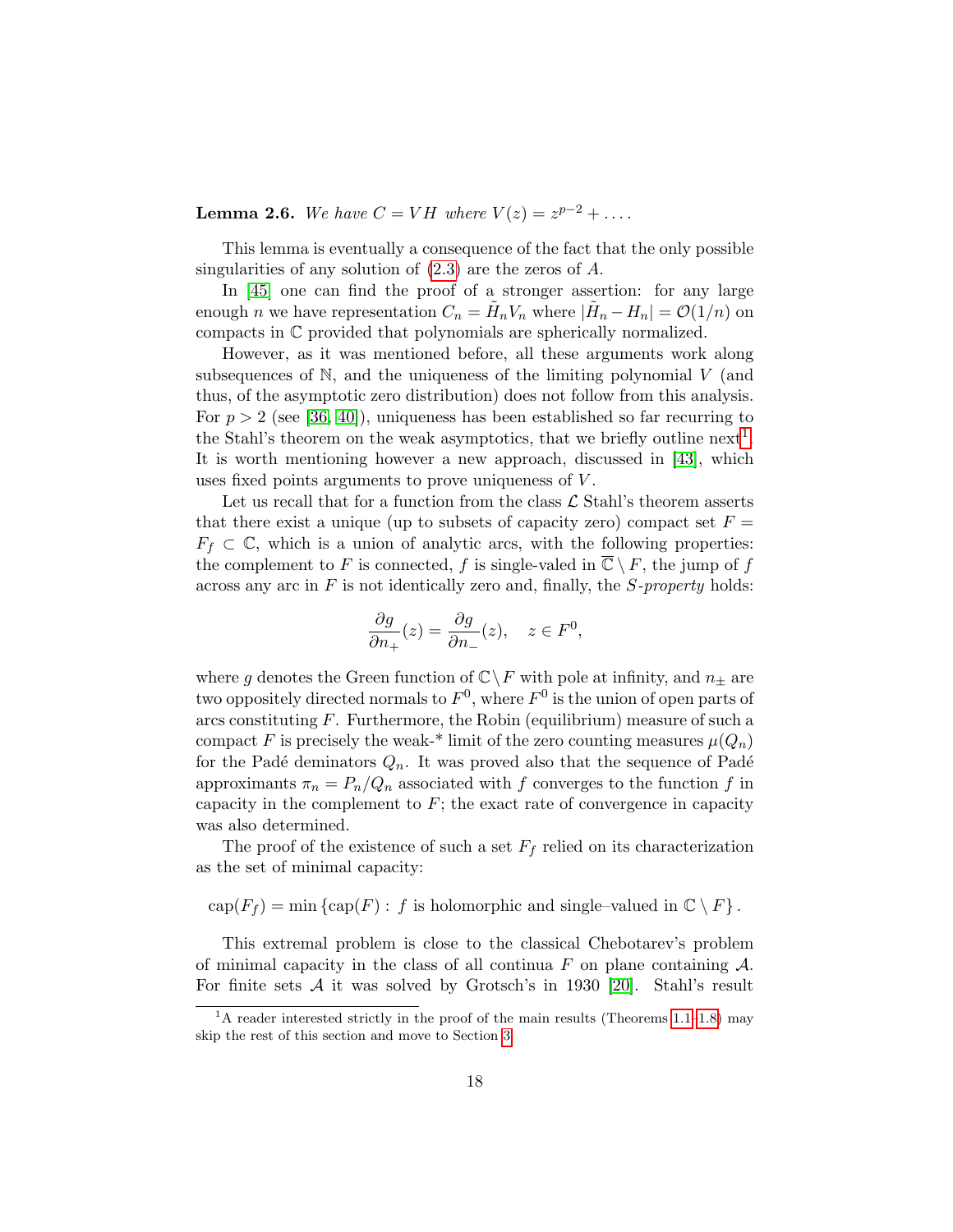is more general even for finite sets  $A$ ; it is actually a theorem from the geometric function theory related to a version of a general moduli problem; see [\[54\]](#page-38-11). For finite sets  $A$  a simple solution of the existence problem based on max-min energy problem was given in [\[44\]](#page-38-12); see also [\[33\]](#page-37-3) for a study of so called critical measures in plane which present another generalized version of moduli problem. Stahl's theorem was extended later to the case of the existence of an external field (or to a varying orthogonality) by Gonchar and Rakhmanov in [\[18\]](#page-35-3), and to more complex equilibria in [\[8,](#page-34-8) [34\]](#page-37-10). It is worth mentioning also [\[7\]](#page-34-9) where an analogue of Stahl's theorem for the case of mpoint Padé approximants was proved. In this situation the external field is given by unit negative charges supported at the  $m$  interpolation points, and as a consequence in a "generic case" the corresponding S-curve makes an optimal partition of the Riemann sphere into  $m$  domains centered at these m interpolation points.

The proof of the convergence assertions of Stahl's theorem is based on the complex (non-hermittian) orthogonality conditions for Padé denominators  $Q_n$ , of the form

$$
\oint_F Q_n(z)z^k f(z)dz = 0, \quad k = 0, 1, \dots, n-1,
$$

where integration is taken over any system of contours separating  $F$  from infinity.

We can describe the extremal set  $F_f$  in terms of trajectories of a quadratic differential: there exists a polynomial  $V(z) = V_f(z) = \prod_{i=1}^{p-2} (z-v_i)$  such that the quadratic differential  $-(V/A) (dz)^2$  on the extended plane  $\overline{\mathbb{C}}$  is closed: all its trajectories, given by

$$
\frac{V(z)}{A(z)}(dz)^2 < 0,
$$

are either closed contours or critical arcs, joining poles or zeros of AV .

Function  $\sqrt{V(t)/A(t)}$  has a holomorphic branch in  $\Omega = \overline{C} \setminus F$  and the Green function for  $\Omega$  with pole at infinity can be written as

<span id="page-18-0"></span>
$$
g(z) = \text{Re}\,G(z), \qquad G(z) = \int_a^z \sqrt{V(t)/A(t)}\,dt, \quad (a \in \mathcal{A}), \qquad (2.17)
$$

where branch of the root is selected by the condition

$$
\lim_{z \to \infty} z \sqrt{V(t)/A(t)} = 1.
$$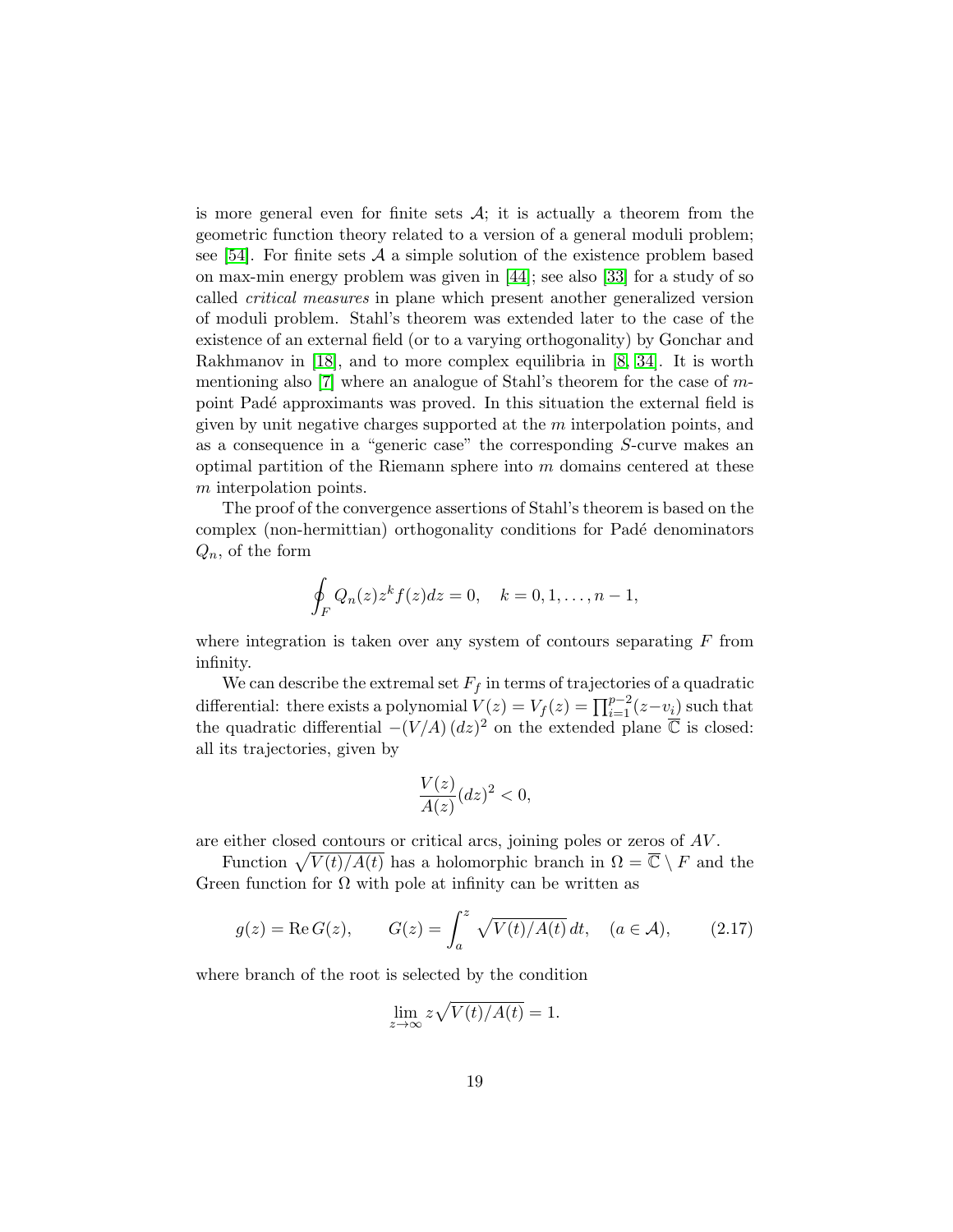Formula  $(2.17)$  shows that function g has a harmonic continuation to the Formula (2.17) shows that function g has a harmonic continuation to the hyperelliptic Riemann surface  $\Re$  of the function  $\sqrt{VA}$ , which is convenient to interpret as a two sheeted branched covering over  $\overline{\mathbb{C}}$ . In fact, it is the real g-function of  $\mathfrak{R}$ , while G is the corresponding complex g - function, in the sense of Definition [1.10.](#page-10-0)

Now, the problem is to prove that the Riemann surface  $\Re$  is uniquely determined by the function  $f$ . We suggest a procedure consisting of two steps. The first step is the determination of the family of all Riemann surfaces associated with all functions  $f \in \mathcal{L}_{\mathcal{A}}$  with a fixed set A of branch points. This determination is made by using special properties of the gfunctions associated with Riemann surfaces  $\Re$  originated by compacta  $F_f$ .

It follows from Stahl's theorem that the family of possible Riemann surfaces  $\Re$  is finite. Independently of Stahl's theorem we can assert this fact from the following perspective (in the situation of common position).

Consider all hyperelliptic Riemann surfaces with  $2p-2$  quadratic branch points out of which p are fixed at zeros of A and the remaining  $p-2$ , not necessarily distinct and that we denote by  $v_1, \ldots, v_{p-2}$ , are free; let's

$$
V(z) = \prod_{i=1}^{p-2} (z - v_i).
$$

It turns out that the requirement that the derivative  $G'$  of the complex qfunction can have poles only at  $A$  singles out only a finite number of such polynomials V. Note that the formula  $G' = \sqrt{V/A}$  above tells us that this must hold indeed for g-functions originated by Stahl's compacta  $F_f$ . We assert that this property is characteristic for the S-compacta for functions with branch points at the roots of A.

Next, it is clear that the extremal compact  $F_f$  is the projection of the zero level of  $g_{\Re}$ , or, better to say, the zero level of  $g_{\Re}$  is the lifting of  $F_f$ onto  $\mathfrak{R}$ , that is,

$$
F^* = \{ \zeta \in \mathfrak{R} : \quad g(\zeta) = 0 \} = \pi^{-1}(F_f).
$$

The selection of the unique Riemann surface associated with  $f \in \mathcal{L}_{\mathcal{A}}$  is made using properties of the projection of the zero level of  $g_{\Re}$ , which is  $F_f$ : this set of analytic arcs on the plane has to make  $f$  single valued in the complementary domain and also the jump of f across any those arcs must be not identically zero.

The uniqueness of such a Riemann surface implies convergence of the sequence  $R'_n/(nR_n)$  (and in consequence, of the sequence of counting measures for the Padé denominators) along the whole  $\mathbb N$ .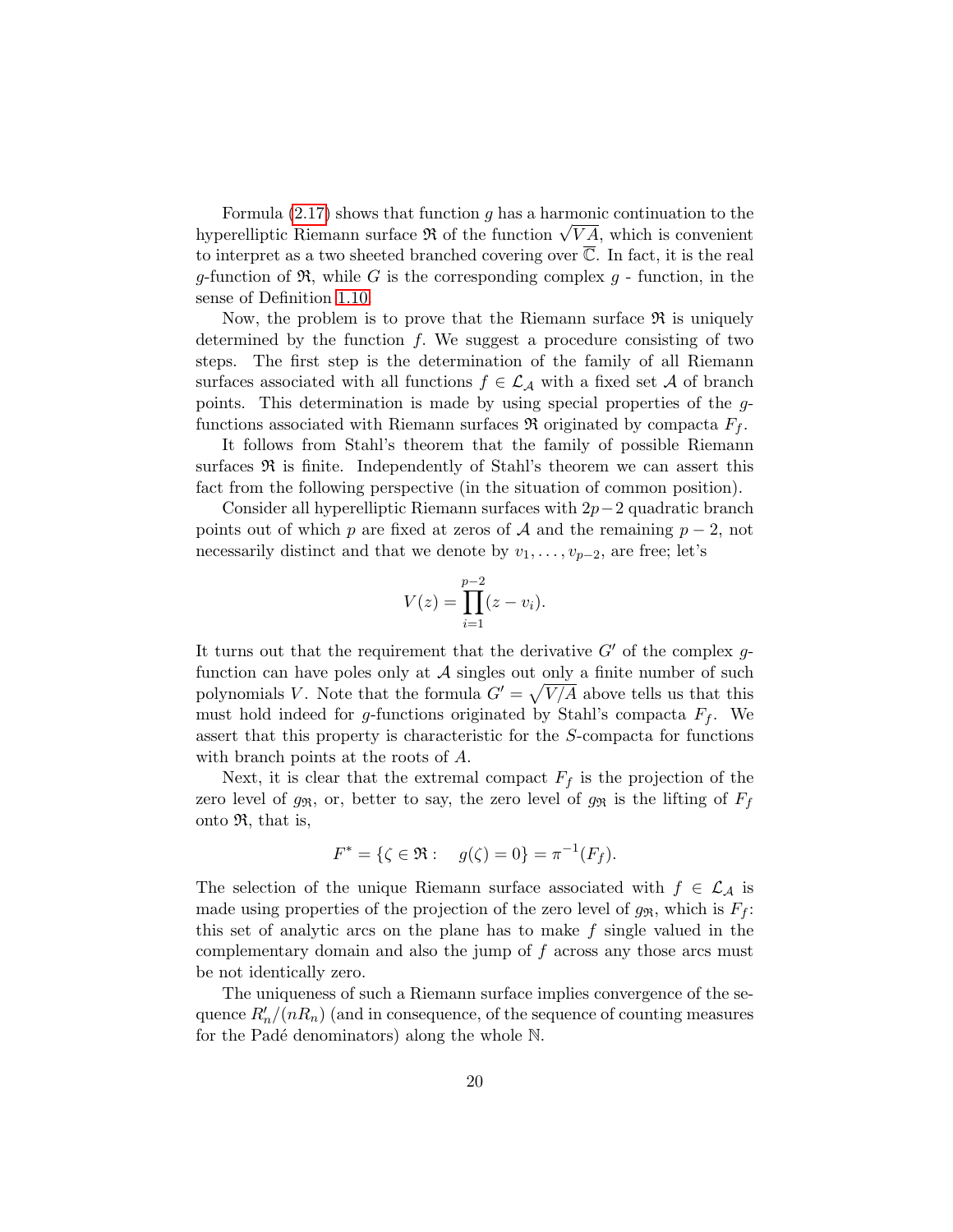## <span id="page-20-1"></span>3 The differential equation for Hermite–Padé polynomials

The considerations of Section [2](#page-11-0) will be extended here to the case of the Hermite–Padé approximants.

### <span id="page-20-0"></span>3.1 Proof of Theorem [1.1](#page-3-1)

From the definition [\(1.1\)](#page-1-0) and the properties of  $\mathcal L$  we know that the remainder  $w(z) := R_n(z)$  is a multivalued analytic function in C, with a finite number of branch points. Any branch of this function in the neighborhood of infinity  $U = \{z \in \mathbb{C} : |z| > R\}$  is a linear combination with constant coefficients of the functions  $Q_{n,k}f_k$ ,  $k = 0, 1, ..., s$ . We will drop the index n in the notations, and write them  $Q_k f_k$ . It follows that any branch of  $w(z) := R(z)$ in  $U$  is a solution of the s-th order differential equation

$$
W(z) = \begin{vmatrix} w & w' & w'' & \dots & w^{(s)} \\ Q_0 & Q'_0 & Q''_0 & \dots & Q_0^{(s)} \\ Q_1 f_1 & (Q_1 f_1)' & (Q_1 f_1)'' & \dots & (Q_1 f_1)^{(s)} \\ \vdots & \vdots & \vdots & \vdots & \vdots \\ Q_s f_s & (Q_s f_s)' & (Q_s f_s)'' & \dots & (Q_s f_s)^{(s)} \end{vmatrix} \equiv 0, \quad z \in U,
$$

where  $f^{(k)}$  denotes the k-th derivative of f. Observe that this is an s-th order differential equation with respect to w, solved in particular by  $w = Q_j f_j$  and in consequence, by  $w = R = R_n$ , so that

$$
W(z) = \begin{vmatrix} w & w' & w'' & \dots & w^{(s)} \\ Q_0 & Q'_0 & Q''_0 & \dots & Q^{(s)}_0 \\ Q_1 f_1 & (Q_1 f_1)' & (Q_1 f)'' & \dots & (Q_1 f_1)^{(s)} \\ \vdots & \vdots & \vdots & & \vdots \\ R & R' & R'' & \dots & R^{(s)} \end{vmatrix} \equiv 0, \quad z \in U.
$$

Expanding these determinant along the first row yields

<span id="page-20-2"></span>
$$
W(z) = \sum_{j=0}^{s} W_j(z) w^{(j)}(z) = 0,
$$
\n(3.1)

where the coefficient  $W_j$ ,  $j = 0, 1, \ldots, s$ , is the minor obtained by deleting the first row and the  $(j + 1)$ -th column in the determinantal expression for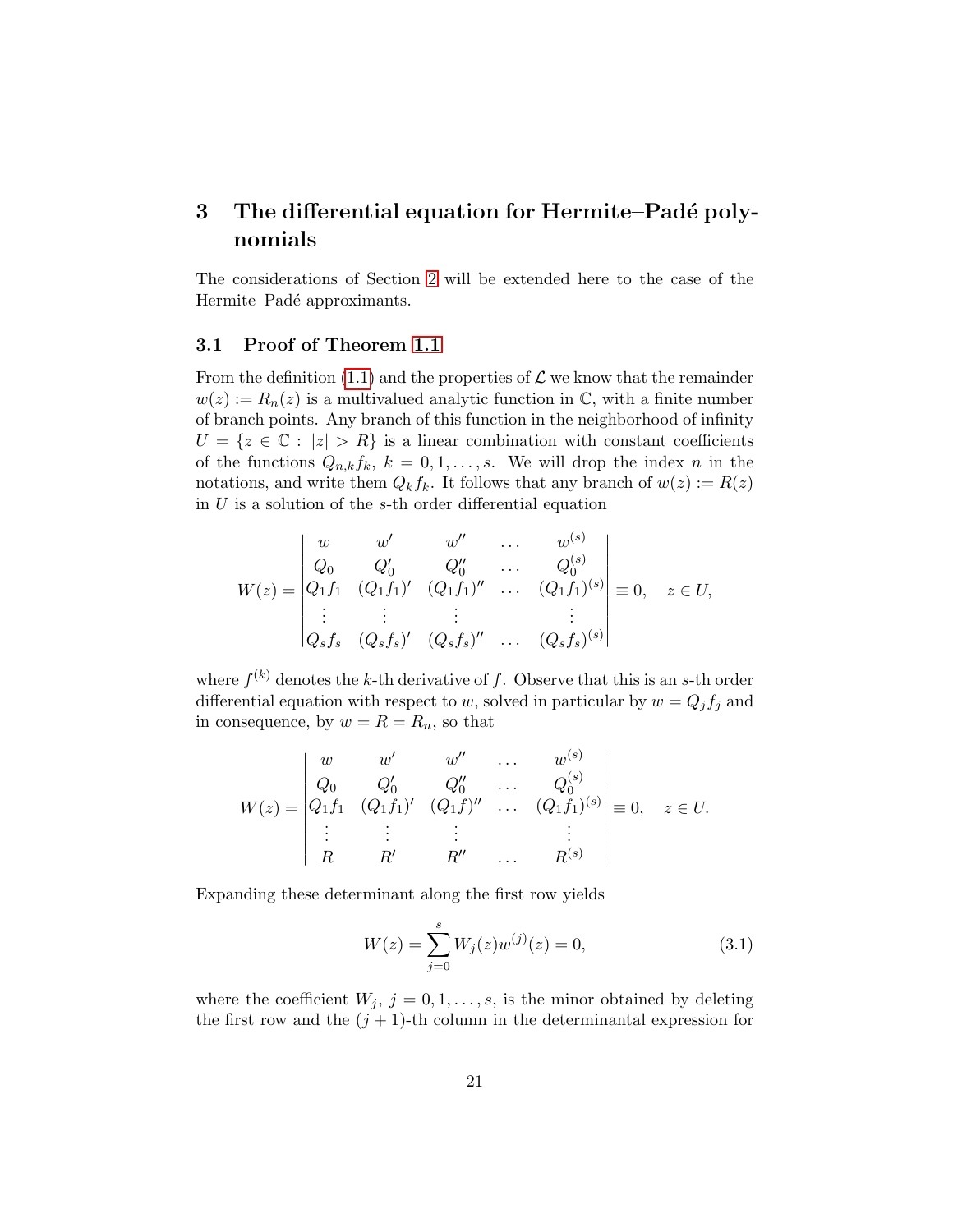W. For instance,

$$
W_0(z) = \begin{vmatrix} Q'_0 & Q''_0 & \cdots & Q_0^{(s)} \\ (Q_1f_1)' & (Q_1f_1)'' & \cdots & (Q_1f_1)^{(s)} \\ \vdots & \vdots & & \vdots \\ (Q_sf_s)' & (Q_sf_s)'' & \cdots & (Q_sf_s)^{(s)} \end{vmatrix} (z)
$$
  
= 
$$
\begin{vmatrix} Q'_0 & Q''_0 & \cdots & Q_0^{(s)} \\ (Q_1f_1)' & (Q_1f_1)'' & \cdots & (Q_1f_1)^{(s)} \\ \vdots & \vdots & & \vdots \\ R' & R'' & \cdots & R^{(s)} \end{vmatrix} (z) = \mathcal{O}\left(z^{-\frac{s(s+3)}{2}}\right), \quad z \to \infty,
$$

where we have used that  $Q_j \in \mathbb{P}_n$  and the asymptotics of  $f_k$  and R at infinity. Operating in the same fashion, we conclude that

<span id="page-21-0"></span>
$$
W_j(z) = \mathcal{O}\left(z^{-\frac{s(s+3)}{2}+j}\right), \quad z \to \infty, \quad j = 0, 1, \dots, s. \tag{3.2}
$$

The assumption that  $f_k \in \mathcal{L}$  implies that there exist a pair of polynomials,  $A_j$  and  $B_j$ ,  $A_j$  monic, and  $\deg(A_k) - \deg(B_k) \geq 2$ , such that

$$
\frac{f_k'}{f_k}(z) = \frac{B_k}{A_k},
$$

and thus,

$$
A_k^j f_k^{(j)} = B_{k,j} f_k, \quad j = 0, 1, 2, \dots,
$$

where  $\mathcal{B}_{k,j}$  are algebraic polynomials. A consequence is that

$$
\frac{A_k^j}{f_k} (Q_k f_k)^{(j)} \in \mathbb{P}, \quad j = 0, 1, \dots, \quad k = 0, 1, \dots, s.
$$

Hence, multiplying [\(3.1\)](#page-20-2) by

$$
\prod_{k=0}^s \frac{A_k^s}{f_k^s}(z),
$$

we obtain the equivalent ODE of the form

$$
\prod_{k=0}^{s} \frac{A_k^s}{f_k^s}(z)W(z) = \sum_{k=0}^{s} \Pi_k(z)w^{(k)}(z) = 0,
$$

where all coefficients  $\Pi_k$  are polynomials. By [\(3.2\)](#page-21-0), their degrees are jointly uniformly bounded.

This proves the theorem.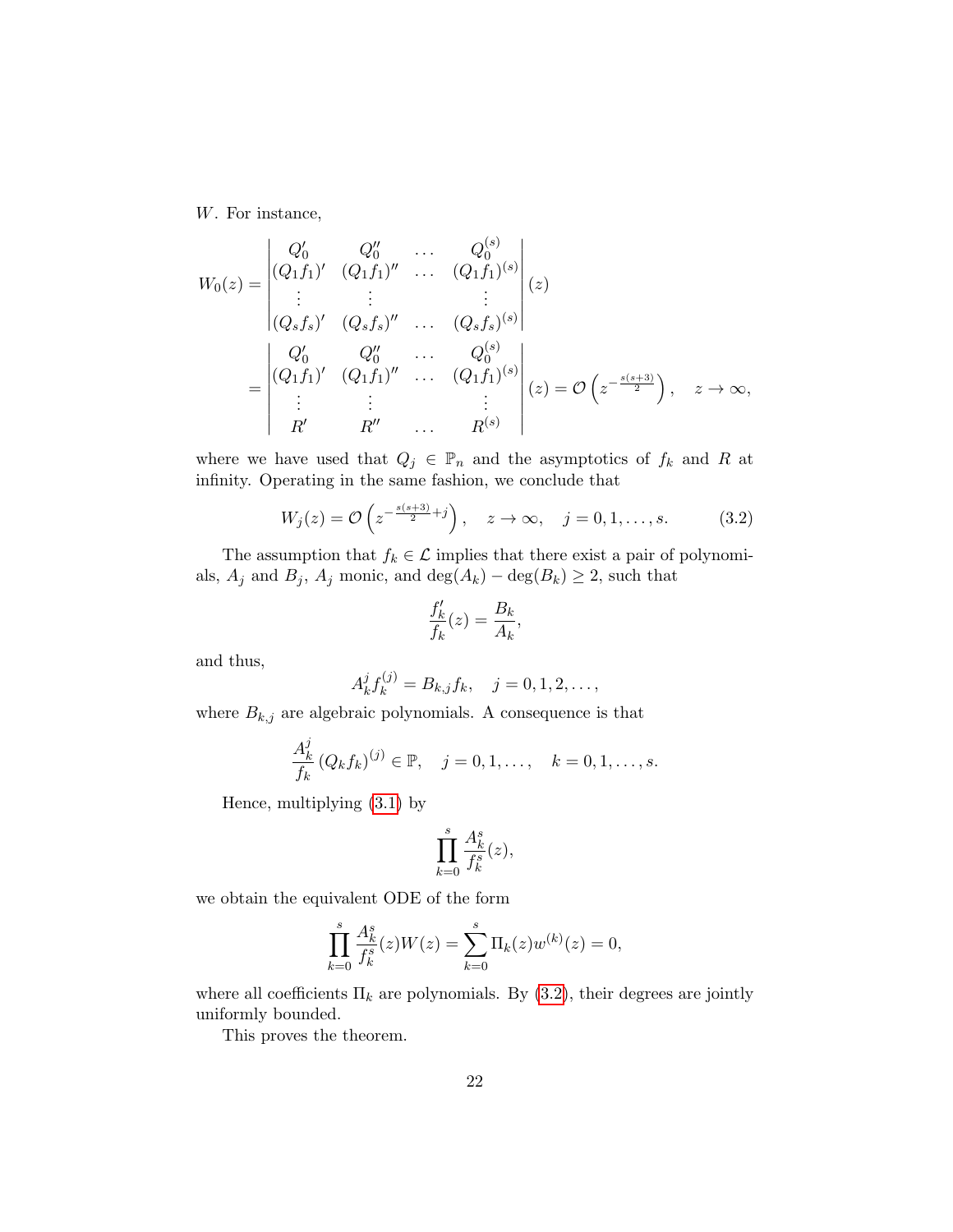### 3.2 Proof of Theorem [1.2](#page-5-1)

Using the arguments of the proof of Theorem [1.1](#page-3-1) we conclude that

<span id="page-22-0"></span>
$$
W(z) = \begin{vmatrix} w & w' & w'' & w''' \\ Q_0 & Q'_0 & Q''_0 & Q''_0 \\ Q_1 f & (Q_1 f)' & (Q_1 f)'' & (Q_1 f)''' \\ Q_2 f^2 & (Q_2 f^2)' & (Q_2 f^2)'' & (Q_2 f^2)''' \end{vmatrix} \equiv 0, \quad z \in U = \{z \in \mathbb{C} : |z| > R\},
$$
\n(3.3)

where we again omit the subindex n. From the assumption that  $f \in \mathcal{L}_{\mathcal{A}}$ ,  $\mathcal{A} = \{a_1, \ldots, a_p\}, p \geq 2$ , it follows that this identity can be extended to  $\mathbb{C} \setminus \mathcal{A}$ . Furthermore, there exist algebraic polynomials B, C and D with complex coefficients, such that

<span id="page-22-2"></span>
$$
Af' = Bf, \quad A^2 f'' = Cf, \quad A^3 f''' = Df, \quad A(z) = \prod_{j=1}^p (z - a_j). \tag{3.4}
$$

As in the proof of Theorem [1.1,](#page-3-1) after multiplying W by  $A^6/f^3$  we get a differential equation with polynomial coefficients. Actually, it is sufficient to multiply W by  $A^5/f^3$ . Indeed, derivatives of order three are all located in the last column of the determinant in [\(3.3\)](#page-22-0), and therefore, each coefficient in first row of decomposition contains only one such term.

Thus, we have proved that

<span id="page-22-1"></span>
$$
\frac{A^5}{f^3}W(z) = \Pi_3(z)w''' + \Pi_2(z)w'' + \Pi_1(z)w' + \Pi_0(z)w \equiv 0, \quad z \in \mathbb{C} \setminus \mathcal{A}, \tag{3.5}
$$

where  $\Pi_j \in \mathbb{P}$ . The generic case conditions imply that  $\deg Q_j = n, j = 0, 1$ , and  $R(z) = M_n/z^{2n+2} + \ldots$ , where  $M_n \neq 0$ . It implies that for polynomials  $\Pi_i$  we have deg  $\Pi_i = 5p - 9 + j$ ,  $j = 0, 1, 2, 3$ . Thus, those polynomials depend on  $n$  but their degrees are uniformly bounded.

It is easy to see that for  $\Pi_3$  we have representation

$$
\Pi_3(z) = A_p^2(z)H(z),
$$

where  $H(z) = H_n(z) = z^{3p-6} + \cdots \in \mathbb{P}_{3p-6}$ . Next, using the fact coefficients of equation [\(3.5\)](#page-22-1) were by first row decomposition of Wronskian we obtain (with arguments similar to what was done in Section [2.1\)](#page-12-3) a representation for  $\Pi_2$ :

$$
\Pi_2 = -\left(\frac{f^3}{A^5}\Pi_3\right)' \frac{A^5}{f^3} = -\left(\frac{f^3}{A^3}H\right)' \frac{A^5}{f^3} = A\{3(A'-B)H - AH'\}.
$$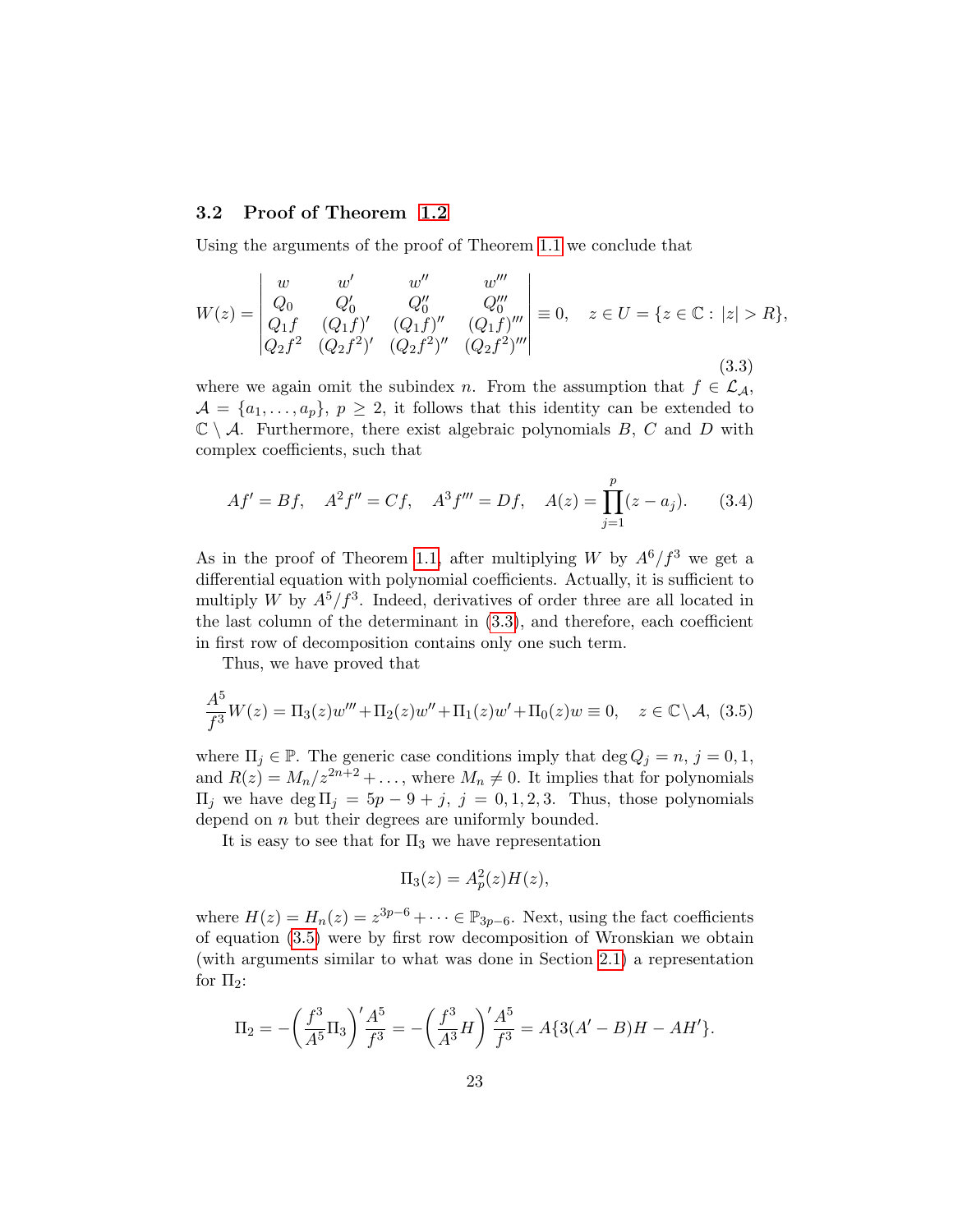Finally, taking into account the fact that equation [\(3.5\)](#page-22-1) has a polynomial  $Q_0$  of degree deg  $Q_0 = n$ , as well as another solution with the leading term at infinity of the form  $R_n^*(z) = 1/z^{2n+2} + \ldots$ , we arrive at two equations for the leading coefficients of the polynomials  $\Pi_1 \in \mathbb{P}_{5p-8}$  and  $\Pi_0 \in \mathbb{P}_{5p-9}$ :

$$
\Pi_1(z) = -3(n-1)(n+2)\Pi_1^*(z), \qquad \Pi_0(z) = 2(n-1)n(n+1)\Pi_0^*(z).
$$

Theorem [1.2](#page-5-1) is proved.

#### 3.3 Proof of Theorem [1.4](#page-6-3)

We turn to considering the case  $p = 2$ ,  $a_1 = -1$ ,  $a_2 = 1$  and  $f(z) = f(z; \alpha) =$  $((z-1)/(z+1))^{\alpha}, \ 2\alpha \in \mathbb{C} \setminus \mathbb{Z}.$ 

It is directly verified that in this particular case we have  $H(z) \equiv 1$ ,  $\Pi_2(z) = 6A_2(z)(z-\alpha) = 6(z^2-1)(z-\alpha).$ 

Next, we prove that for polynomials.  $\Pi_1 = \Pi_1(z; \alpha)$  and  $\Pi_0 = \Pi_0(z; \alpha)$ the following equalities are valid:

<span id="page-23-2"></span>
$$
\Pi_1(-z; -\alpha) = \Pi_1(z; \alpha), \qquad -\Pi_0(-z; -\alpha) = \Pi_0(z; \alpha),
$$
  
\n
$$
\Pi_1(z; -\alpha) = \Pi_1(z; \alpha) - 3b_1(z) + 6(z - \alpha)b_0,
$$
  
\n
$$
A_2(z)\Pi_0(z; -\alpha) = A_2(z)\Pi_0(z; \alpha) + b_2(z) + 6(z - \alpha)b_1(z) + \Pi_1(z; \alpha)b_0,
$$
  
\n(3.6)

where polynomials  $b_0 = \text{const}, b_1(z), b_2(z)$  are defined from the following equations (see  $(3.4)$ ):

<span id="page-23-3"></span>
$$
A_2(f^2)' = 4\alpha f^2 = b_0 f^2, \qquad A_2^2(f^2)'' = 8\alpha (2\alpha - z) f^2 = b_1(z) f^2, A_2^3(f^2)''' = 8\alpha \{ (2\alpha - z) 4\alpha - 4A_2'(2\alpha - z) - A_2 \} f^2 = b_2(z) f^2.
$$
 (3.7)

We write equation [\(1.13\)](#page-6-2) in the form

<span id="page-23-0"></span>
$$
A_2^2 w''' + \Pi_2 w'' + \Pi_1 w' + \Pi_0 w = 0,
$$
\n(3.8)

where  $\Pi_2(z) = 6(z - \alpha)A_2(z)$ ,  $A_2(z) = (z^2 - 1)$  and  $\Pi_1 \in \mathbb{P}_{5p-8} = \mathbb{P}_2, \Pi_2 \in$  $\mathbb{P}_{5p-9} = \mathbb{P}_1$ . In particular, polynomial  $\Pi_2(z)$  is known. Let  $\Pi_1(z) = k_2 z^2 +$  $d_2z + c_2, \Pi_0(z) = k_1z + c_1;$  in the generic case we have  $k_j \neq 0, d_2, c_1, c_2,$ functions  $Q_{n,0}, Q_{n,1}f, Q_{n,2}f^2$  and  $R_n$  are solutions of this equation, and their monic versions satisfy  $Q_{n,0}^*(z) = z^n + \ldots, Q_{n,2}^*(z) = z^n + \ldots, R_n^*(z) =$  $1/z^{2n+2} + \ldots$  Substitute  $w = Q_0$  in [\(3.8\)](#page-23-0); then the left hand side of the equation is a polynomial. Equating its coefficient at  $z^{n+1}$  (the leading coefficient) to zero we obtain

<span id="page-23-1"></span>
$$
n(n-1)(n+4) + nk_2 + k_1 = 0.
$$
\n(3.9)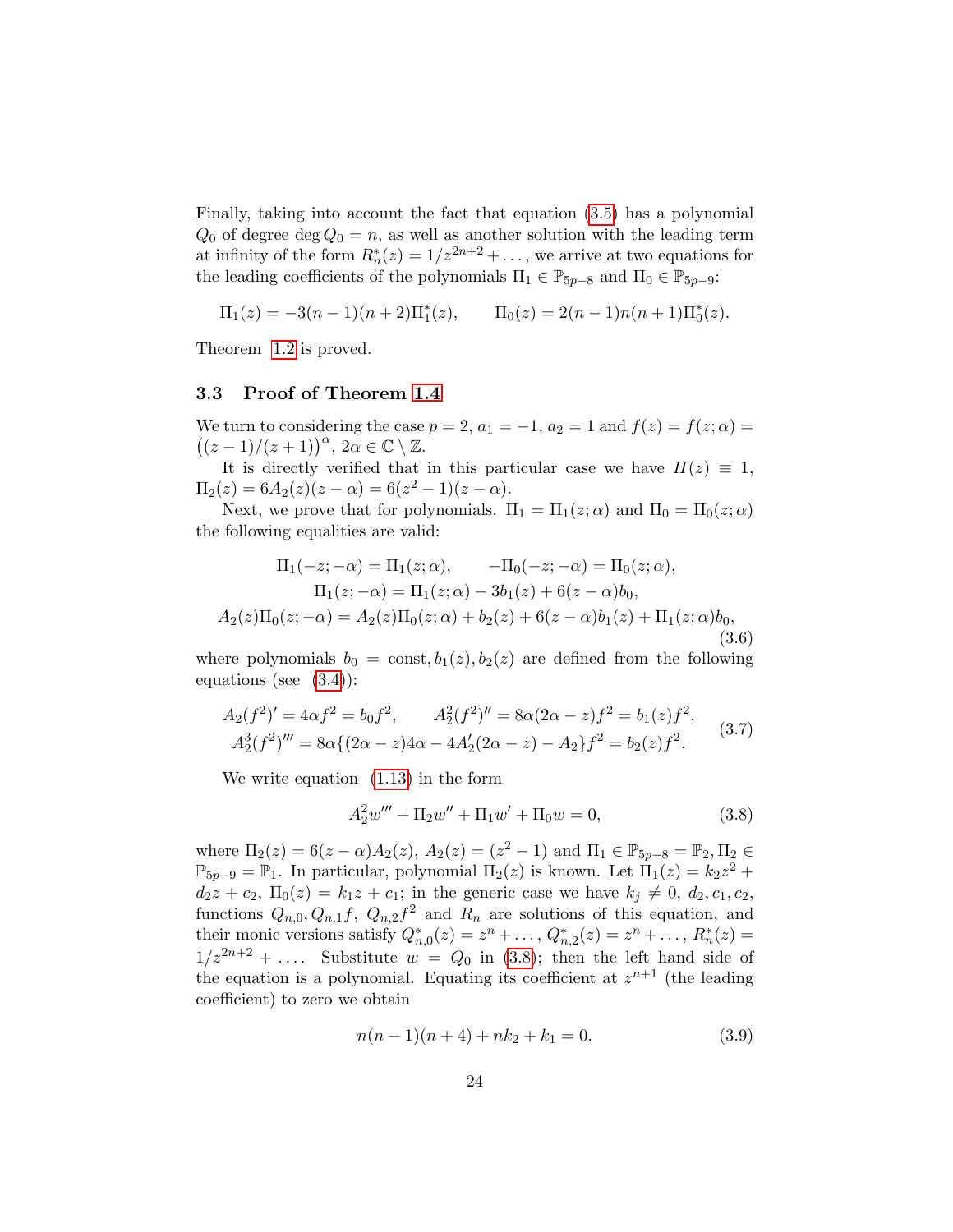Similarly, substituting  $w = R_n^*$  and equating to zero the coefficient at  $1/z^{2n+1}$  we get another equation for  $k_1, k_2$ :

<span id="page-24-0"></span>
$$
-4(n+1)(2n+3)(n-1) - 2(n+1)k_2 + k_1 = 0.
$$
 (3.10)

Solving system  $(3.9)$  and  $(3.10)$  for  $k_1$  and  $k_2$  we obtain

$$
k_1 = 2(n-1)n(n+1) = 2(n^2 - 1)n
$$
,  $k_2 = -3(n-1)(n+2)$ .

From normalization  $f(\infty; \alpha) = 1$  and identity  $f(z; -\alpha) = 1/f(z; \alpha)$ , by dividing both sides of the definition [\(1.7\)](#page-4-2) by  $f^2$  we come to  $Q_{n,2}^{(\alpha,-\alpha)}$  =  $Q_{n,0}^{(-\alpha,\alpha)}$  $n,0 \nightharpoonup n,0$ . Therefore, the polynomial  $Q_{n,2}$  satisfies a differential equation which is obtained from [\(3.8\)](#page-23-0), by replacing  $\alpha$  by  $-\alpha$ . The modified equation is

<span id="page-24-1"></span>
$$
A_2^2 \widetilde{w}''' + \widetilde{\Pi}_2 \widetilde{w}'' + \widetilde{\Pi}_1 \widetilde{w}' + \widetilde{\Pi}_0 \widetilde{w} = 0,
$$
\n(3.11)

where  $\Pi_2(z) = 6(z + \alpha)A_2(z)$ ,  $\Pi_j(z) = \Pi_j(z; -\alpha)$ ,  $j = 1, 2$ .

Next, substitute the solution  $w = Q_{n,2} f_2$  where  $f_2 = f^2 \in \mathcal{L}_{\{-1,1\}}$ in [\(3.8\)](#page-23-0) and regroup terms so that equation takes form [\(3.11\)](#page-24-1) with solution  $\widetilde{w} = Q_{n,2}$ . This yields the following relation for coefficients  $\Pi_j$  and  $\Pi_j$  of equations  $(3.8)$  and  $(3.11)$ :

<span id="page-24-6"></span><span id="page-24-2"></span>
$$
3A_2B_0 + \Pi_2 = \tilde{\Pi}_2,
$$
  
\n
$$
3B_1 + 2\Pi_2 \frac{B_0}{A_2} + \Pi_1 = \tilde{\Pi}_1,
$$
\n(3.12)

$$
\frac{B_2}{A_2} + \Pi_2 \frac{B_1}{A_2^2} + \Pi_1 \frac{B_0}{A_2} + \Pi_0 = \widetilde{\Pi}_0,
$$
\n(3.13)

where  $\Pi_2(z) = 6(z-\alpha)A_2(z)$ ,

<span id="page-24-3"></span>
$$
A_2 f_2' = 4\alpha f_2 = B_0 f_2, \qquad A_2^2 f_2'' = 8\alpha (2\alpha - z) f_2 = B_1 f_2,
$$
  
\n
$$
A_2^3 f_2''' = f_2 8\alpha \{ (2\alpha - z) 4\alpha - 4B_2 A_2' (2\alpha - z) - A_2 \} = B_2 f_2.
$$
\n(3.14)

It follows from  $(3.12)$  and  $(3.14)$ 

<span id="page-24-4"></span>
$$
24\alpha z + \Pi_1(z) = \Pi_1(z) \equiv \Pi_1(z; -\alpha).
$$
 (3.15)

Using the symmetry  $f(-z; -\alpha) = f(z; \alpha)$  and the differential equations [\(3.8\)](#page-23-0) and [\(3.11\)](#page-24-1), we get

<span id="page-24-5"></span>
$$
\Pi_1(-z; -\alpha) = \Pi_1(z; \alpha), \qquad \Pi_0(-z; -\alpha) = -\Pi_0(z; \alpha).
$$
 (3.16)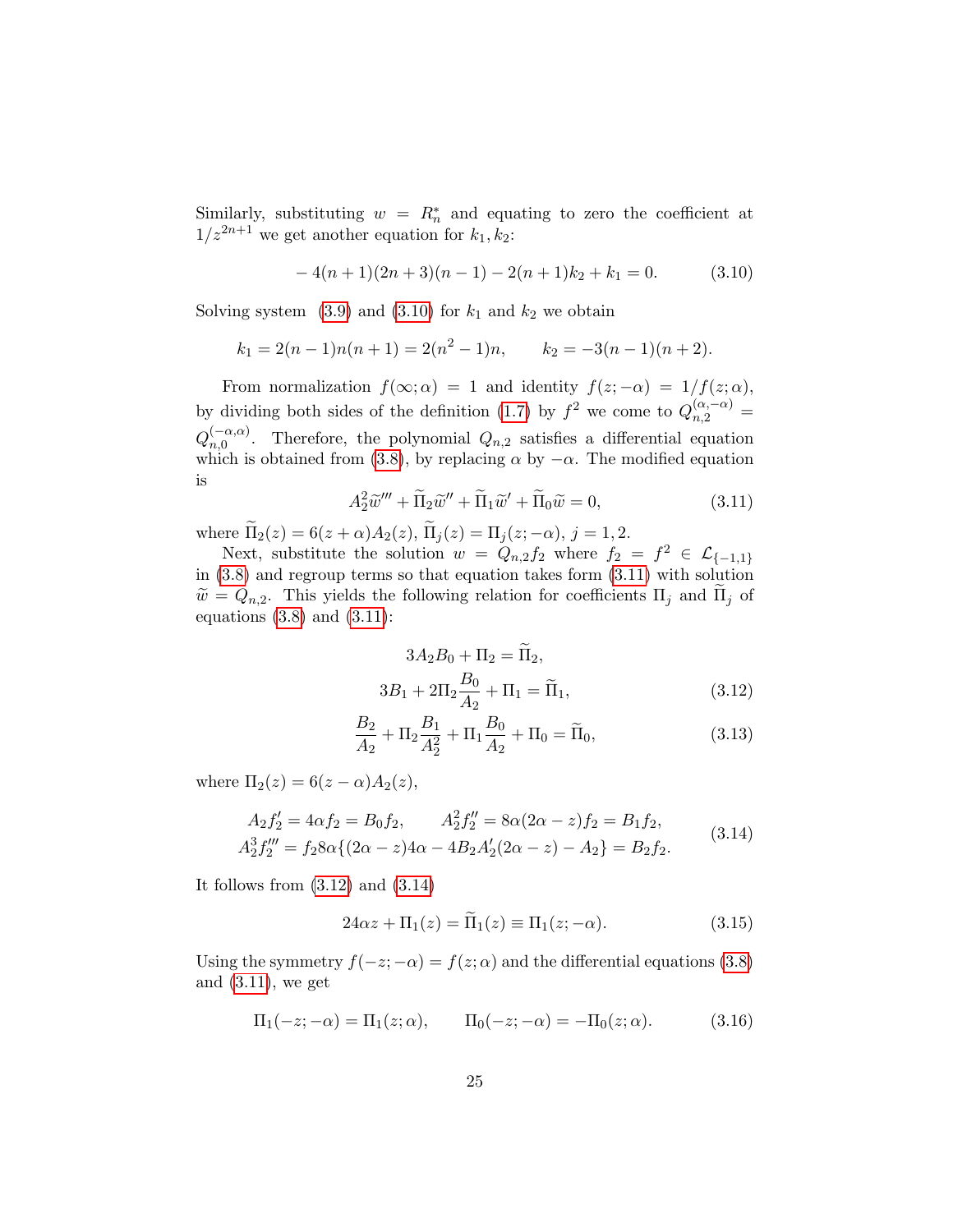Therefore, from  $(3.15)$  and  $(3.16)$  we obtain

$$
\Pi_1(z; \alpha) = k_2 z^2 - 12\alpha z + c_2
$$
, where  $k_2 = -3(n-1)(n+2)$ ,  
\n $\Pi_0(z; \alpha) = k_1 z + c_1$ , where  $k_1 = 2(n-1)n(n+1)$ .

Taking the limit as  $z \to \infty$  in [\(3.13\)](#page-24-6) and with the equation  $c_1(-\alpha) = -c_1(\alpha)$  $(following from (3.16))$  $(following from (3.16))$  $(following from (3.16))$  we find that

<span id="page-25-1"></span>
$$
c_1(\alpha) = 2\alpha(3n(n+1) - 8). \tag{3.17}
$$

Similarly, evaluating  $(3.13)$  at  $z = 0$  and combining it with  $(3.17)$  it follows that

$$
c_2(\alpha) = 3n(n+1) + 8\alpha^2 - 10.
$$

Finally, from [\(3.6\)](#page-23-2)–[\(3.7\)](#page-23-3) one can find polynomials  $\Pi_1$  and  $\Pi_0$  explicitly:

$$
\Pi_1(z;\alpha) = -3(n-1)(n+2)z^2 - 12\alpha z + [3n(n+1) + 8\alpha^2 - 10],
$$
  
\n
$$
\Pi_0(z;\alpha) = 2n(n^2 - 1)z + 2\alpha[3n(n+1) - 8].
$$

This concludes the proof.

### <span id="page-25-0"></span>4 Asymptotics of Hermite–Padé polynomials

### 4.1 Proof of Theorem [1.6](#page-7-2)

Denote  $E = [-1, 1]$ . Definition [\(1.7\)](#page-4-2) (with  $s = 2$ ) yields immediately the following orthogonality relation

<span id="page-25-3"></span>
$$
\oint_{E} (Q_{n,1}f + Q_{n,2}f^2)(\zeta)q(\zeta) d\zeta = 0,
$$
\n(4.1)

where  $q \in \mathbb{P}_{2n}$  is arbitrary, and we integrate along an arbitrary closed contour encircling and sufficiently close to  $E$ . Using the construction of Padé polynomials (see e.g. [\(2.2\)](#page-11-1)) we find  $P_{n,0}, P_{n,1} \in \mathbb{P}_n$ ,  $P_{n,1} \neq 0$ , such that

<span id="page-25-2"></span>
$$
(P_{n,0} + P_{n,1}f)(z) = \mathcal{O}\left(\frac{1}{z^{n+1}}\right), \quad z \to \infty.
$$
 (4.2)

From [\(4.2\)](#page-25-2) it follows immediately that

$$
\oint_{E} P_{n,1}(\zeta) f(\zeta) p(\zeta) d\zeta = 0, \quad \forall p \in \mathbb{P}_{n-1}.
$$
\n(4.3)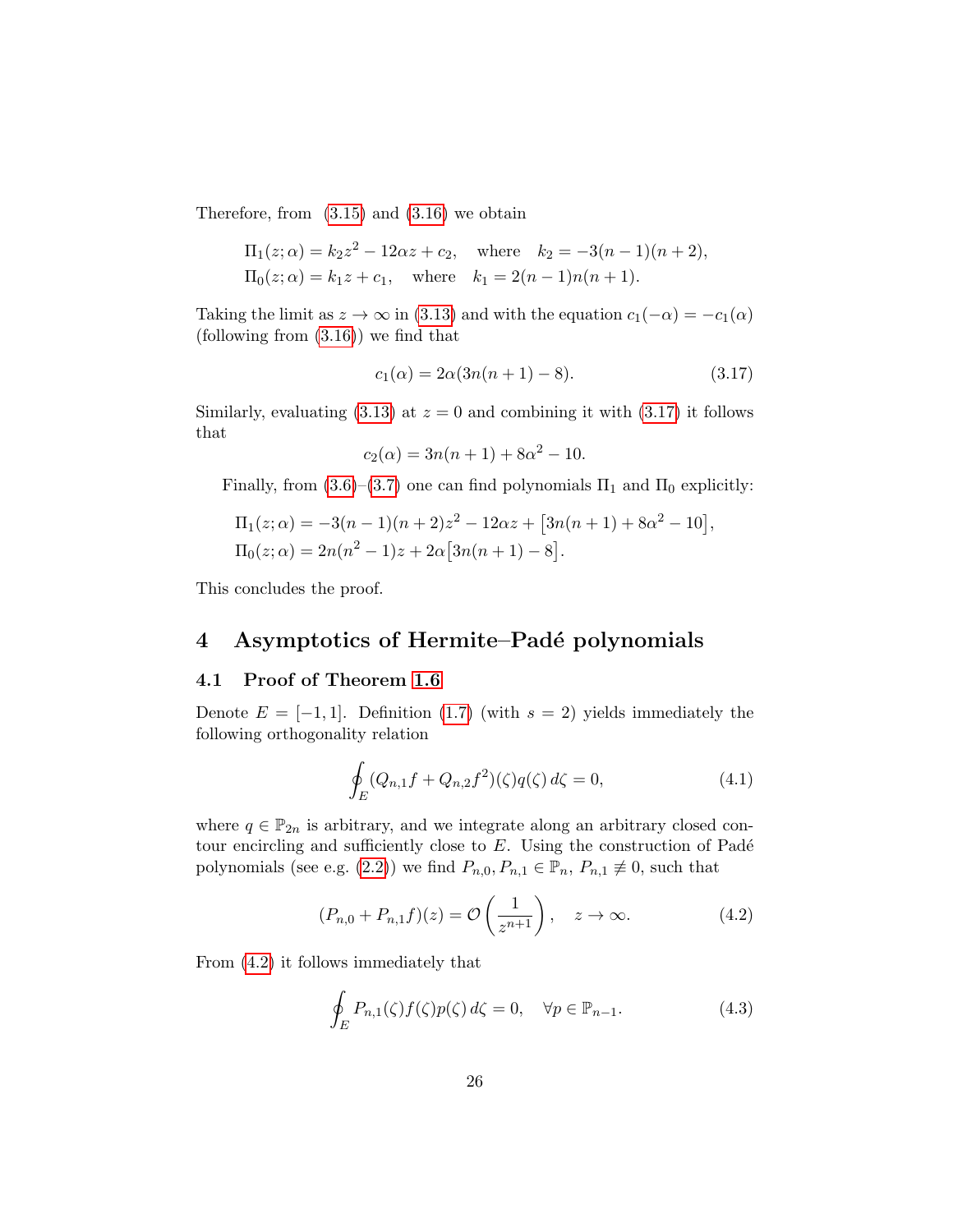Since  $f(x) > 0$  when  $x > 1$ , we have

<span id="page-26-0"></span>
$$
f^{\pm}(x) = e^{\pm i\pi\alpha} f_0(x), \quad x \in (-1, 1), \tag{4.4}
$$

where  $f^+$  (resp.,  $f^-$ ) are the boundary value of f on  $(-1, 1)$  from the upper (resp., lower) halfplane, and  $f_0$  was defined in [\(1.15\)](#page-7-3). In consequence,

<span id="page-26-3"></span>
$$
\Delta f(x) := (f^+ - f^-)(x) = 2i \sin(\alpha) f_0(x) = 2i \sin(\alpha) \left(\frac{1-x}{1+x}\right)^{\alpha}, \quad x \in (-1, 1).
$$
\n(4.5)

Taking into account that  $|\alpha| \in (0, 1/2)$ , [\(4.4\)](#page-26-0) can be rewritten as

$$
\int_{-1}^{1} P_{n,1}(x)p(x)\Delta f(x) dx = 0, \quad \forall p \in \mathbb{P}_{n-1},
$$

and we conclude that polynomials  $P_{n,1} = P_n$  coincide (up to normalization) with the Jacobi polynomials  $P_n^{(\alpha,-\alpha)}$  orthogonal on the segment E with respect to the positive weight function  $f_0$ :

$$
\int_E P_n(x)p(x)f_0(x) dx = 0, \quad p \in \mathbb{P}_{n-1}.
$$

In order to simplify notation, let us define also

$$
\widetilde{f}(z) := 2\cos(\alpha\pi)f_0(z), \quad z \in \Omega := \mathbb{C} \setminus F, \quad F := \overline{\mathbb{R}} \setminus (-1,1),
$$

so that

$$
\tilde{f}(x) = (f^+ + f^-)(x), \quad x \in (-1, 1).
$$

The integrability of  $f_0^2$  at the end points of E plus the boundary conditions [\(4.4\)](#page-26-0) allow us to rewrite the relation [\(4.1\)](#page-25-3) as

<span id="page-26-1"></span>
$$
\int_{E} (Q_{n,1} + Q_{n,2} \tilde{f})(x) q(x) f_0(x) dx = 0, \quad \forall q \in \mathbb{P}_{2n}.
$$
 (4.6)

Since  $Q_{n,k}$  have real coefficients and both functions  $\widetilde{f}$  and  $f_0$  are positive in the interval  $(-1, 1)$ , it follows from  $(4.6)$  that the form

<span id="page-26-2"></span>
$$
\rho_n(z) := (Q_{n,1} + Q_{n,2}\tilde{f})(z)
$$
\n(4.7)

has at least  $2n + 1$  zeros in the interval  $(-1, 1)$ , that we denote by  $x_{n,j}$ . Let

$$
\omega_{2n+1}(z) := \prod_{j=1}^{2n+1} (z - x_{n,j}).
$$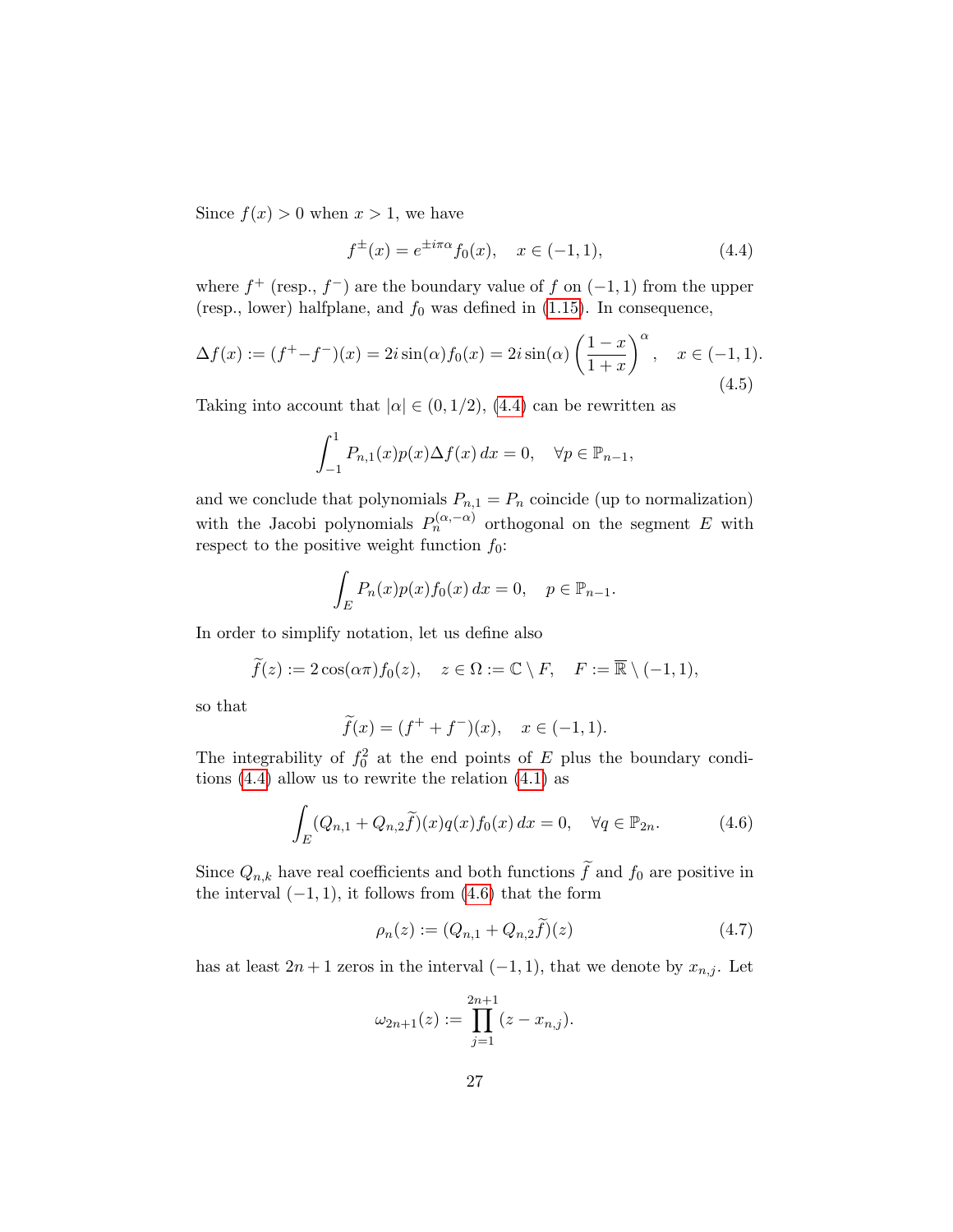Since for each  $p \in \mathbb{P}_{n-1}$  function  $\rho_n p/\omega_{2n+1}$  is holomorphic in the domain  $\Omega$ , by the Cauchy formula we obtain

$$
\frac{Q_{n,1} + Q_{n,2}f}{\omega_{2n+1}}(z) = \frac{1}{2\pi i} \oint_{\gamma} \frac{(Q_{n,1} + Q_{n,2}f)(\zeta) d\zeta}{\omega_{2n+1}(\zeta)(\zeta - z)} = \frac{1}{2\pi i} \oint_{\gamma} \frac{(Q_{n,2}f)(\zeta) d\zeta}{\omega_{2n+1}(\zeta)(\zeta - z)},\tag{4.8}
$$

where  $\gamma$  is an arbitrary simple analytic contour that is contained in the domain  $\Omega$  and that contains all the points  $x_{n,j}$ ,  $j = 1, \ldots, 2n + 1$ , and z inside. Also

<span id="page-27-3"></span><span id="page-27-0"></span>
$$
0 = \frac{1}{2\pi i} \oint_{\gamma} \frac{(Q_{n,1} + Q_{n,2}\tilde{f})(\zeta)p(\zeta) d\zeta}{\omega_{2n+1}(\zeta)} = \frac{1}{2\pi i} \oint_{\gamma} \frac{(Q_{n,2}\tilde{f})(\zeta)p(\zeta) d\zeta}{\omega_{2n+1}(\zeta)}, \quad (4.9)
$$

It is easy to see that we can transform the contour  $\gamma$  in such a way that the relation [\(4.9\)](#page-27-0) takes the form

<span id="page-27-1"></span>
$$
0 = \int_{F} \frac{Q_{n,2}(y)p(y)\Delta f(y) dy}{\omega_{2n+1}(y)}, \quad \Delta \tilde{f}(y) = \tilde{f}^+(y) - \tilde{f}^-(y), \quad p \in \mathbb{P}_{n-1}.
$$
\n(4.10)

Since

$$
\widetilde{f}^{\pm}(y) = e^{\mp \alpha \pi i} 2 \cos(\alpha \pi) \left| \frac{1 - y}{1 + y} \right|^{\alpha}, \quad y \in F^{0} := [-\infty, -1) \cup (1, \infty],
$$

we obtain that  $\Delta \tilde{f}(y) = -4i \sin(2\alpha \pi) |(y-1)/(y+1)|^{\alpha}, y \in F^0$ . Thus the relation [\(4.10\)](#page-27-1) may be written in an equivalent form as

<span id="page-27-2"></span>
$$
0 = \int_{F} Q_{n,2}(y) p(y) h_{n,\alpha}(y) dy, \quad p \in \mathbb{P}_{n-1},
$$
\n(4.11)

where the weight function  $h_{n,\alpha}(y) = |(y-1)/(y+1)|^{\alpha}/\omega_{2n+1}(y)$ . Since  $\omega_{2n+1}$ is of degree  $2n + 1$ , function  $h_{n,\alpha}$  is negative on  $(-\infty, -1)$  and positive on  $(1, \infty)$ , and it follows immediately from  $(4.11)$  that real polynomial  $Q_{n,2}$  has at least  $n-1$  zeros on  $F^0$ .

If deg  $Q_{n,2} = n - 1$ , it shows that all its zeros are contained in the  $F^0$ . Let deg  $Q_{n,2} = n$ . Since  $Q_{n,2}$  is a real polynomial with at least  $n-1$  real zeros, we conclude that all zeros of  $Q_{n,2}$  are real, and at most one of them in  $E$ . Assuming the existence of one zero in  $E$  leads into contradiction with the orthogonality relation [\(4.11\)](#page-27-2). Thus, once again we conclude that all zeros of  $Q_{n,2}$  are in  $F^0$ .

Since same arguments can be applied to the function  $(Q_{n,1}/f+Q_{n,2})p/\omega_{2n+1}$ , it immediately follows that we arrive at the same conclusion about the zeros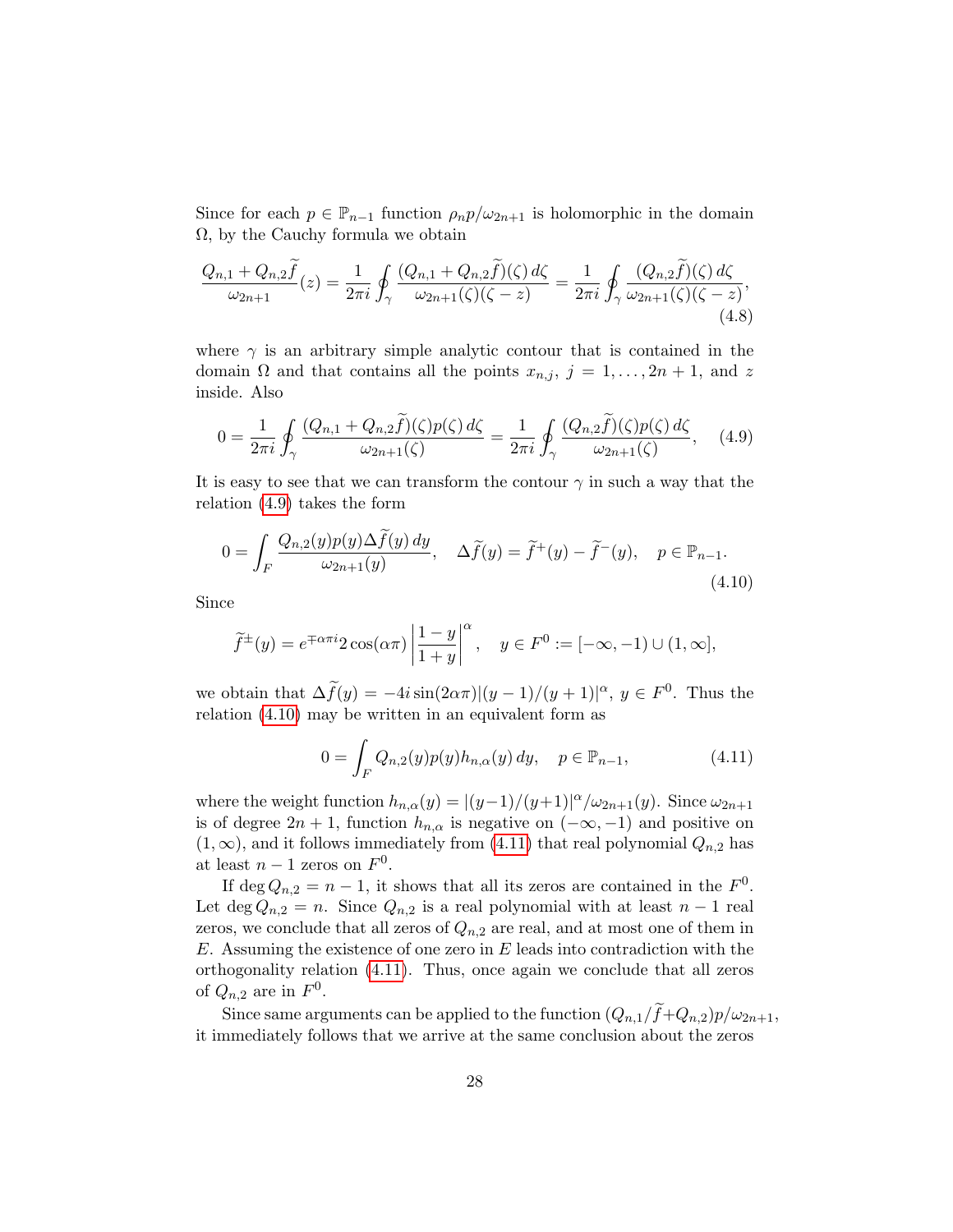of the polynomial  $Q_{n,1}$ . Finally, we can divide both sides of [\(1.12\)](#page-6-4) by  $f^2$  to obtain that  $Q_{n,0}(z; f) = Q_{n,2}(z; f^{-2}).$ 

Hence, we have proved that all zeros of polynomials  $Q_{n,0}, Q_{n,1}$ , and  $Q_{n,2}$ are contained in  $F^0$ .

Let us remark also that by  $(4.8)$ ,  $(4.9)$  and  $(4.10)$ ,

$$
(Q_{n,1} + Q_{n,2}\tilde{f})(z) = \omega_{2n+1}(z) \frac{1}{2\pi i} \oint_{\gamma} \frac{Q_{n,2}(\zeta)f(\zeta)}{\omega_{2n+1}(\zeta)(\zeta - z)} d\zeta
$$
  

$$
= \frac{\omega_{2n+1}(z)}{Q_{n,2}(z)} \frac{1}{2\pi i} \oint_{\gamma} \frac{Q_{n,2}^2(\zeta)\tilde{f}(\zeta)}{\omega_{2n+1}(\zeta)(\zeta - z)} d\zeta
$$
  

$$
= \frac{\omega_{2n+1}(z)}{Q_{n,2}(z)} \int_{F} \frac{Q_{n,2}^2(y)\Delta\tilde{f}(y)}{\omega_{2n+1}(y)(y - z)} dy, \quad z \in \Omega. \quad (4.12)
$$

Now we turn to the asymptotics. Divide the equation [\(1.13\)](#page-6-2) through by  $n^3w$  and rewrite it in terms of  $h_n = w'/(nw)$ :

$$
(z^{2} - 1)^{2} \left( \frac{1}{n^{3}} h_{n}'' + \frac{3}{n} h_{n} h_{n}' + h_{n}^{3} \right) + \frac{6}{n} (z^{2} - 1)(z - \alpha) \left( \frac{1}{n} h_{n}' + h_{n}^{2} \right)
$$

$$
- \left[ \frac{3(n-1)(n+2)}{n^{2}} z^{2} + \frac{12\alpha z}{n^{2}} - \frac{3n(n+1) + 8\alpha^{2} - 10}{n^{2}} \right] h_{n}
$$

$$
+ 2 \frac{n(n^{2} - 1)z + \alpha(3n(n+1) - 8)}{n^{3}} = 0.
$$

Since  $w = Q_{n,0}$  is a solution of [\(1.13\)](#page-6-2), the corresponding  $h_n$  takes the form

<span id="page-28-2"></span>
$$
h_n(z) = C^{\mu_n}(z) = \int \frac{d\mu_n(t)}{z - t},
$$

where  $\mu_n = \mu(Q_{n,0})$  is the normalized zero-counting measure of  $Q_{n,0}$ .

Now we take limit along any convergent subsequence<sup>[2](#page-28-0)</sup>, with  $\mu_n \stackrel{*}{\rightarrow} \nu$ , so that  $h_n \to h$ ,  $z \notin \mathbb{R}$ , and get that h satisfies the cubic equation

$$
(z2 - 1)2h3(z) - 3(z2 - 1)h(z) + 2z = 0.
$$
 (4.13)

We apply the standard Cardano formula to find its solution. This yields the following result:

Lemma 4.1. The general solution of the equation

<span id="page-28-1"></span>
$$
(z2 - 1)2y3(z) - 3(z2 - 1)y(z) + 2z = 0
$$
 (4.14)

<span id="page-28-0"></span><sup>&</sup>lt;sup>2</sup>At this point we should assume it convergent in the extended complex plane  $\mathbb{C}\cup\{\infty\}$ .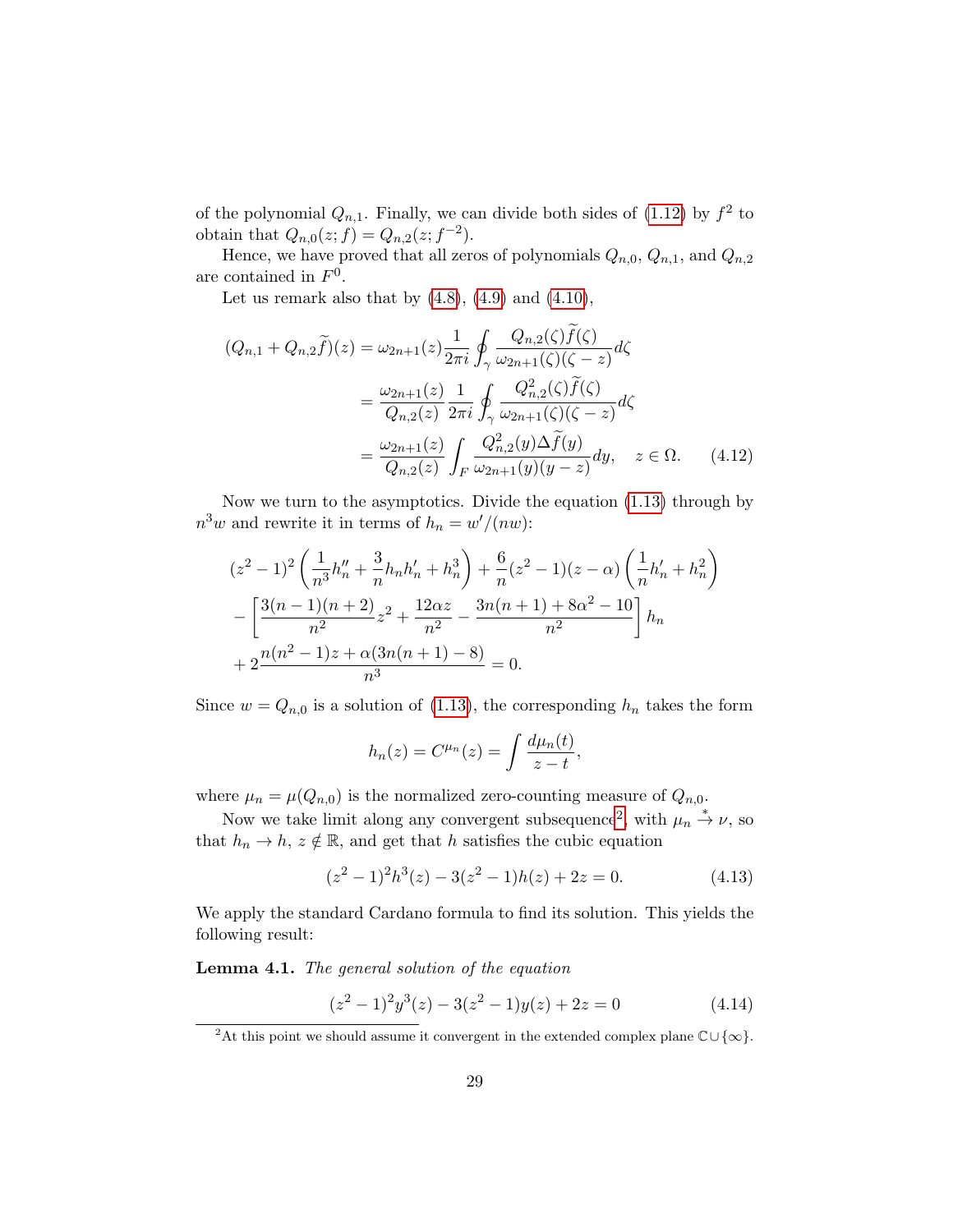for  $z \in \mathbb{C} \setminus \{-1, 1\}$  is

<span id="page-29-0"></span>
$$
y(z) = \frac{1}{z+1}Y(z) + \frac{1}{z-1}\frac{1}{Y(z)},
$$
\n(4.15)

where

<span id="page-29-2"></span>
$$
Y(z) = \left(\frac{1+z}{1-z}\right)^{1/3}.\tag{4.16}
$$

In a neighborhood of infinity there are three holomorphic and linearly independent solutions  $y_i$ ,  $j = 1, 2, 3$ , that can be enumerated in such a way that they satisfy

<span id="page-29-1"></span>
$$
y_1(z) + y_2(z) + y_3(z) = 0, \quad\n\begin{cases} y_1(z) = \frac{1}{z} + \mathcal{O}\left(\frac{1}{z^2}\right), \\ y_2(z) = \frac{1}{z} + \mathcal{O}\left(\frac{1}{z^2}\right), \\ y_3(z) = -\frac{2}{z} + \mathcal{O}\left(\frac{1}{z^2}\right), \end{cases} \quad z \to \infty. \quad (4.17)
$$

Proof. A direct substitution of the right hand side in [\(4.15\)](#page-29-0) into [\(4.14\)](#page-28-1) yields that  $y(z)$  given by [\(4.15\)](#page-29-0) is indeed a solution of this cubic equation, regardless the branch of Y considered.

Furthermore, let  $y_1(z)$  and  $y_2(z)$ ,  $z \neq \pm 1$ , be two values of [\(4.15\)](#page-29-0) corresponding to two different selections of the branch of  $Y$ . Then, without loss of generality, we can take the value of  $Y(z)$  in such a way that

$$
y_1(z) = \frac{1}{z+1}Y(z) + \frac{1}{z-1}\frac{1}{Y(z)}, \quad y_2(z) = \frac{e^{2\pi i/3}}{z+1}Y(z) + \frac{e^{-2\pi i/3}}{z-1}\frac{1}{Y(z)}.
$$

Assuming that  $y_1(z) = y_2(z)$ , straightforward calculations yield us into a contradiction. Finally, relations [\(4.17\)](#page-29-1) are obtained by totally standard arguments. The lemma is proved.  $\Box$ 

Observe that the remainder function  $R_n$ , defined in [\(1.12\)](#page-6-4), is is holomorphic in  $D := \overline{\mathbb{C}} \setminus E$  and is a solution of the differential equation [\(1.13\)](#page-6-2); in consequence, its analytic jump  $w_n = \Delta R_n$  on  $E^0 = (-1, 1)$  is also a solution of the same differential equation. But

$$
w_n(x) = \rho_n(x)\Delta f(x), \quad x \in (-1, 1),
$$

where  $\rho_n$  was defined in [\(4.7\)](#page-26-2) and  $\Delta f$  is given by [\(4.5\)](#page-26-3). Standard arguments show that for  $z \notin F$ ,

$$
\frac{1}{n}\bigg\{\int_{F}\frac{Q_{n,2}^{2}(y)\Delta\widetilde{f}(y) \,dy}{\omega_{2n+1}(y)(y-z)^{2}}\bigg\}\bigg\{\int_{F}\frac{Q_{n,2}^{2}(y)\Delta\widetilde{f}(y) \,dy}{\omega_{2n+1}(y)(y-z)}\bigg\}^{-1}\to 0, \quad n \to \infty,
$$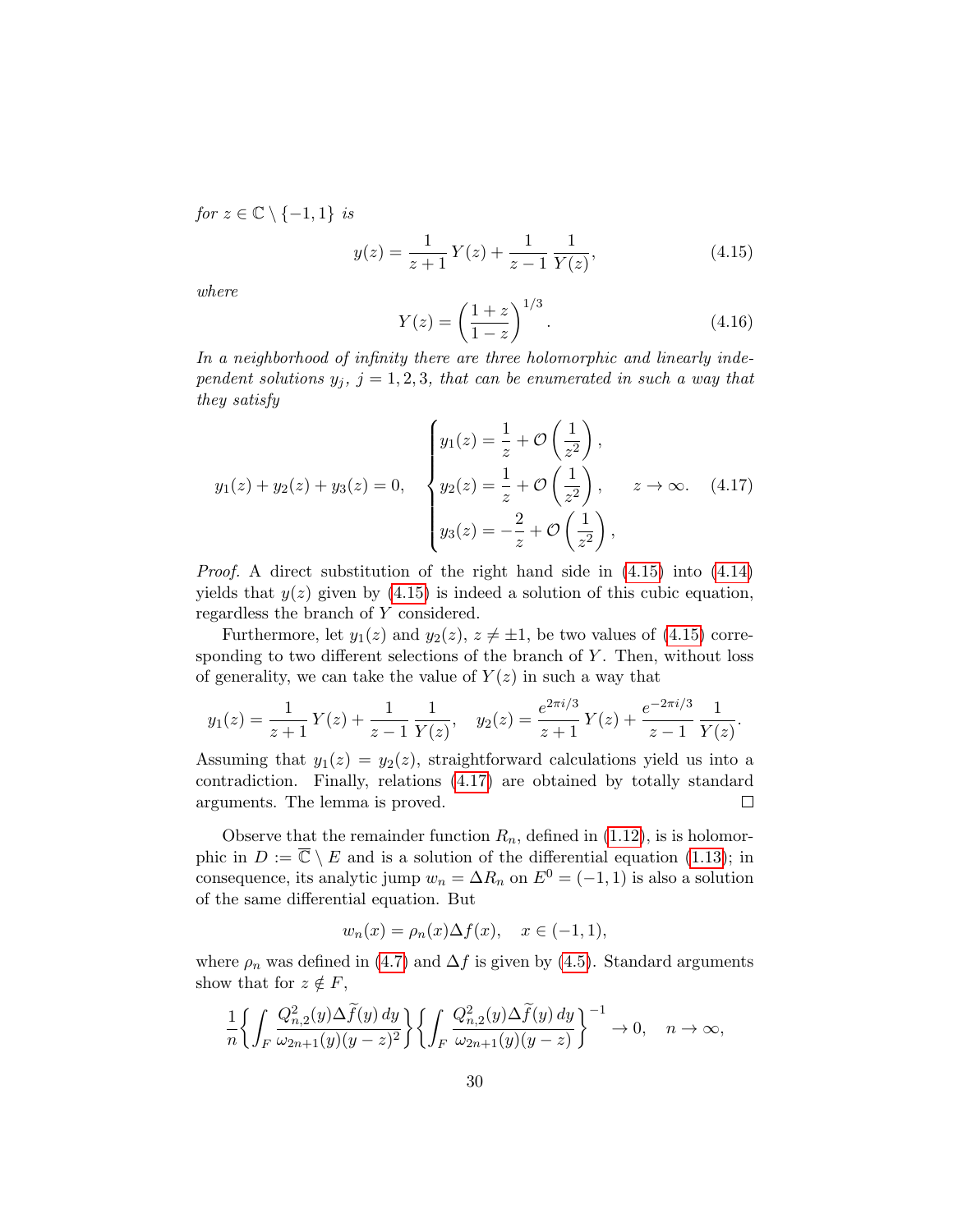and we conclude from [\(4.12\)](#page-28-2) that

$$
\frac{1}{n}\frac{w'_n}{w_n} = \frac{1}{n}\frac{\rho'_n}{\rho_n} + \frac{1}{n}\frac{(\Delta f)'}{\Delta f} = \frac{1}{n}\frac{\omega'_{2n+1}}{\omega_{2n+1}}(z) - \frac{1}{n}\frac{Q'_{n,2}}{Q_{n,2}}(z) + o(1).
$$

Using the result of Theorem [1.6,](#page-7-2) we conclude that

$$
\lim_{n} \frac{1}{n} \frac{w'_n}{w_n} = 2C^{\lambda}(z) - C^{\nu}(z), \quad z \in \mathbb{C} \setminus \mathbb{R}.
$$

From these considerations it follows that  $C^{\nu}$  and  $2C^{\lambda} - C^{\nu}$  are two, clearly linearly independent solutions of the algebraic equation [\(4.14\)](#page-28-1). We already know that

$$
C^{\nu}(z) = y_1(z) = \frac{1}{z} + \mathcal{O}\left(\frac{1}{z^2}\right), \quad z \to \infty.
$$

Taking into account [\(4.17\)](#page-29-1) we conclude that

$$
(2C^{\lambda} - C^{\nu})(z) = y_2(z) = \frac{1}{z} + \mathcal{O}\left(\frac{1}{z^2}\right), \quad C^{\lambda}(z) = -\frac{1}{2}y_3(z) = \frac{1}{z} + \mathcal{O}\left(\frac{1}{z^2}\right),
$$

which proves in particular that  $\lambda$  is a probability measure supported on E.

Since we know the support of both  $\lambda$  and  $\nu$ , we can recover their densities using the Sokhotskii-Plemelj formulas,

$$
\nu'(z) = -\frac{1}{2\pi i} \left( y_{1+}(x) - y_{1-}(x) \right), \quad z \in \text{supp}(\nu) = F = \overline{\mathbb{R}} \setminus (-1, 1), \tag{4.18}
$$

$$
\lambda'(z) = \frac{1}{4\pi i} \left( y_{3+}(x) - y_{3-}(x) \right), \quad z \in \text{supp}(\nu) = E = [-1, 1]. \tag{4.19}
$$

Let Y now denotes the holomorphic branch of  $(4.16)$  in  $\mathbb{C}\backslash F$ , determined by  $Y(0) = 1$ . With this convention,

<span id="page-30-3"></span><span id="page-30-2"></span><span id="page-30-1"></span><span id="page-30-0"></span>
$$
\lim_{x \to \pm \infty} Y(ix) = e^{\pm \pi i/3}.
$$

Since  $y_1(x) = C^{\nu}(x)$  and  $\text{supp}(\nu) = \overline{\mathbb{R}} \setminus (-1, 1)$ , it follows that  $y_1(x) \in \mathbb{R}$ for  $x \in (-1, 1)$ . This allows us to single out the expression for  $y_1$ . Expanding at infinity we obtain the expression for all three solutions in  $\mathbb{C}\setminus\mathbb{R}.$ 

$$
y_1(z) = C^{\nu}(z) = \frac{1}{z+1}Y(z) + \frac{1}{z-1}\frac{1}{Y(z)},
$$
\n(4.20)

$$
y_2(z) = (2C^{\lambda} - C^{\nu})(z) = -y_1(z) - y_3(z), \tag{4.21}
$$

$$
y_3(z) = -2C^{\lambda}(z) = \begin{cases} \frac{e^{2\pi i/3}}{z+1}Y(z) + \frac{e^{-2\pi i/3}}{z-1} \frac{1}{Y(z)}, & \text{Im } z > 0, \\ \frac{e^{-2\pi i/3}}{z+1}Y(z) + \frac{e^{2\pi i/3}}{z-1} \frac{1}{Y(z)}, & \text{Im } z < 0. \end{cases}
$$
(4.22)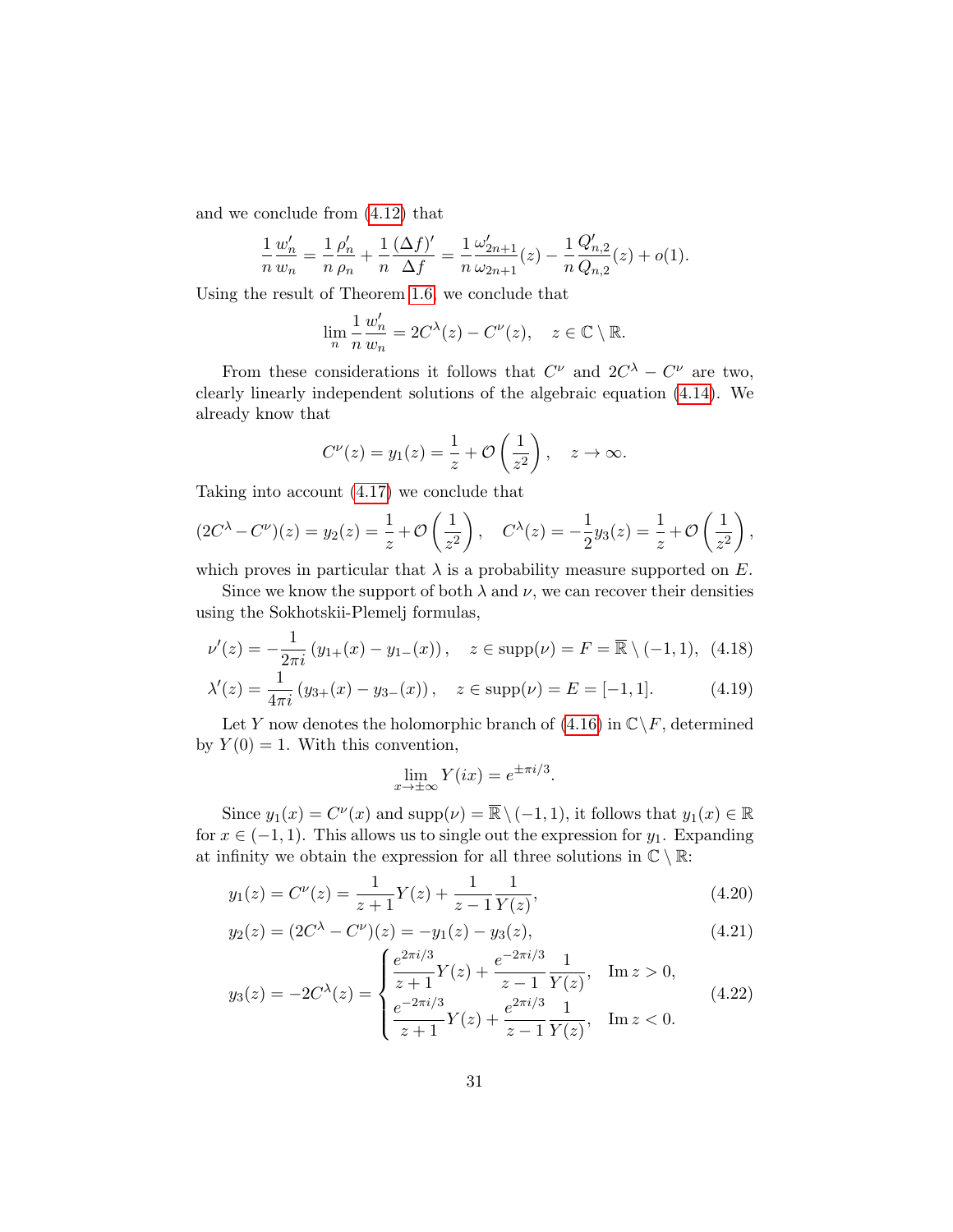Let  $Y_{+}$  (reps., Y<sub>−</sub>) denote the boundary values of the selected branch of Y on  $(1, +\infty)$  from the upper (resp., lower) half plane<sup>[3](#page-31-1)</sup>. Then

$$
Y_{\pm}(x) = e^{\pm \pi i/3} \sqrt[3]{\frac{x+1}{x-1}}, \quad x > 1,
$$

where we take the positive values of  $\sqrt[3]{\cdot}$ , so that

$$
\Delta Y(x) = Y_+(x) - Y_-(x) = i\sqrt{3}\sqrt[3]{\frac{x+1}{x-1}},
$$
  

$$
\Delta \frac{1}{Y}(x) = \frac{1}{Y_+(x)} - \frac{1}{Y_-(x)} = -i\sqrt{3}\sqrt[3]{\frac{x-1}{x+1}}.
$$

Using  $(4.18)$  and  $(4.20)$  we see that

$$
\nu'(z) = -\frac{1}{2\pi i} \left( \frac{1}{x+1} \Delta Y(x) + \frac{1}{x-1} \Delta \frac{1}{Y}(x) \right)
$$
  
= 
$$
-\frac{\sqrt{3}}{2\pi} \left( \frac{1}{x+1} \sqrt[3]{\frac{x+1}{x-1}} - \frac{1}{x-1} \sqrt[3]{\frac{x-1}{x+1}} \right),
$$

which establishes [\(1.16\)](#page-7-0).

On the other hand, for  $x \in (-1, 1)$ , by  $(4.19)$  and  $(4.22)$ ,

$$
\lambda'(z) = \frac{\sin(2\pi/3)}{2\pi} \left( \frac{1}{x+1} Y(x) - \frac{1}{x-1} \frac{1}{Y(x)} \right)
$$
  
= 
$$
\frac{\sqrt{3}}{4\pi} \left( \frac{1}{x+1} \sqrt[3]{\frac{1+x}{1-x}} + \frac{1}{1-x} \sqrt[3]{\frac{1-x}{1+x}} \right),
$$

where we again take the positive values of  $\sqrt[3]{\cdot}$ , and [\(1.17\)](#page-7-1) follows.

### <span id="page-31-0"></span>4.2 Proof of Theorem [1.8](#page-9-0)

By [\(4.12\)](#page-28-2),

<span id="page-31-3"></span>
$$
\frac{Q_{n,1}}{Q_{n,2}}(z) + \tilde{f}(z) = \frac{\rho_n}{Q_{n,2}}(z) = \frac{\omega_{2n+1}(z)}{Q_{n,2}^2(z)} \int_F \frac{Q_{n,2}^2(y)\Delta\tilde{f}(y) dy}{\omega_{2n+1}(y)(y-z)},
$$
(4.23)

with  $\rho_n$  defined in [\(4.7\)](#page-26-2). From Theorem [1.6](#page-7-2) it follows that

<span id="page-31-2"></span>
$$
\frac{1}{n}\frac{\rho_n'}{\rho_n} - \frac{1}{n}\frac{Q_{n,2}'}{Q_{n,2}} \to 2(C^{\lambda} - C^{\nu})(z), \quad z \in \mathbb{C} \setminus \mathbb{R}.
$$
 (4.24)

<span id="page-31-1"></span><sup>&</sup>lt;sup>3</sup>Calculations for  $(-\infty, -1)$  are similar.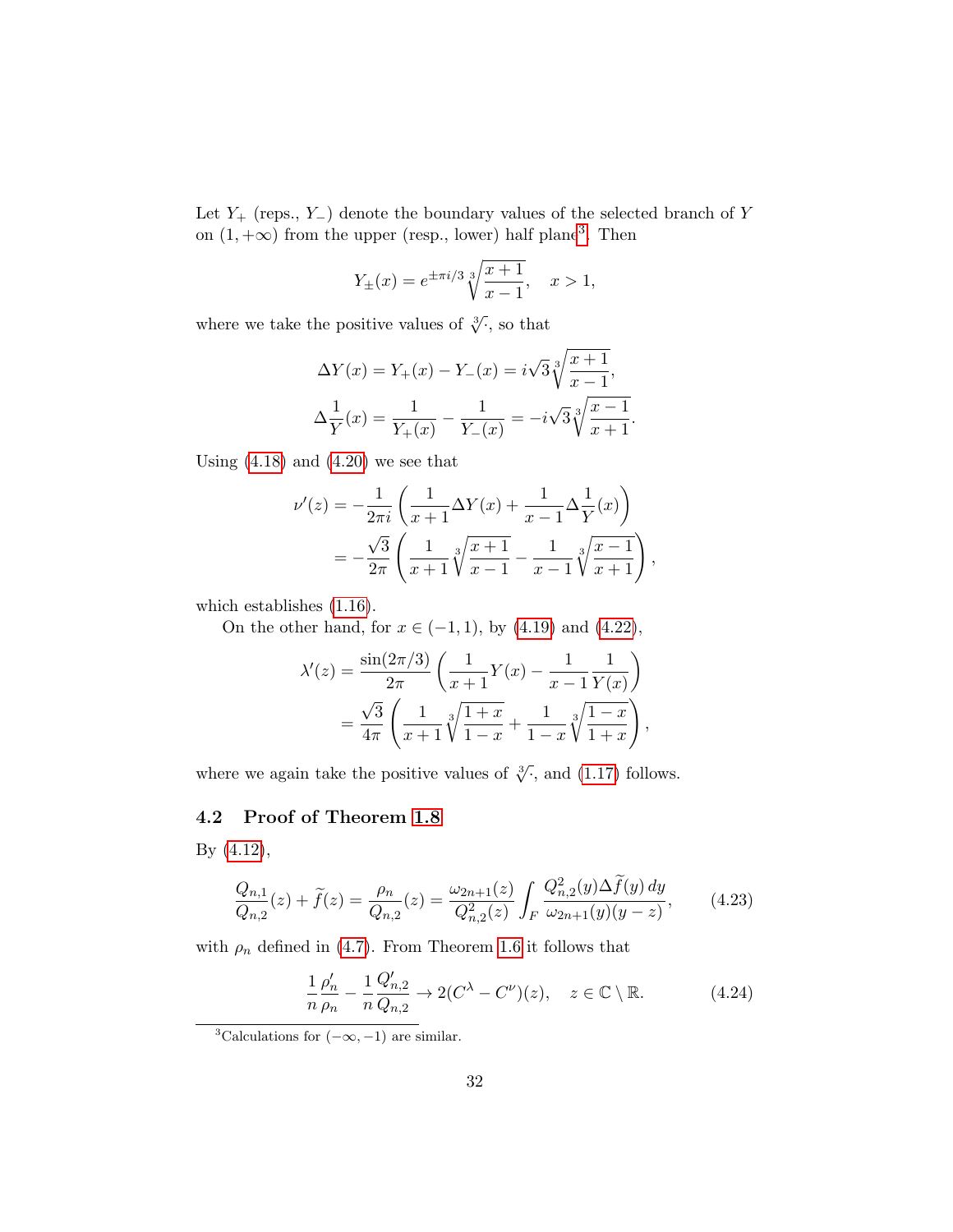In the previous section we have established that

$$
y_1(z) = C^{\nu}(z), \quad y_2(z) = (2C^{\lambda} - C^{\nu})(z), \quad y_3(z) = -2C^{\lambda}(z)
$$

are three independent holomorphic solutions of the algebraic equation [\(4.14\)](#page-28-1) in  $\mathbb{C} \setminus \mathbb{R}$ . With this notation we conclude from [\(4.24\)](#page-31-2) that

$$
\frac{1}{n}\log\frac{\rho_n}{Q_{n,2}}(z)\to \int^z \{y_2(\zeta)-y_1(\zeta)\}\,d\zeta, \quad z\not\in\mathbb{R},
$$

or equivalently,

<span id="page-32-0"></span>
$$
\left| \frac{\rho_n}{Q_{n,2}}(z) \right|^{1/n} \to \exp\left\{ \text{Re} \int^z (y_2 - y_1)(\zeta) d\zeta \right\} \tag{4.25}
$$

From [\(4.23\)](#page-31-3) and [\(4.25\)](#page-32-0) it follows that [\(1.20\)](#page-9-1) is established if we prove that

<span id="page-32-2"></span>
$$
\operatorname{Re} \int^{z} (y_2 - y_1)(\zeta) d\zeta < 0, \quad z \notin \mathbb{R}.\tag{4.26}
$$

Let us consider the three sheeted Riemann surface  $\Re_3$  of genus 0 given by the equation  $w^3 = (z-1)/(z+1)$ . It can be realized as shown on Figure [1.](#page-32-1)



<span id="page-32-1"></span>Figure 1: Sheet structure of the Riemann surface  $\mathfrak{R}_3$ .

A general approach for establishing [\(4.26\)](#page-32-2) is through the analysis of the global structure of the critical trajectories of the quadratic differential  $\mathfrak{F}(z)dz^2$  on  $\mathfrak{R}_3$ , where

$$
\mathfrak{F}(z) = \begin{cases}\n-(y_2 - y_3)^2 (z), & \text{if } z \in \mathfrak{R}_3^{(1)}, \\
-(y_1 - y_3)^2 (z), & \text{if } z \in \mathfrak{R}_3^{(2)}, \\
-(y_1 - y_2)^2 (z), & \text{if } z \in \mathfrak{R}_3^{(3)}\n\end{cases}
$$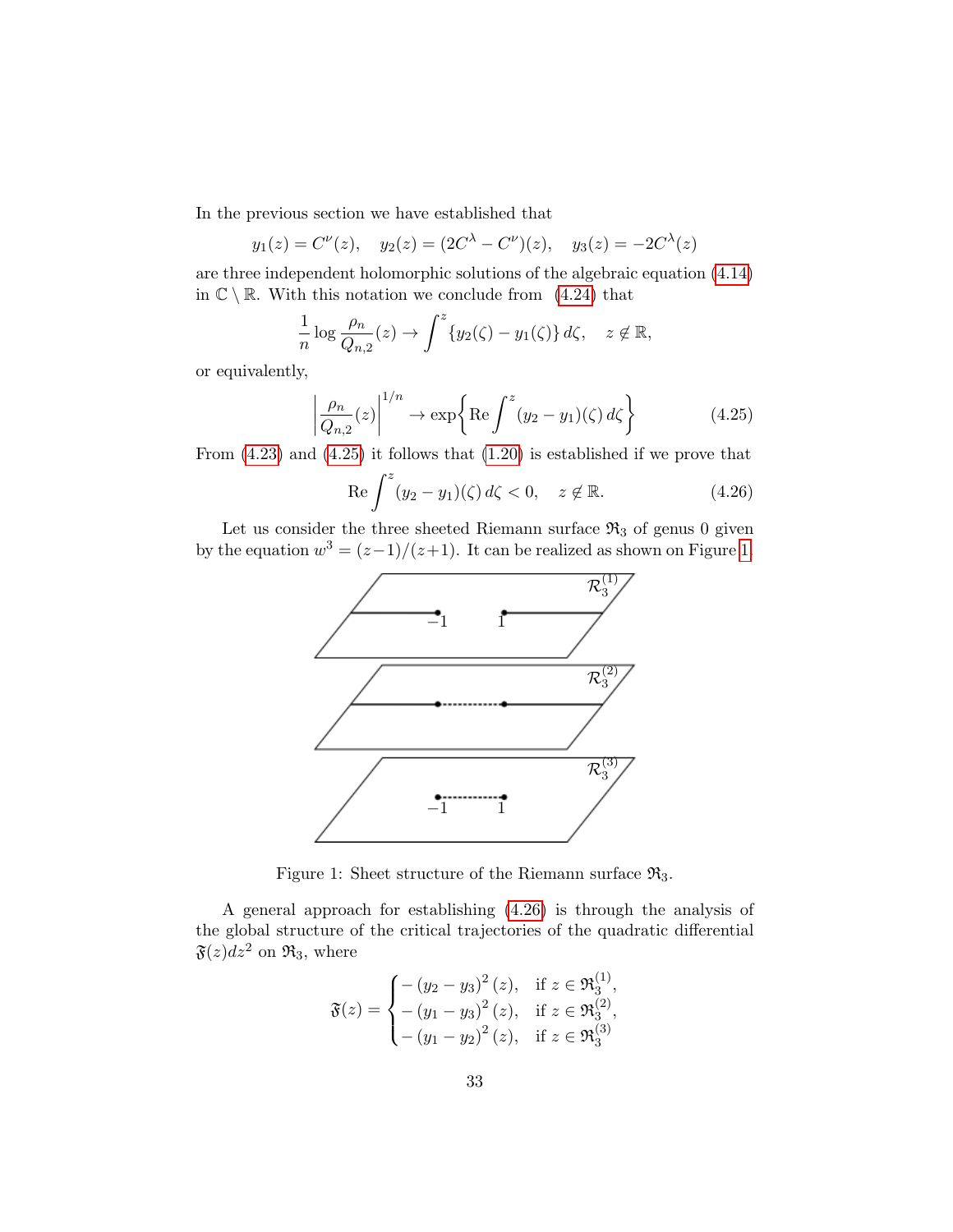is meromorphic on  $\mathfrak{R}_3$ . Here again we use the notation  $\pi : \mathfrak{R}_3 \to \overline{\mathbb{C}}$  for the canonical projection of  $\mathfrak{R}_3$ , and  $\pi^{-1}(z) = \{z^{(1)}, z^{(2)}, z^{(3)}\}$  for  $z \in \overline{\mathbb{C}}$ , with  $z^{(j)} \in \mathfrak{R}_3^{(j)}$  $\frac{(J)}{3}$ .

However, in the particular case under consideration we can use a result of J. Nuttall; following Nuttall's approach, it is sufficient to show that the three functions  $y_j(z)$  give the canonical (in Nuttall's sense, see [\[39,](#page-37-0) sec. 4.3.4], [\[46,](#page-38-8)  $\S6$ ) partition of  $\mathfrak{R}_3$  into three sheets in the following way:

<span id="page-33-0"></span>
$$
\operatorname{Re}\int^z y_3(z)\,dz < \operatorname{Re}\int^z y_2(z)\,dz < \operatorname{Re}\int^z y_1(z)\,dz, \quad z \notin \mathbb{R}.\tag{4.27}
$$

Alternatively, we need an abelian integral  $\phi$  on  $\mathfrak{R}_3$  such that

- Re( $\phi$ ) is single valued on  $\mathfrak{R}_3$  and harmonic on  $\mathfrak{R}_3 \setminus \cup_{j=1}^3 \infty^{(j)}$ ;
- $\exp(\phi(z))$  is meromorphic on  $\mathfrak{R}_3$ , whose divisor on  $\mathfrak{R}_3$  is  $2\infty^{(3)}-\infty^{(1)} \infty^{(2)}$ .

With such a  $\phi$ , Nuttall's canonical partition [\(4.27\)](#page-33-0) of  $\mathfrak{R}_3$  into three sheets is given by

$$
\operatorname{Re}\phi(z^{(3)}) < \operatorname{Re}\phi(z^{(2)}) < \operatorname{Re}\phi(z^{(1)})
$$
.

The key fact we can exploit is that the algebraic curve defined by [\(4.14\)](#page-28-1) is independent of  $\alpha$ , so we can set  $\alpha = 1/3$  and use the Nuttall's example [\[39,](#page-37-0) Section 4.3.4, where he considered the Riemann surface  $\mathfrak{R}'_3$  of the equation  $zw^3 = z - 1$ , along with the Hermite–Padé approximants to the system  $f = (1, f, f^2)$  with  $f(z) = w$ . Nuttall showed that  $\exp(\phi(z)) = z(1 - w)^3$ , as well as proved that  $4$ 

<span id="page-33-2"></span>
$$
\operatorname{Re}\phi(z^{(2)}) - \operatorname{Re}\phi(z^{(1)}) < 0, \quad z \notin \mathbb{R}.\tag{4.28}
$$

Clearly, the Riemann surfaces  $\mathfrak{R}_3$  and  $\mathfrak{R}_3'$  are isomorphic in such a way that  $(4.28)$  implies  $(4.26)$ .

Finally, recall that identity  $f(z; -\alpha) = 1/f(z; \alpha)$  implies, by dividing both sides of the definition [\(1.7\)](#page-4-2) by  $f^2$ , that  $Q_{n,2}^{(\alpha,-\alpha)} = Q_{n,0}^{(-\alpha,\alpha)}$  $\sum_{n,0}^{(-\alpha,\alpha)}$ . Hence, [\(1.20\)](#page-9-1) applied to  $f(z; -\alpha)$  yields

$$
\frac{Q_{n,1}}{Q_{n,0}}(z) \longrightarrow -2\cos(\alpha \pi)/f_0(z),
$$

which allows to conclude [\(1.21\)](#page-9-2). The theorem is proved.

<span id="page-33-1"></span><sup>&</sup>lt;sup>4</sup>The numeration of the sheets of  $\mathfrak{R}'_3$  in [\[39\]](#page-37-0) is slightly different.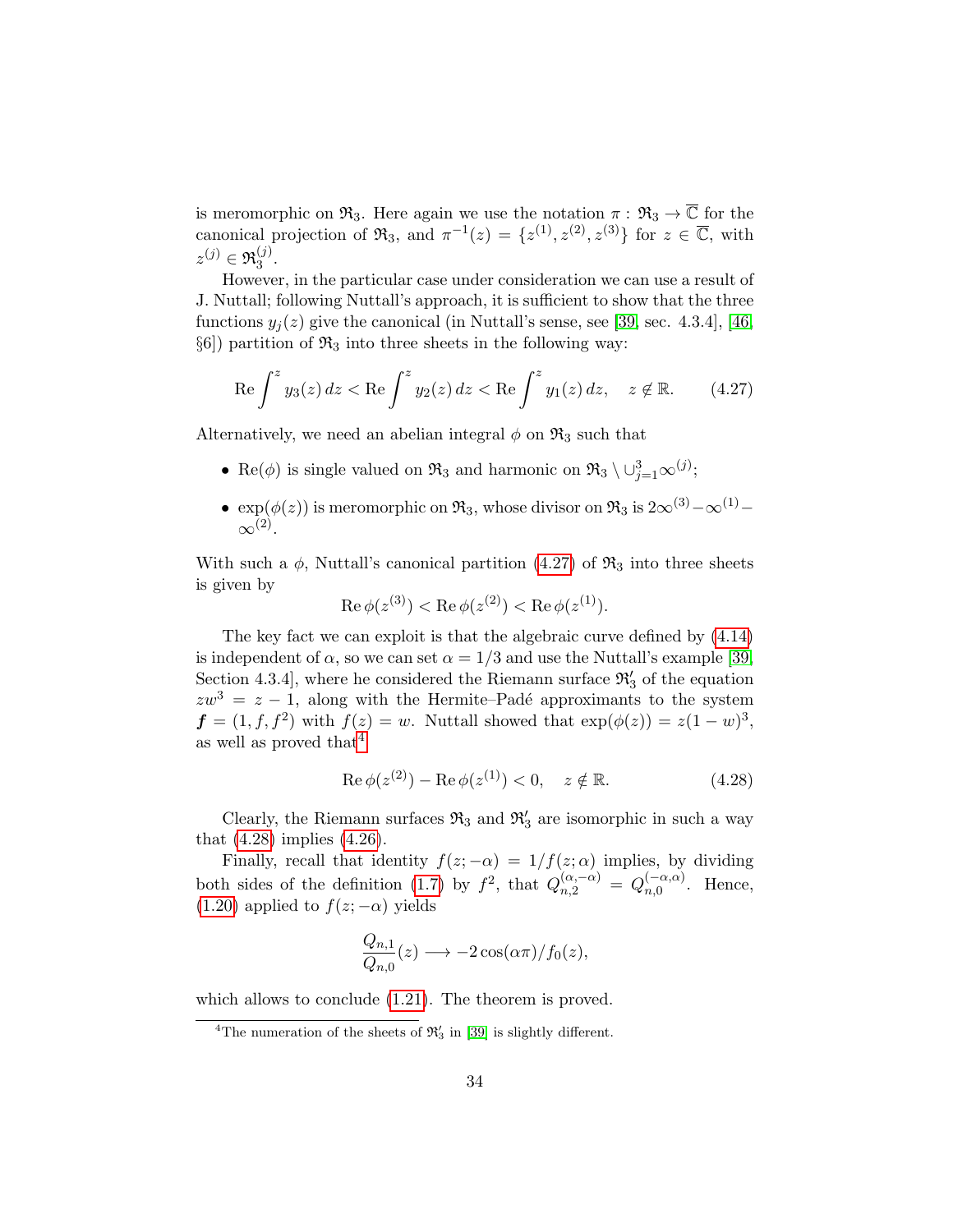### References

- <span id="page-34-2"></span>[1] A. I. Aptekarev, A. Branquinho, W. Van Assche. Multiple orthogonal polynomials for classical weights. Trans. Amer. Math. Soc., 355:3887?- 3914, 2003.
- <span id="page-34-0"></span>[2] A. I. Aptekarev, V. I. Buslaev, A. Martínez-Finkelshtein, and S. P. Suetin. Padé approximants, continued fractions, and orthogonal polynomials. Uspekhi Mat. Nauk,  $66(6(402))$ :37-122, 2011. English transl. in Russian Math. Surveys 66(6): 1049–1131, 2011.
- <span id="page-34-1"></span>[3] A. I. Aptekarev and A. B. Kuijlaars. Hermite-Padé approximations and ensembles of multiple orthogonal polynomials. Uspekhi Mat. Nauk,  $66(6(402))$ :123-190, 2011.
- <span id="page-34-4"></span>[4] A. I. Aptekarev and A. B. Kuijlaars, and W. Van Assche. Asymptotics for Hermite–Padé rational approximants for two analytic functions with separated pairs of branch points (case of genus 0). Int. Math. Res. Pap. IMRP 2008, Art. ID rpm007, 128 pp.
- <span id="page-34-3"></span>[5] J. Arvesú, J. Coussement, and W. Van Assche. Some discrete multiple orthogonal polynomials. J. Comput. Appl. Math., 153:19–45, 2003.
- <span id="page-34-6"></span>[6] G. A. Baker Jr, and P.R. Graves-Morris. Padé Approximants, 2nd edn. Cambridge University Press, Cambridge (1996).
- <span id="page-34-9"></span>[7] V. I. Buslaev. Convergence of multipoint Padé approximants of piecewise analytic functions. Mat. Sb. 204(2):39–72, 2013.
- <span id="page-34-8"></span>[8] V. I. Buslaev, A. Martínez-Finkelshtein, and S. P. Suetin. Method of inner variations and existence of s-compact sets. Proc. Steklov Inst. Math., 279(25–51), 2012.
- <span id="page-34-5"></span>[9] V. I. Buslaev, and S. P. Suetin. On equilibrium problems related to the zero distribution of Hermite–Padé polynomials. Preprint, to appear in Proc. Steklov Inst. Math., 290, 2015.
- <span id="page-34-7"></span>[10] G. V. Chudnovsky. Pad´e approximation and the Riemann monodromy problem. In: "Bifurcation Phenomena in Mathematical Physics and Related Topics" (C. Bardos, D. Bessis, eds.). Dordrecht: Reidel, pp. 449–510, 1980.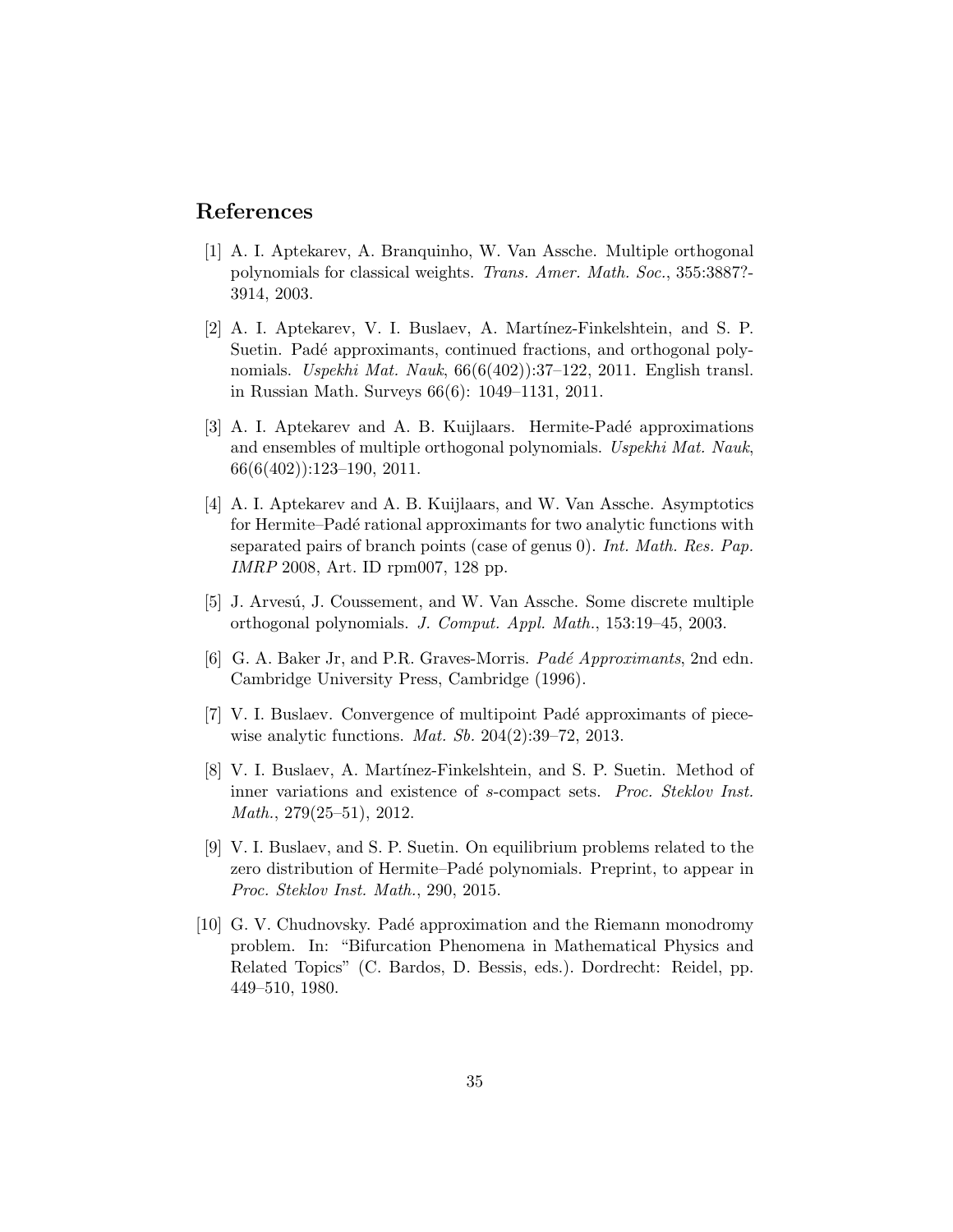- <span id="page-35-5"></span>[11] D. V. Chudnovsky and G. V. Chudnovsky. The Wronskian formalism for linear differential equations and Padé approximations. Adv. in Math., 53(1):28–54, 1984.
- <span id="page-35-6"></span>[12] S. Delvaux, A. López, and G. López-Lagomasino. A family of Nikishin systems with periodic recurrence coefficients. Mat. Sb. 204 (1):47–78, 2013.
- <span id="page-35-4"></span>[13] M. V. Fedoryuk. Asymptotics of the spectrum of the Heun's equation and of Heun's functions. Izv. Akad. Nauk SSSR Ser. Mat., 55(3):631– 646, 1991. translation in Math. USSR-Izv. 38 (1992), no. 3, 621–635.
- <span id="page-35-7"></span>[14] U. Fidalgo Prieto and G. López-Lagomasino. Nikishin systems are perfect, Constr. Approx., 34 (3):297–356, 2011.
- <span id="page-35-8"></span>[15] A. A. Gonchar and E. A. Rakhmanov. On the convergence of simultaneous Padé approximants for systems of functions of Markov type. Trudy Mat. Inst. Steklov, 157: 31–48, 234 (1981).
- <span id="page-35-9"></span>[16] A. A. Gonchar and E. A. Rakhmanov. The equilibrium problem for vector potentials. Uspekhi Mat. Nauk, 40(4): 155–156 (1985).
- <span id="page-35-2"></span>[17] A. A. Gonchar and E. A. Rakhmanov. Equilibrium measure and the distribution of zeros of extremal polynomials. Mat. Sbornik, 125(2):117– 127, 1984. translation from Mat. Sb., Nov. Ser. 134(176), No.3(11), 306-352 (1987).
- <span id="page-35-3"></span>[18] A. A. Gonchar and E. A. Rakhmanov. Equilibrium distributions and degree of rational approximation of analytic functions. Math. USSR Sbornik, 62(2):305–348, 1987. translation from Mat. Sb., Nov. Ser. 134(176), No.3(11), 306-352 (1987).
- <span id="page-35-0"></span>[19] A. A. Gonchar, E. A. Rakhmanov, and V. N. Sorokin. On Hermite-Padé approximants for systems of functions of Markov type. Mat. Sb., 188(5):33–58, 1997.
- <span id="page-35-10"></span>[20] H. Groetsch. Über ein variationsproblem der konformen abbildung. Leipziger Berichte, 82, 1930.
- <span id="page-35-1"></span>[21] M. E. H. Ismail. Classical and quantum orthogonal polynomials in one variable. Encyclopedia of Mathematics and its Applications 98, Cambridge University Press, Cambridge, 2005.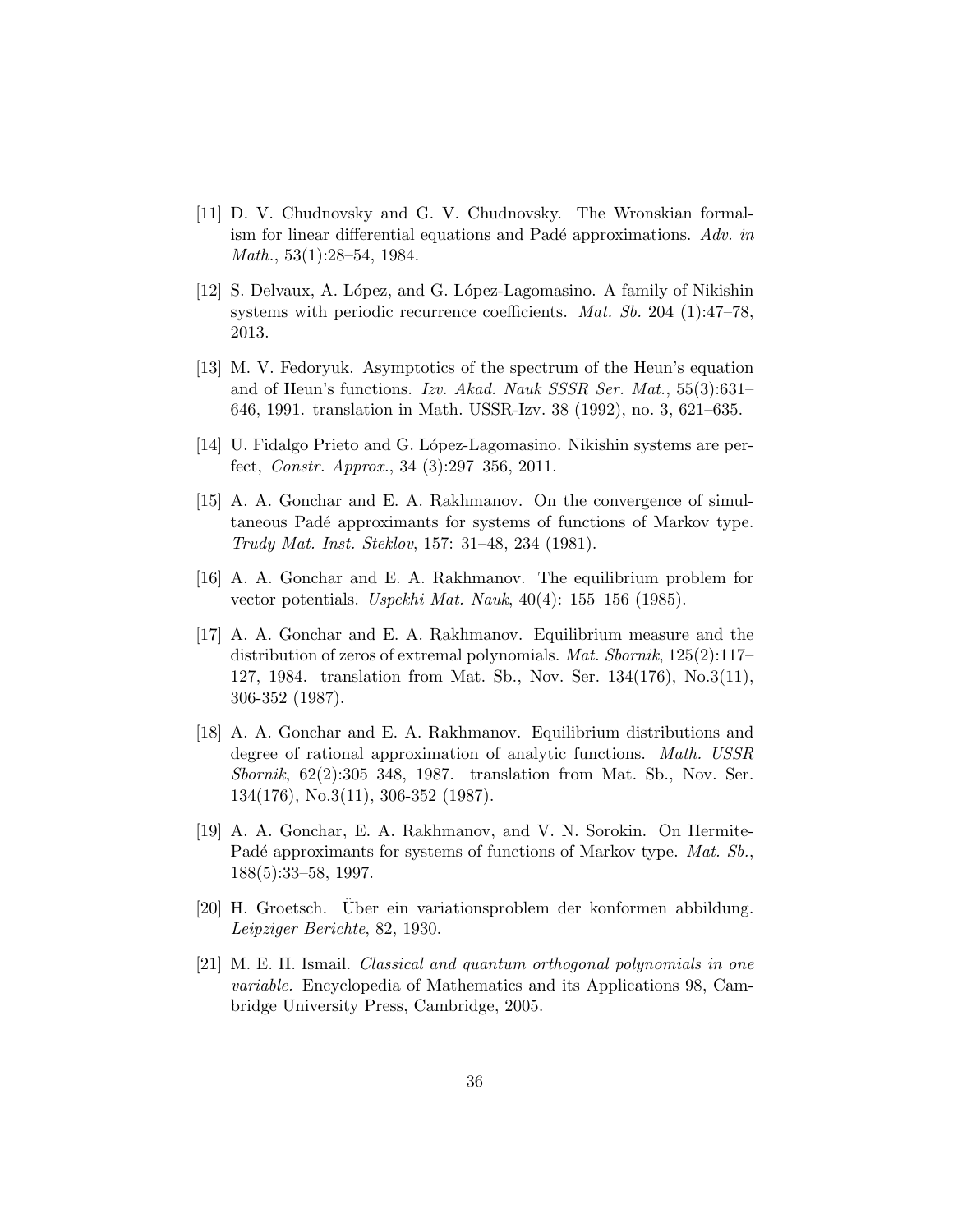- <span id="page-36-4"></span>[22] A. V. Komlov and S. P. Suetin. Strong asymptotics of two-point Padé approximants for power-like multivalued functions. Doklady Mathematics 89(2):1–4, 2014.
- <span id="page-36-3"></span>[23] R. K. Kovacheva and S. P. Suetin. Distribution of zeros of the Hermite-Padé polynomials for a system of three functions, and the Nuttall condenser. Proc. Steklov Inst. Math. 284:168–191, 2014.
- <span id="page-36-10"></span>[24] E. Laguerre. Sur la reduction en fractions continues d'une fraction qui satisfait a une equation differentialle lineaire du premier ordre dont les eoejficients sont rationnels. J. Math., 1:135-165, 1885.
- <span id="page-36-1"></span>[25] N. S. Landkof. Foundations of Modern Potential Theory. Grundlehren der Mathematischen Wissenschaften. Springer-Verlag, Berlin, 1972.
- <span id="page-36-5"></span>[26] G. López Lagomasino and S. Medina Peralta. On the convergence of type I Hermite-Padé approximants. Advances in Math. 273, 124–148, 2015.
- <span id="page-36-6"></span>[27] G. López Lagomasino and S. Medina Peralta. On the convergence of type I Hermite-Pad´e approximants for rational perturbations of a Nikishin system. Journal of Computational and Applied Mathematics, 2015. Also preprint arXiv 1406.3737v1.
- <span id="page-36-7"></span>[28] U. Fidalgo Prieto, G. L´opez Lagomasino, and S. Medina Peralta. Hermite-Padé approximation for certain systems of meromorphic functions. To appear in Mat. Sbornik. Also preprint arXiv 1310.7010.
- <span id="page-36-0"></span>[29] N. R. Ikonomov, R. K. Kovacheva, and S. P. Suetin. Some numerical results on the behavior of zeros of the Hermite–Padé polynomials. Preprint arXiv 1501.07090.
- <span id="page-36-8"></span>[30] E. Laguerre. Sur la r´eduction en fractions continues d'une fonction qui satisfait à une équation linéaire du premier ordre à coefficients rationnels. Bull. Soc. Math. France 8:21–27, 1880.
- <span id="page-36-9"></span>[31] F. Marcellán, A. Martínez-Finkelshtein, and P. Martínez-Gonzlez. Electrostatic models for zeros of polynomials: old, new, and some open problems. J. Comput. Appl. Math. 207(2):258–272, 2007.
- <span id="page-36-2"></span>[32] A. Martínez-Finkelshtein, E. A. Rakhmanov, and S. P. Suetin. Differential equations for Hermite-Padé polynomials. Uspekhi Mat. Nauk,  $68(1(409))$ :197-198, 2013.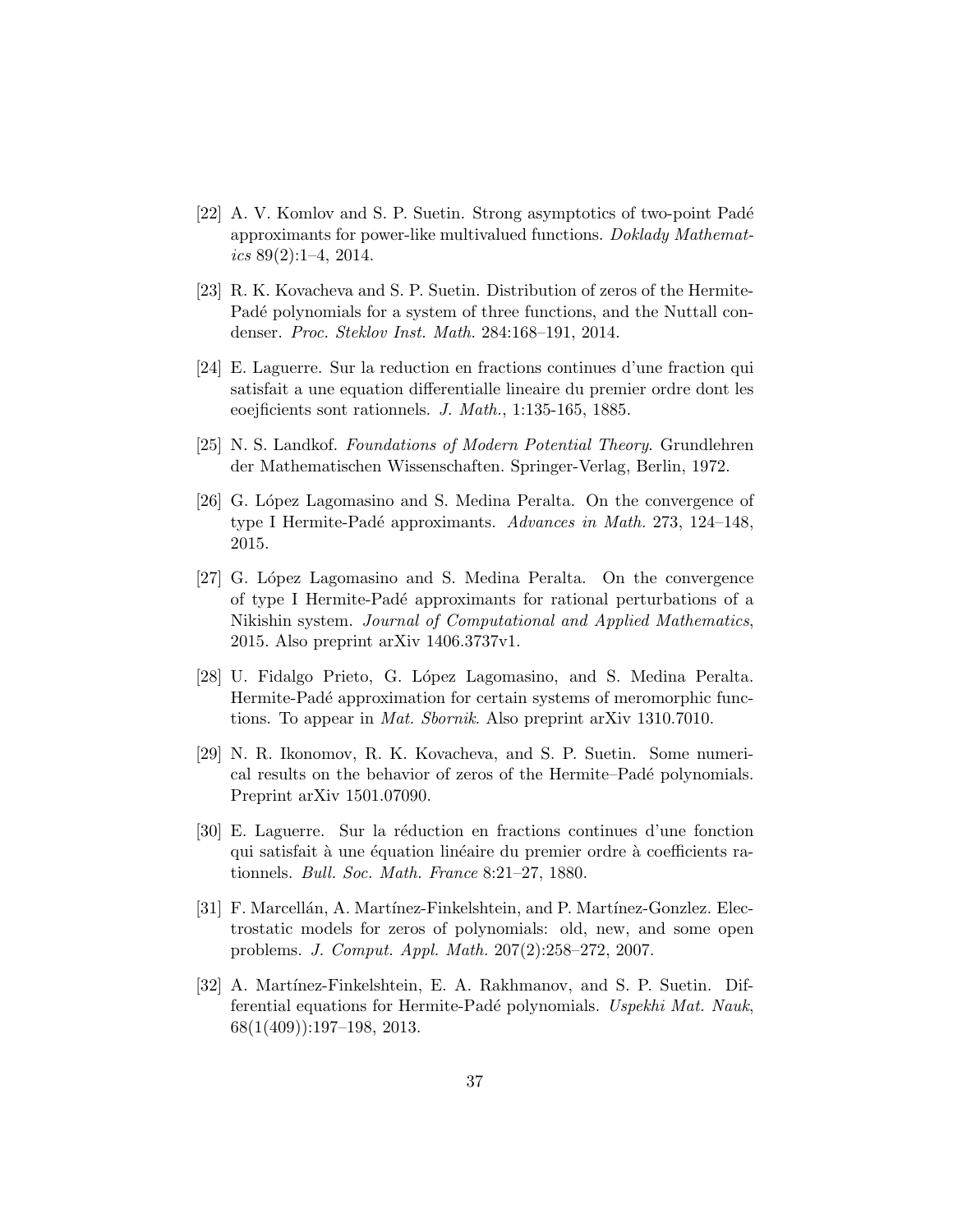- <span id="page-37-3"></span>[33] A. Martínez-Finkelshtein and E. A. Rakhmanov. Critical measures, quadratic differentials, and weak limits of zeros of Stieltjes polynomials. Comm. Math. Phys., 302(1):53–111, 2011.
- <span id="page-37-10"></span>[34] A. Martínez-Finkelshtein, E. A. Rakhmanov, and S. P. Suetin. Variation of the equilibrium measure and the s-property of stationary compact sets. Russian Mathematical Surveys, 66(1):176–178, 2011.
- <span id="page-37-4"></span>[35] A. Martínez-Finkelshtein and E. A. Rakhmanov. On asymptotic behavior of Heine-Stieltjes and Van Vleck polynomials. In Recent trends in orthogonal polynomials and approximation theory, volume 507 of Contemp. Math., pages 209–232. Amer. Math. Soc., Providence, RI, 2010.
- <span id="page-37-8"></span>[36] A. Martínez-Finkelshtein, E. A. Rakhmanov, and S. P. Suetin. Heine, Hilbert, Padé, Riemann, and Stieltjes: John Nuttall's work 25 years later. In Recent advances in orthogonal polynomials, special functions, and their applications, volume 578 of Contemp. Math., 165–193. Amer. Math. Soc., Providence, RI, 2012.
- <span id="page-37-6"></span>[37] E. M. Nikishin. On the asymptotics of linear forms for simultaneous Padé approximants. Soviet Math. (Iz. VUZ), 30(2):43-52 (1986).
- <span id="page-37-2"></span>[38] E. M. Nikishin and V. N. Sorokin. Rational approximations and orthogonality. Translations of Mathematical Monographs 92, AMS, Providence, RI, 1991.
- <span id="page-37-0"></span>[39] J. Nuttall. Asymptotics of diagonal Hermite-Padé polynomials. J. Approx. Theory, 42(4):299–386, 1984.
- <span id="page-37-5"></span>[40] J. Nuttall. Asymptotics of generalized Jacobi polynomials. Constr.  $Approx., 2(1):59–77, 1986.$
- <span id="page-37-7"></span>[41] F. W. J. Olver. Asymptotics and Special Functions. Computer Science and Scientific Computing. Academic Press, New York, 1974.
- <span id="page-37-1"></span>[42] E. A. Rakhmanov. On the asymptotics of Hermite-Pad´e polynomials for two Markov functions. Mat. Sb., 202(1):133–140, 2011. Preprint, 2015.
- <span id="page-37-9"></span>[43] E. A. Rakhmanov. Gonchar–Stahl's  $\rho^2$ -theorem and associated directions in the theory of rational approximation of analytic functions. Preprint arXiv 1503.06620.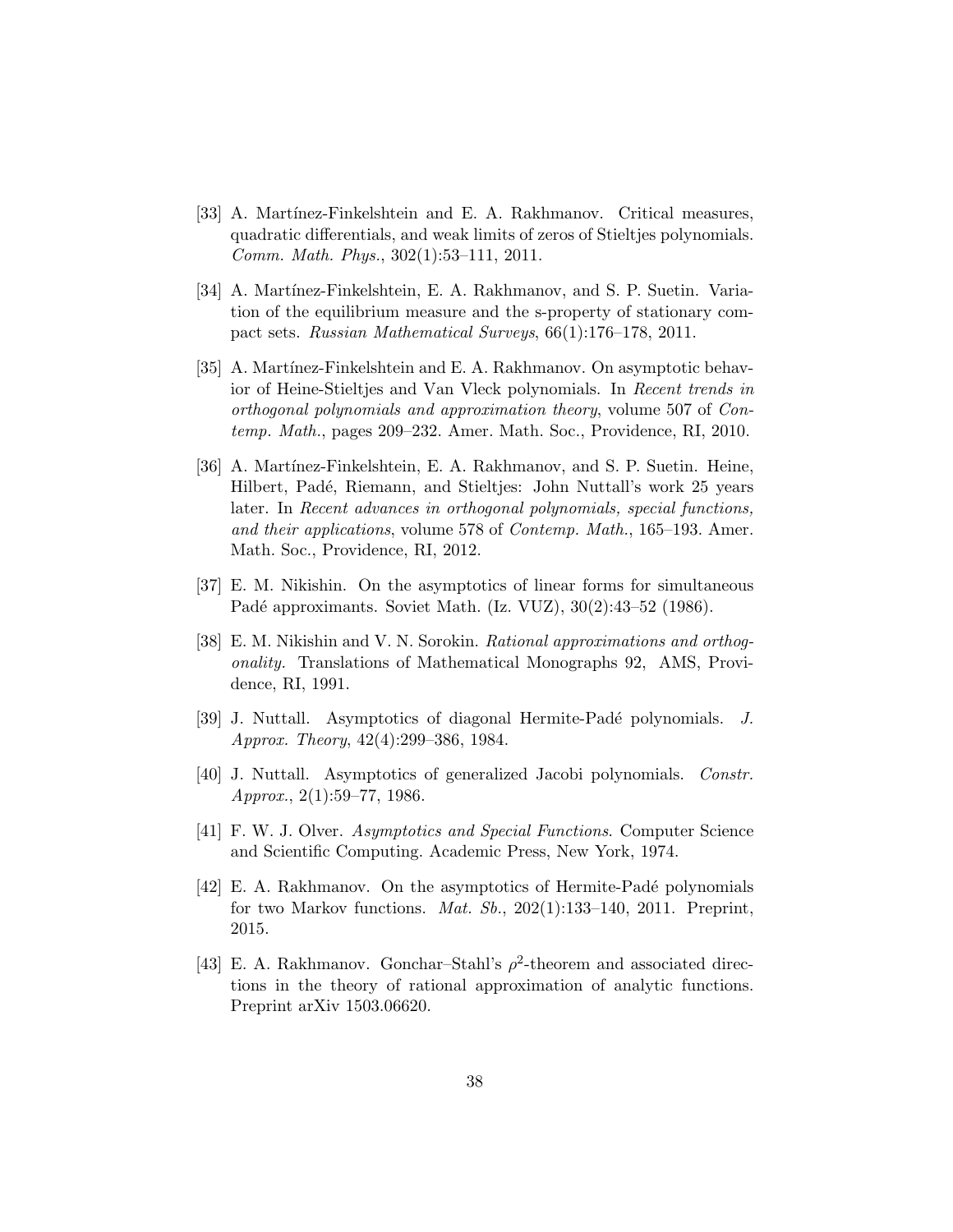- <span id="page-38-12"></span>[44] E. A. Rakhmanov and E. A. Perevozhnikova. Variations of the equilibrium energy and S-property of compacta of minimal capacity. Preprint, 1994.
- <span id="page-38-7"></span>[45] E. A. Rakhmanov and S. P. Suetin. Asymptotic behavior of Hermite-Padé polynomials of the first kind for a pair of functions forming a Nikishin system. Uspekhi Mat. Nauk, 67(5(407)):177–178, 2012.
- <span id="page-38-8"></span>[46] E. A. Rakhmanov and S. P. Suetin. Distribution of zeros of Hermite-Padé polynomials for a pair of functions forming a Nikishin system. Mat. Sb., 204(9):115–160, 2013.
- <span id="page-38-10"></span>[47] B. Riemann. Oeuvres Mathematiques. Albert Blanchard, Paris, pp. 353-363, 1968.
- <span id="page-38-9"></span>[48] E. B. Saff and V. Totik. Logarithmic Potentials with External Fields, volume 316 of Grundlehren der Mathematischen Wissenschaften. Springer-Verlag, Berlin, 1997.
- <span id="page-38-4"></span>[49] B. Shapiro. Algebro-geometric aspects of Heine–Stieltjes theory. J. London Math. Soc., 83:36–56, 2011.
- <span id="page-38-5"></span>[50] B. Shapiro, K. Takemura, and M. Tater. On spectral polynomials of the Heun equation. II. Comm. Math. Phys., 311(2):277–300, 2012.
- <span id="page-38-1"></span>[51] H. Stahl. Extremal domains associated with an analytic function. I, II. Complex Variables Theory Appl., 4(4):311–324, 325–338, 1985.
- <span id="page-38-2"></span>[52] H. Stahl. Orthogonal polynomials with complex-valued weight function. I, II. Constr. Approx., 2(3):225–240, 241–251, 1986.
- <span id="page-38-0"></span>[53] H. Stahl. Asymptotics of Hermite–Padé polynomials and related convergence results. A summary of results. Nonlinear numerical methods and rational approximation (Wilrijk, 1987). Math. Appl. 43, 23–53, Reidel, Dordrecht, 1988.
- <span id="page-38-11"></span>[54] K. Strebel. Quadratic differentials, volume 5 of Ergebnisse der Mathematik und ihrer Grenzgebiete (3) [Results in Mathematics and Related Areas (3)]. Springer-Verlag, Berlin, 1984.
- <span id="page-38-3"></span>[55] G. Szegő. *Orthogonal Polynomials*, volume 23 of Amer. Math. Soc. Colloq. Publ. Amer. Math. Soc., Providence, RI, fourth edition, 1975.
- <span id="page-38-6"></span>[56] K. Takemura. On the Heun equation. Philos. Trans. R. Soc. Lond. Ser. A Math. Phys. Eng. Sci., 366(1867):1179–1201, 2008.